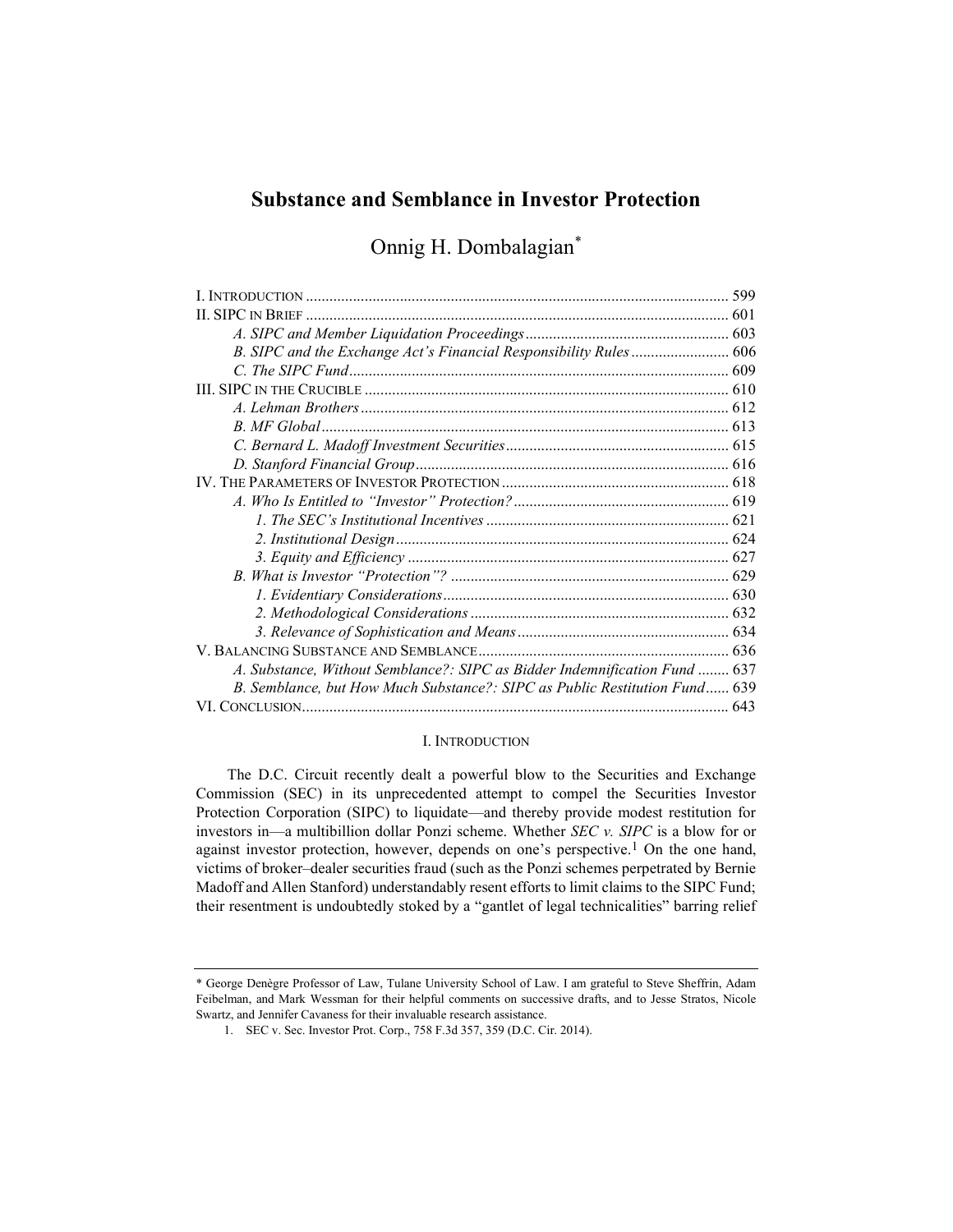"that would challenge even those knowledgeable in securities law."  $2^{\circ}$  On the other hand, multibillion dollar claims on SIPC could impair its ability to facilitate the transfer and resolution of securities accounts in a time of crisis: a well-capitalized SIPC Fund arguably contributed to the efficient liquidation of Lehman Brothers and MF Global—and could play an even more constructive role as its purview is effectively extended to other types of instrument.

These dueling perspectives reflect the dilemma SIPC poses for policymakers in the aftermath of the recent financial crisis. Congress created SIPC under the Securities Investor Protection Act of 1970 (SIPA) as part of its mission to remediate and prevent financial failures of stockbrokers nearly half a century ago.<sup>3</sup> By financing the prompt return of customer property in the event of a broker–dealer's insolvency, SIPC was intended "to reinforce the flagging confidence in the securities market by providing an extra margin of protection for the small investor."<sup>4</sup> That "extra margin," however, has grown wider over the years as SIPC has faced unrelenting pressure to cover an ever broader range of relationships, entities, and products far afield of its original mandate.

As with any scheme of public insurance, the availability of SIPC advances to customers in the event of their broker's insolvency creates significant moral hazard for brokers and their customers.<sup>5</sup> Just as important, however, is the moral hazard created by separating SIPC's restitutionary function from the prophylactic regulation exercised by the SEC, the securities self-regulatory organizations (SROs) and other financial regulators. The SEC's decision to press the cause of the Stanford victims in spite of its longstanding interpretation of SIPA illustrates the danger.<sup>6</sup> In response to the multibillion dollar losses suffered by these investors, the public may view SIPC as a convenient industry-funded source of restitution when policymakers and regulators fail to protect investors against foreseeable fraud or misconduct by broker–dealers.

The onslaught of SIPC proceedings and legislative, regulatory and judicial responses following the recent financial crisis presents a valuable opportunity to reflect on the strains

 <sup>2.</sup> Gretchen Morgenson, INVESTOR BEWARE; Many Holes Weaken Safety Net for Victims of Failed Brokerages, N.Y. TIMES (Sept. 25, 2000), http://www.nytimes.com/2000/09/25/business/investor-beware-manyholes-weaken-safety-net-for-victims-of-failed-brokerages.html.

 <sup>3.</sup> See, e.g., Harold S. Bloomenthal & Donald Salcito, Customer Protection From Brokerage Failures: The Securities Investor Protection Corporation and the SEC, 54 U.COLO. L.REV. 161, 162–65 (1983) (discussing the history behind legislative and regulatory efforts to protect customers of insolvent broker–dealers); Michael E. Don & Josephine Wang, Stockbroker Liquidations Under the Securities Investor Protection Act and Their Impact on Securities Transfers, 12 CARDOZO L. REV. 509, 510–12 (1990) (discussing the passage of the Securities Investor Protection Act in response to the 1960s Paperwork Crisis); Egon Guttman, Broker–Dealer Bankruptcies, 48 N.Y.U. L. REV. 887, 905–07 (1973) (discussing the creation of SIPC as a response to the inadequacy and discretionary administration of the exchanges' special trust funds); Thomas W. Joo, Who Watches the Watchers?: The Securities Investor Protection Act, Investor Confidence, and the Subsidization of Failure, 72 S. CAL. L. REV. 1071, 1080–87 (1999) (attributing the crisis in investor confidence to "mismanagement and misconduct" and the "failure of self-regulation").

 <sup>4.</sup> SEC v. Packer, Wilbur & Co., 498 F.2d 978, 980 (2d Cir. 1974).

 <sup>5.</sup> Joo, supra note 3, at 1129–35.

 <sup>6.</sup> Compare Analysis of Securities Investor Protection Act Coverage for Stanford Group Company, SEC (June 15, 2011), http://www.sec.gov/rules/other/2011/stanford-sipa-analysis.pdf, with Brief of Former SEC Officials and Professors of Law as Amici Curiae in Support of Appellee and Affirmance, SEC v. Sec. Investor Prot. Corp., 2013 WL 1702043, at \*24–25 (D.C. Cir. Apr. 19, 2013) (arguing that "[a]s recently as 2011, the SEC advanced a litigating position of 'customer' that is, in fact, diametrically opposed to the expansive interpretation it advances in this case") [hereinafter Stanford Amici Brief].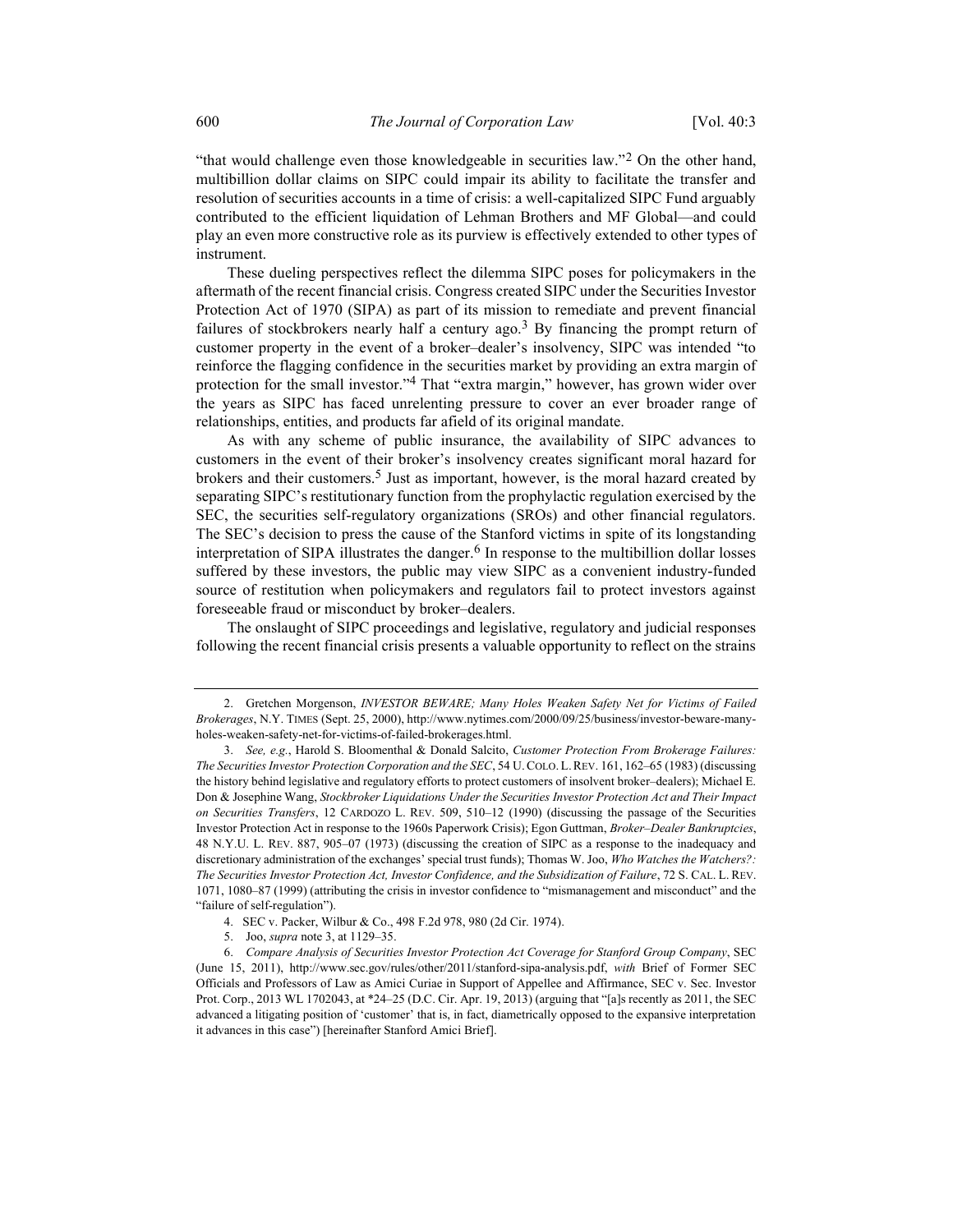SIPC endures in carrying out the dual role of resolving insolvent broker–dealers and promoting investor confidence in the brokerage industry. As the size and systemic import of major brokerage insolvencies grows, policymakers must ask whether SIPC's resources should be deployed with a focus on improving the efficiency of liquidation proceedings that could potentially result in a fair and orderly outcome (at the expense of customers trapped in proceedings too toxic to handle), or with a focus on treating investors as equitably as possible to remediate the losses they suffer due to outrageous misconduct or mismanagement. An emphasis on the former might better integrate SIPC with a variety of account regimes and industry mechanisms, while scaling back its role as a compensation fund for aggrieved investors. An emphasis on the latter might require better integration of SIPC with enforcement authorities to recover funds for defrauded customers and a betterdeveloped claims process to manage public expectations.

Part II of this Article provides an overview of SIPC and SIPA's relationship to the financial responsibility rules of the Securities Exchange Act of 1934 (Exchange Act) and the U.S. Bankruptcy Code. Part III considers four case studies—the collapse of Lehman Brothers and MF Global, and the Madoff and Stanford Ponzi schemes—and the questions they raise regarding the adequacy and legitimacy of the SIPC regime. Part IV considers the challenges policymakers face when defining the scope of investor protection under SIPA, both from the perspective of delimiting entitlement to protection and fashioning appropriate evidentiary, methodological, and eligibility rules to channel reasonable expectations. Finally, Part V considers two possible evolutionary paths to clarifying SIPC's role in our financial markets.

### II. SIPC IN BRIEF

SIPC was created as part of a series of financial responsibility reforms stemming from the "back-office" crisis in the 1960s securities market. The post-war boom fueled an era of heady speculation on Wall Street and with it, a perfect storm of highly leveraged trading, inadequate recordkeeping, and negligent or opportunistic management.7 Upstart broker– dealers were able to support highly leveraged proprietary positions using customer funds and securities as collateral. $8$  At the same time, the volume of increasingly automated trading on stock exchanges outpaced the largely manual process of comparing, clearing and settling transactions.<sup>9</sup> As the technological gap between "front office" trading and "back office" processing grew, brokerage firms became increasingly prone to fraud, theft,

<sup>7.</sup> See, e.g., Guttman, supra note 3, at 888 (citing, inter alia, H.R. Doc. No. 92–231 (1st Sess. 1971)).

 <sup>8.</sup> JOEL SELIGMAN, TRANSFORMATION OF WALL STREET 450–66 (3d ed. 2003) (describing the SEC's reaction to the "back-office" crisis from 1967–1970 and the perceived inefficacy of exchange capital requirements). Broker–dealers exploited alternative sources of short-term credit as well. Steven L. Molinari & Nelson S. Kibler, Broker/Dealers' Financial Responsibility Under the Uniform Net Capital Rule—A Case for Liquidity, 72 GEO. L.J. 1, 26-32 (1983); see also SELIGMAN, supra, at 458 (noting that impermanent forms of capital such as "subordinated loans or secured demand notes from customers or partners . . . as of 1970, made up 40 percent of the capital of all [New York Stock] Exchange member partnerships and 34 percent of the capital of all Exchange member corporations"); Nicholas Wolfson & Egon Guttman, The Net Capital Rules for Brokers and Dealers, 24 STAN. L. REV. 603, 625–26, 636 (1972) (describing theoretical concerns with counting subordinated loans toward net capital).

 <sup>9.</sup> For example, prior to the 1975 amendments to the Securities Exchange Act, many customer securities were held in certificated form, which required physical delivery in connection with the settlement of securities transactions.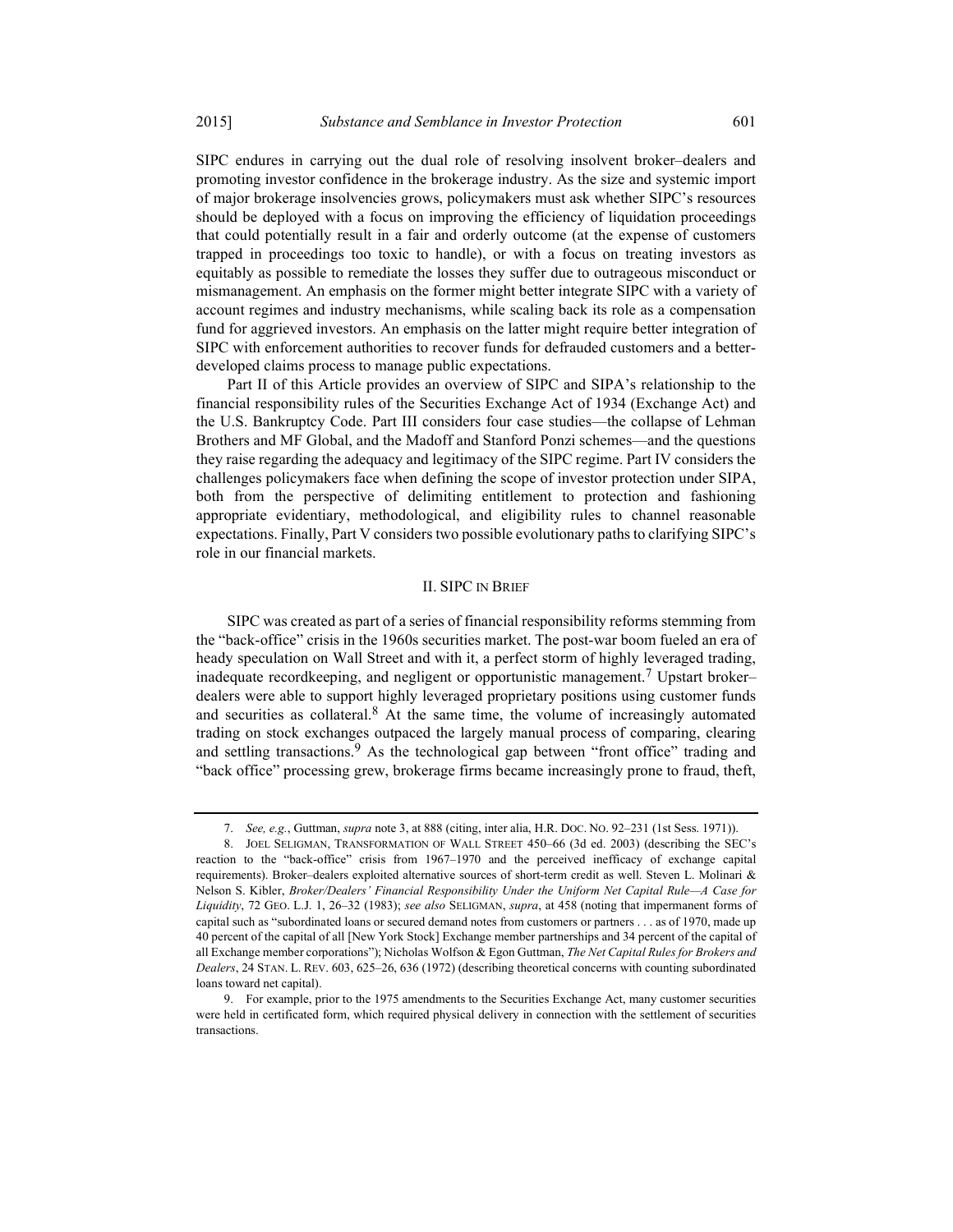and loss of customer funds.<sup>10</sup> When the bubble burst in 1969, many firms were forced into liquidation<sup>11</sup> and, in the process, nearly exhausted industry guaranty funds maintained by exchanges.12

The Congressional response was to revive investor confidence in the securities brokerage industry by providing immediate protection for their customers. In 1970, Congress created SIPC to administer SIPA's liquidation regime and to establish an industry-financed fund for the protection of customer funds and securities held by securities brokers.<sup>13</sup> In 1975, Congress acted on additional recommendations of Congressional hearings on unsafe and unsound practices in the brokerage industry<sup>14</sup> and amended the Exchange Act to grant the SEC greater authority to impose uniform financial responsibility rules on broker–dealers.<sup>15</sup>

SIPC's organizational structure suggests a superficial similarity to the Federal Deposit Insurance Corporation (FDIC) and the variety of self-regulatory organizations registered under the Exchange Act, but the limitations on SIPC's governance structure and powers belie any real comparison.<sup>16</sup> SIPC is organized as a "membership corporation" whose membership includes by law all broker–dealers registered under the Exchange Act, excepting only certain niche and offshore broker–dealers.<sup>17</sup> Only a small fraction of its members hold customer funds and securities in a custodial capacity ("carrying brokers"); most of the remainder are "introducing brokers" that provide sales and execution services, but rely on carrying brokers to perform custodial services.<sup>18</sup> Introducing brokers are

231, at 42–45 (2d Sess. 1971) [hereinafter UNSAFE AND UNSOUND PRACTICES REPORT].

 16. SIPC members exercise little self-governance in SIPC's statutory mission. Although SIPC is not "an agency or establishment of the United States Government," 15 U.S.C. § 78ccc(a)(1) (2012), the President, the Board of Governors of the Federal Reserve System (the FRB or Board), and the Secretary of the Treasury appoint its seven-member board of directors. Id. § 78ccc(c). As with traditional SROs, SIPC is subject to SEC reporting, compliance inspection and audit requirements, and must subject proposed rule changes and by-law amendments to the SEC for review after public notice and comment. Id.  $\frac{8}{2}$  78ccc(e). Unlike SROs, however, SIPC has no formal supervisory authority over its members; instead it must rely on the SEC and self-regulatory organizations not only to examine its members' financial condition, but also to obtain information about their operations as necessary for liquidation. Id. § 78iii(c)–(f); U.S. GOV'T ACCOUNTABILITY OFFICE, REP. NO. GAO/GGD-92-109, SECURITIES INVESTOR PROTECTION: THE REGULATORY FRAMEWORK HAS MINIMIZED SIPC'S LOSSES 57–60 (1992), available at http://www.gao.gov/assets/160/152371.pdf [hereinafter 1992 GAO REPORT].

 17. 15 U.S.C. § 78ccc(a)(2)(A) (2012). Broker–dealers "whose principal business . . . taking into account business of affiliated entities, is conducted outside the United States and its territories and possessions" are not required to be SIPC members. Id. § 78ccc(a)(2)(A)(i). In addition, SIPC membership generally excludes broker– dealers whose business relates exclusively to mutual funds, variable annuities, insurance, or security futures products. Id.  $\frac{5}{9}$  78 ccc(a)(2)(A)(ii)–(iii).

 18. For example, while SIPC reported a membership of 5654 broker–dealer firms in its 2006 Annual Report, the SEC estimated that only 216 were subject to the reserve requirement of the Customer Protection Rule

 <sup>10.</sup> Joo, supra note 3, at 1076–77; SELIGMAN, supra note 8, at 450–61.

 <sup>11.</sup> S. REP. NO. 94-75, at 4 (1975) ("1975 Amendments Legislative History").

<sup>12.</sup> See, e.g., H.R. REP. No. 91-1613 (1970), reprinted in 1970 U.S.C.C.A.N. 5254, 5257 (noting that, at the time of SIPA's enactment, the special trust fund of the New York Stock Exchange was "virtually exhausted, having been required to commit approximately \$55 million, which includes \$30 million transferred from the Exchange's building fund in the spring of this year").

 <sup>13. 15</sup> U.S.C. §§ 78ccc (2012) (organizing SIPC), 78ddd (empowering SIPC to establish the "SIPC Fund"). 14. SEC, STUDY OF UNSAFE AND UNSOUND PRACTICES OF BROKERS AND DEALERS, H.R. DOC. NO. 92–

 <sup>15. 15</sup> U.S.C. § 78o(c)(3) (2012), as amended by section 11(3) of the Securities Acts Amendments of 1975, Pub. L. No. 94-29, 89 Stat. 121; see Part II.B infra (outlining the SEC rules regarding the financial responsibility of broker–dealers).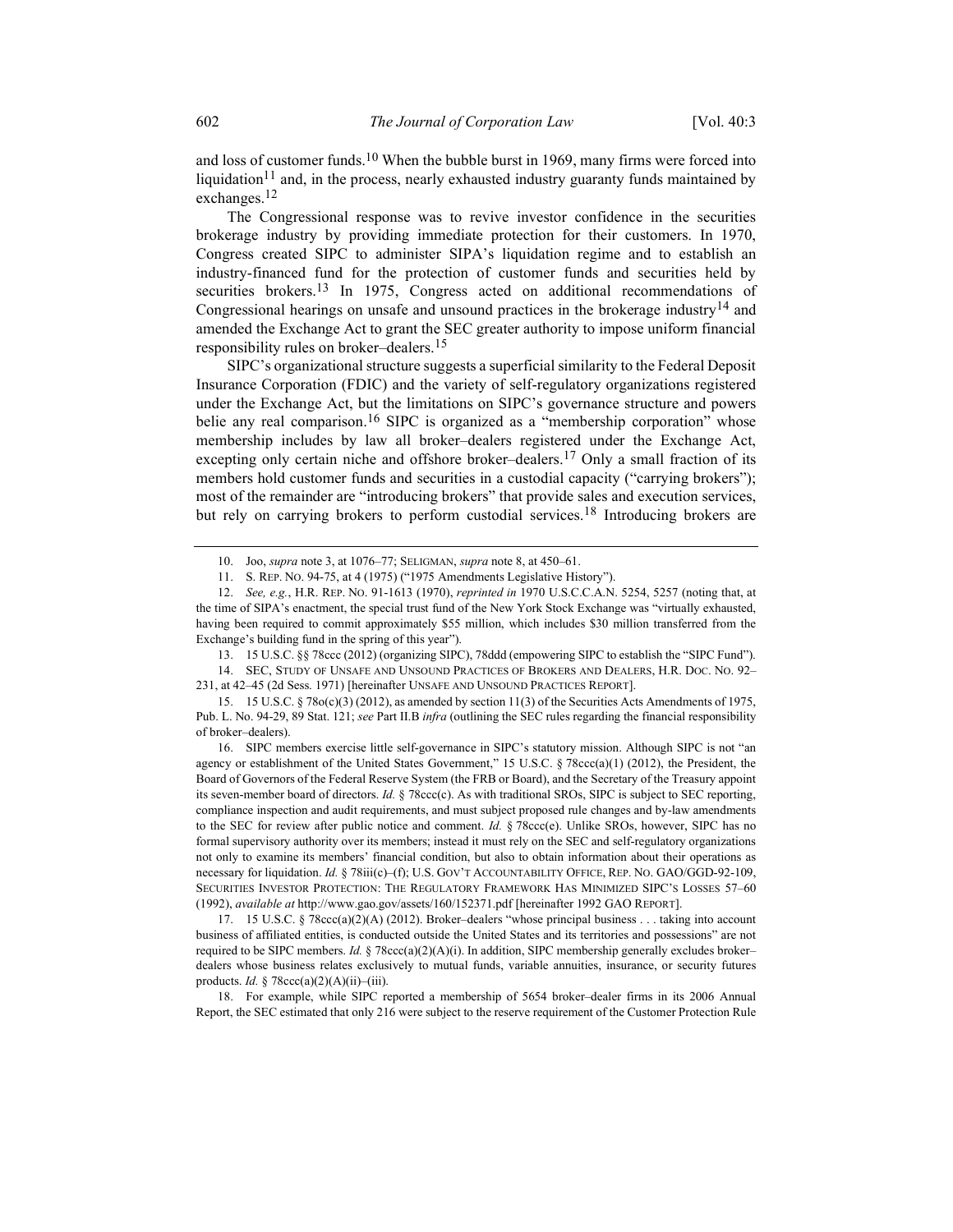required to be SIPC members to the extent that customer securities may come to be "received, acquired, or held" by the broker as intermediary between customers and carrying brokers.19 An understanding of SIPC's role requires a brief recitation of how SIPC liquidation proceedings provide for the distribution of customer funds and securities in a broker–dealer liquidation, how the Exchange Act's financial responsibility rules dovetail with SIPC's customer protection regime, and how the SIPC Fund bridges the gap between the two.

### A. SIPC and Member Liquidation Proceedings

SIPC liquidation proceedings are designed to protect the claims of custodial customers of a SIPC member with respect to the distribution of customer property. The highly speculative nature of traditional investment banking and brokerage activities—such as underwriting, market making, and dealing—makes it impracticable to insure all of a broker–dealer's contractual obligations to its creditors and counterparties.<sup>20</sup> Instead, SIPC's narrow mandate is to streamline the return of customer funds and securities held in a broker–dealer's custody as the broker–dealer approaches insolvency.<sup>21</sup>

SIPC may, upon notice to a member, file an application for a protective decree in federal district court,<sup>22</sup> if the broker–dealer "has failed or is in danger of failing to meet its obligations to customers," and triggers one or more additional conditions suggesting

20. See 2 MICHAEL MALLOY, BANKING LAW AND REGULATION § 7.02 (1994 & Supp. 2002-2).

in that year. Amendments to Financial Responsibility Rules for Broker–Dealers, Exchange Act Release No. 55431, 72 Fed. Reg. 12862, 12881 (Mar. 19, 2007); see also 1992 GAO REPORT, supra note 16, at 14 (noting that, as of December 31, 1991, SIPC had 8153 members, of whom only 954 were carrying firms). Other SIPC members include firms that trade exclusively for proprietary accounts.

 <sup>19. 15</sup> U.S.C. § 78lll(2)(A) (2012). SIPC takes the position that a person whose accounts are cleared by a carrying broker on a fully disclosed basis for one or more introducing brokers or dealers is a customer of the carrying broker, and not the introducing broker, for purposes of determining the scope of SIPC protection. 17 C.F.R. § 300.200; see also Joo, supra note 3, at 1089 (arguing that "[w]hen an introducing firm fails, all of the customers' property should reside safely with the clearing firm" and therefore that "a properly run introducing firm should never be the subject of a SIPA proceeding"). Nevertheless, courts have concluded that such persons may also be deemed "customers" of an introducing broker if they "had no reason to know that they were not dealing with" the introducing broker or if the introducing broker misappropriates or otherwise acquires control over customer funds or securities. In re Old Naples Sec., Inc., 223 F.3d 1296, 1303-04 (11th Cir. 2000); see also In re Primeline Sec. Corp., 295 F.3d 1100, 1107 (10th Cir. 2002) ("Whether a claimant deposited funds 'with the debtor' does not depend simply on to whom claimants made their checks payable. The relevant inquiry is whether the brokerage firm actually received, acquired or possessed Claimants' property.").

 <sup>21.</sup> As described in the House Report on the SIPA bill, "The primary purpose of the reported bill is to provide protection for investors if the broker–dealer with whom they are doing business encounters financial troubles. In these circumstances public customers sometimes encounter difficulty in obtaining their cash balances or securities from the broker–dealers. Sometimes it is just a matter of time until the liquidation is completed, but, unfortunately, in some situations the customer never fully recovers that to which he is entitled. The proposed legislation would provide for the establishment of a fund to be used to make it possible for the public customers in the event of the financial insolvency of their broker, to recover that to which they are entitled." H.R. Rep. 91- 1613; see also Joo, supra note 3, at 1098–99 (noting that the financial responsibility rules are almost entirely about ensuring that broker–dealers can "self-liquidate" in the event of failure).

 <sup>22.</sup> Under the Bankruptcy Code, stock–brokers generally may not reorganize under Chapter 11. 11 U.S.C. § 109(d) (2012). Instead, they must either liquidate under Chapter 7 or, upon SIPC's application, in a liquidation proceeding under SIPA. David A. Skeel, Jr., Bankruptcy Boundary Games, 4 BROOK. J. CORP. FIN. & COM. L. 1, 4 (2009). As Skeel notes, the holding company of a broker–dealer may nevertheless apply for Chapter 11 reorganization for itself and its non-broker–dealer affiliates. Id. at 14; Part III.A infra.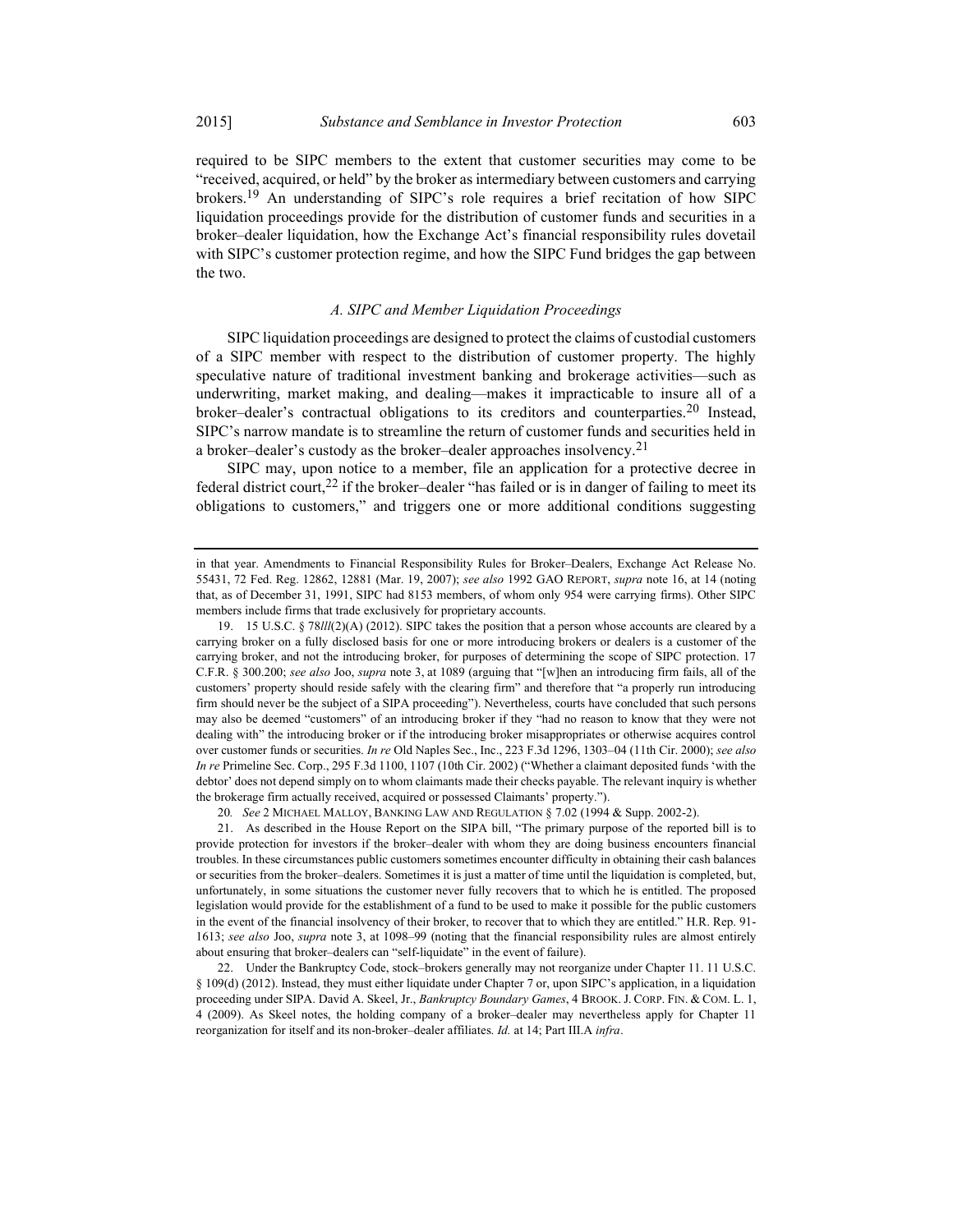financial distress.<sup>23</sup> SIPC has the discretion not to intervene, or to delay intervention:<sup>24</sup> while the SEC may seek a judicial order "requiring SIPC to discharge its obligations,"25 customers of a broker–dealer have no private right of action to compel intervention.<sup>26</sup> If the statutory conditions are met or the member does not contest the matter, the district court must issue a protective decree, appoint a disinterested trustee for the liquidation of the broker–dealer's business as specified by  $SIPC<sub>1</sub><sup>27</sup>$  and remove the proceeding to bankruptcy court.28

The primary goal of a SIPC liquidation proceeding is to distribute "customer property" and otherwise satisfy "net equity" claims of "customers" (each as defined below) as promptly as possible, before liquidating the broker–dealer's general estate.<sup>29</sup> As part of the liquidation process, the SIPC trustee must gain control over the broker–dealer's offices and branches, freeze customer accounts, locate customer property, and review and process customer claims.30 Securities held of record in the customer's name must generally be returned to the customer.<sup>31</sup> All other customers are entitled to receive a prorated share of the customer property recovered by the SIPC trustee, as described in Part IV.B below.32 The trustee is authorized to satisfy customer claims for securities through the delivery of

30. 1992 GAO REPORT, supra note 16, at 57.

 31. 15 U.S.C. § 78fff-2(c)(2). Prior to the 1978 amendments to SIPA, the SIPC trustee was required to return all "specifically identifiable customer property" to customers before allocating the remaining pool of customer property among claimants in proportion to their net equity claims. Following the SEC's 1975 mandate to create a central depository system, the overwhelming majority of customer securities positions in the United States have come to be held in book-entry form under Article 8 of the Uniform Commercial Code. Some commentators contend that more recent revisions to Article 8 expose securities customers and SIPC to greater risk in the event of the insolvency of a securities intermediary. See Francis J. Facciolo, Father Knows Best: Revised Article 8 and the Individual Investor, 27 FLA. ST. U. L. REV. 615, 693–94 (2000) (suggesting that Article 8 may have "severely restricted" the category of customer property available for distribution under SIPC because "[t]he corpus of customer property under SIPA . . . can be diminished by unilateral action by a securities intermediary"); Russell A. Hakes, UCC Article 8: Will the Indirect Holding of Securities Survive the Light of Day?, 35 LOY. L.A. L. REV. 661, 729-41 (2002) (observing that Article 8's priority rules for financial assets favor secured creditors over customers that hold security entitlements vis-à-vis a broker–dealer).

32. 15 U.S.C. § 78fff-2(c)(1)(B).

 <sup>23. 15</sup> U.S.C. §§ 78eee(a)(3)(A), (b)(1) (2012) (specifically, insolvency, receivership or certain similar federal or state law proceedings, or noncompliance or inability to comply with applicable SEC or SRO financial responsibility requirements). In addition, SIPC members must generally obtain SIPC's consent to enter into any federal or state insolvency, receivership, or bankruptcy proceeding (except in proceedings that the FDIC initiates under its orderly liquidation authority under the Dodd–Frank Act). 15 U.S.C. § 78eee(a)(3)(B).

 <sup>24.</sup> As noted in the text accompanying note 16 above, a SIPC liquidation proceeding for an introducing broker who handles accounts on a fully disclosed basis would generally be warranted only in the event of fraud or the theft of customer funds or securities. See 1992 GAO REPORT, supra note 16, at 22.

 <sup>25. 15</sup> U.S.C. § 78ggg(b) (2012). The insolvency of the Stanford Financial Group is the only insolvency proceeding with respect to which the SEC has exercised this statutory authority. SEC v. Sec. Inv. Prot. Corp., 758 F.3d 357, 359 (D.C. Cir. 2014).

 <sup>26.</sup> Sec. Inv. Prot. Corp. v. Barbour, 421 U.S. 412, 425 (1975).

 <sup>27. 15</sup> U.S.C. § 78eee(b)(1), (3).

<sup>28.</sup> Id. § 78eee(b)(4). SIPC is deemed a party in interest, and the SEC may, on its own motion, file notice of its appearance and participate as a party as well. Id. § 78eee(c), (d). The proceeding is conducted "in accordance with, and as though it were being conducted under chapters 1, 3, and 5 and subchapters I and II of chapter 7" of the Bankruptcy Code. Id. § 78fff(b) (2012).

 <sup>29.</sup> Id. § 78fff(a).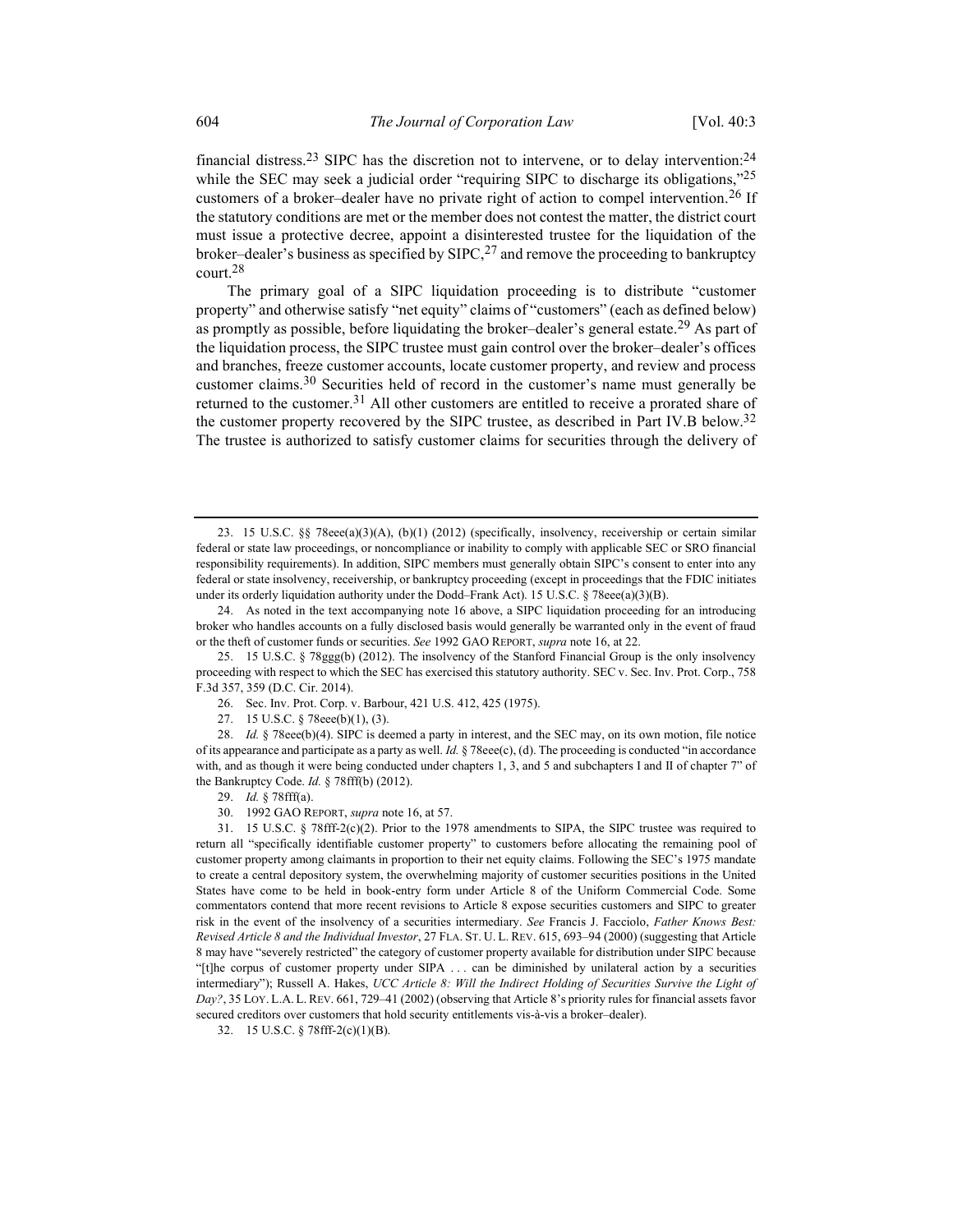such securities if "ascertainable from the books and records of the debtor or . . . otherwise established to the satisfaction of the trustee."33

If the SIPC trustee succeeds in locating one or more SIPC broker–dealers to bid on the defunct member's customer accounts, the trustee may sell or transfer all or any part of the account of a customer to such bidders without the consent of any customer.<sup>34</sup> Bulk transfers of securities accounts to a willing bidder can restore access to frozen customer accounts within days or weeks and are therefore the preferred form of resolution.<sup>35</sup> In some cases, a bidder may not appear—for example, if the defunct member trades in specialty stocks or has engaged in substantial fraud, or if there are other substantial irregularities in bookkeeping.<sup>36</sup> In such cases, the SIPC trustee must review and settle customer claims on an account-by-account basis before liquidating the remainder of the broker–dealer's estate. This process may often take months, particularly if there are disputes as to "customer" status and the calculation of "net equity" claims.<sup>37</sup>

For smaller broker–dealers, SIPC may expedite liquidation by paying off customer claims directly (the "direct payment procedure") in lieu of delaying payments pending the recovery of customer property.<sup>38</sup> Otherwise, depending on the broker-dealer's size, SIPC may either manage the liquidation proceeding directly or seek appointment of a trustee and an attorney.<sup>39</sup> The trustee's expenses are charged against the SIPC member's general estate (but not customer property), $4\overline{0}$  which in theory gives the member's general creditors and counterparties an ongoing incentive to monitor the member's solvency.<sup>41</sup> For larger firms, the trustee has the discretion to make one or more interim distributions of customer

 37. See, e.g., infra Part III.B (stating that in the MF Global liquidation, general creditors of the broker– dealer's estate advanced funds for distribution to customers of the broker–dealer to expedite liquidation).

<sup>33.</sup> Id. § 78fff-2(b)(2). The trustee is also empowered to apply customer funds to acquire such securities for delivery to the extent that the securities can be purchased in a fair and orderly market. Id.  $\S$  78fff-2(d). Nevertheless, a customer is exposed to the risk of a decline in the market value of customer securities between the filing date and the settlement date. 1992 GAO REPORT, supra note 16, at 32. By contrast, the default provisions of the Bankruptcy Code governing stockbroker and commodities broker proceedings generally require prompt liquidation of all customer assets and cash settlement as of the filing date. 11 U.S.C. § 741–61 (2012).

 <sup>34. 15</sup> U.S.C. § 78fff-2(f).

 <sup>35. 1992</sup> GAO REPORT, supra note 16, at 32. Bulk transfers are particularly desirable to the extent that they protect all of a broker's securities customers, and not just those who file a net equity claim with SIPC or the trustee. See, e.g., SIPC, 2013 ANNUAL REPORT 38 (2014), available at http://www.sipc.org/Content/ media/annual-reports/2013-annual-report.PDF [hereinafter 2013 SIPC ANNUAL REPORT] (stating that "[t]he number of Customers Receiving Distributions can exceed Responses Received when trustee transfers accounts in bulk"); Sheila Cheston, *Investor Protection Under the SIPA: A Reassessment and Recommendations for Future* Change, 19 COLUM. J.L. & SOC. PROBS. 69, 88–89 (1985) (evaluating the bulk transfer procedure's success and making suggestions for its improvement).

 <sup>36. 1992</sup> GAO REPORT, supra note 16, at 32–34.

 <sup>38. 15</sup> U.S.C. § 78fff-4 (aggregate claims of less than \$250,000). The SIPC Task Force has recommended raising the threshold for direct payment procedures to \$5,000,000. REPORT AND RECOMMENDATIONS OF THE SIPC MODERNIZATION TASK FORCE 16–17 (Feb. 2012), available at http://www.sipc.org/Content/media/newsreleases/Final%20Report%202012.pdf [hereinafter SIPC TASK FORCE REPORT].

 <sup>39. 15</sup> U.S.C. § 78eee(b)(3) (2012). SIPC has the sole discretion to appoint itself or an employee as trustee only if liabilities of the debtor to unsecured general creditors and to subordinated lenders appear to aggregate less than \$750,000 and if there appear to be fewer than 500 customers of such debtor. Id.

<sup>40.</sup> Id. § 78eee(b)(5)(E). If the general estate is insufficient to pay allowances in whole or in part, SIPC advances funds as necessary for such payment. Id.

 <sup>41. 1992</sup> GAO REPORT, supra note 16, at 36. The SIPC trustee's expenses are considered "costs and expenses of administration" with a priority claim against the general estate of the debtor. 15 U.S.C. § 78fff(e).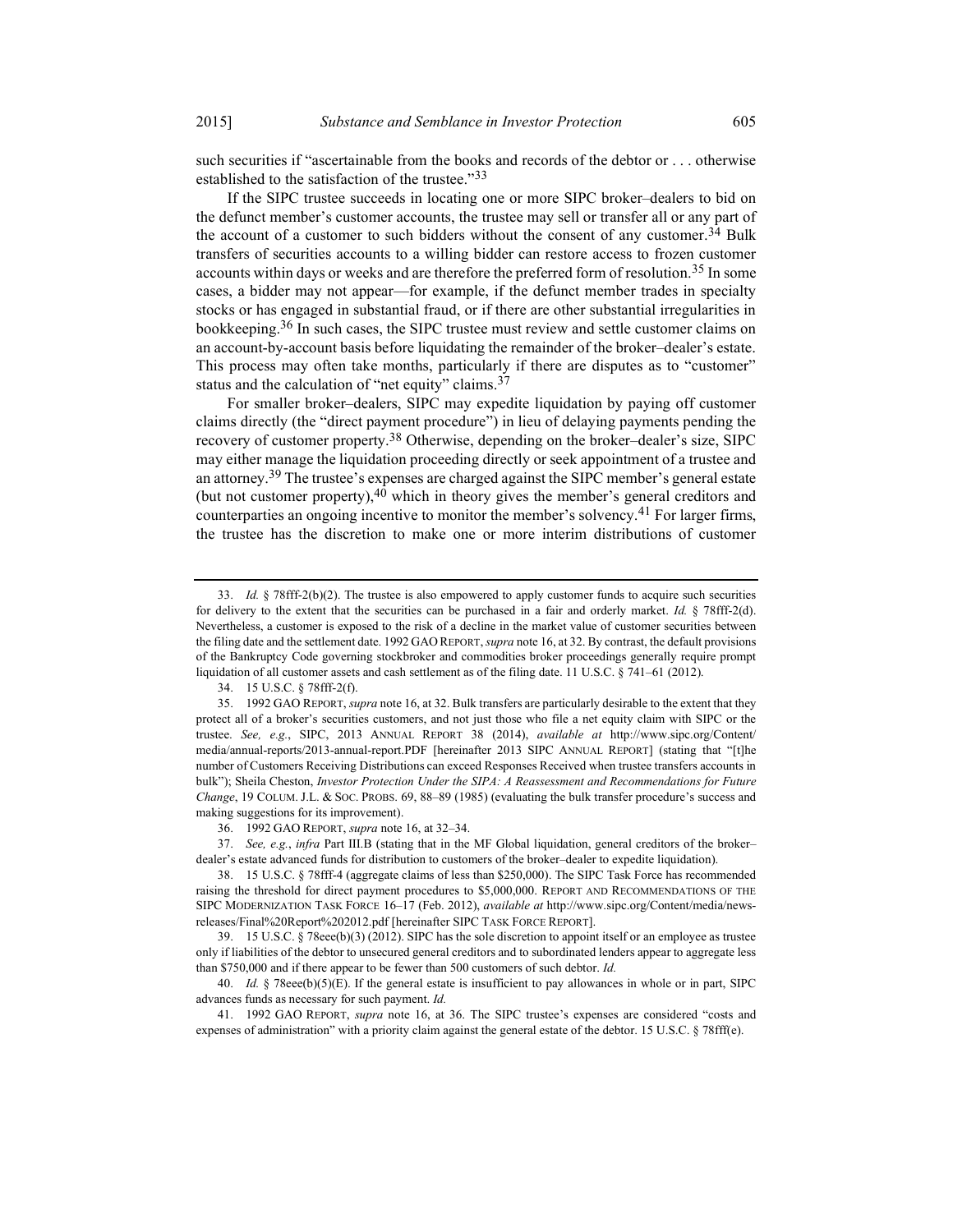property before the final distribution, as customer property is recovered and disputes over customer status, recoverable customer property, and the calculation of net equity claims are resolved.42

The discretion afforded to the trustee is controversial because it is difficult to predict the extent to which efforts to litigate claims or recover the estate's assets will be successful in relation to the expenses incurred. SIPC's judgment in the selection, oversight, and compensation of trustees and their attorneys is subject to limited judicial scrutiny,<sup>43</sup> but may nevertheless stoke public indignation when the trustee's compensation and legal fees are significant in relation to the amounts advanced by SIPC to customers.<sup>44</sup> While the U.S. Government Accountability Office (GAO) has generally found no reason to question the experience and integrity of SIPC's selected trustees, it has cautioned SIPC to improve the transparency of the selection process and to consider a broader pool of applicants to preserve quality while reducing cost.<sup>45</sup>

### B. SIPA and the Exchange Act's Financial Responsibility Rules

The SEC's uniform financial responsibility rules for broker–dealers dovetail with SIPA's investor protection regime by ensuring that a broker–dealer maintains adequate funds and securities for distribution to customers in the event of the broker–dealer's insolvency. The SEC seeks to achieve these objectives chiefly through: (i) a Customer Protection Rule that requires segregation of adequate securities and net customer credit balances of the broker–dealer's customers;<sup>46</sup> and (ii) a Net Capital Rule designed to ensure the availability of additional funds or marketable assets to liquidate the business of a broker–dealer in an orderly manner in the event of distress.47

<sup>42.</sup> See, e.g., Distributions, THE MADOFF RECOVERY INITIATIVE, http://www.madofftrustee.com/distributions-16.html [hereinafter THE MADOFF RECOVERY INITIATIVE] (last visited Mar. 29, 2015) (discussing how four prorated interim distributions have taken place in the Madoff liquidation from 2011 through 2014, as the trustee continues to recover funds from various sources).

 <sup>43. 15</sup> U.S.C. § 78eee(b)(5)(C) ("In determining the amount of allowances in all other cases, the court shall give due consideration to the nature, extent, and value of the services rendered, and shall place considerable reliance on the recommendation of SIPC."); see OFFICE OF AUDITS, U.S. SEC. AND EXCHANGE COMM'N, REPORT NO. 495, SEC'S OVERSIGHT OF THE SECURITIES INVESTOR PROTECTION CORPORATION'S ACTIVITIES 26 & n.161 (Mar. 30, 2011) (recommending that SEC staff consider whether to request Congress to modify SIPA to allow bankruptcy judges "to assess the reasonableness of administrative fees" in SIPC proceedings).

 <sup>44.</sup> See, e.g., Morgenson, supra note 2 (criticizing SIPC for being slow, inefficient, and unresponsive to the needs of investors); S. 1725, 113th Cong. (2013) (proposing to eliminate SIPC's discretion to select trustee and to subject trustee compensation to judicial approval); H.R. 1987, 112th Cong. (2011) (proposing to eliminate restrictions on judicial oversight of trustee compensation and to require audit of trustees with respect to liquidation proceedings for which SIPC "does not have a reasonable expectation of recoupment of the advances made by SIPC"). SIPC routinely maintains that such compensation and fees are justified in relation to the property recovered by the trustees and returned to customers. See infra notes 77 and 123 (discussing SIPC's and GAO's assessment of the performance of SIPC trustees in relation to such recoverable property).

 <sup>45.</sup> U.S. GOV'T ACCOUNTABILITY OFFICE, REP. NO. GAO-12-414, SECURITIES INVESTOR PROTECTION CORPORATION: INTERIM REPORT ON THE MADOFF LIQUIDATION PROCEEDING 9–16 (Mar. 2012) [hereinafter 2012 GAO INTERIM REPORT].

 <sup>46. 17</sup> C.F.R. § 240.15c3-3 (2014); see generally Michael P. Jamroz, The Customer Protection Rule, 57 BUS. LAW. 1069 (2002) (providing a general overview of the history, purpose and function of the Customer Protection Rule and issues relating to its implementation).

<sup>47. 17</sup> C.F.R. § 240.15c3-1; see generally Michael P. Jamroz, The Net Capital Rule, 47 BUS. LAW. 863 (1992) (providing a general overview of the history, purpose and function of the Net Capital Rule and issues relating to its implementation).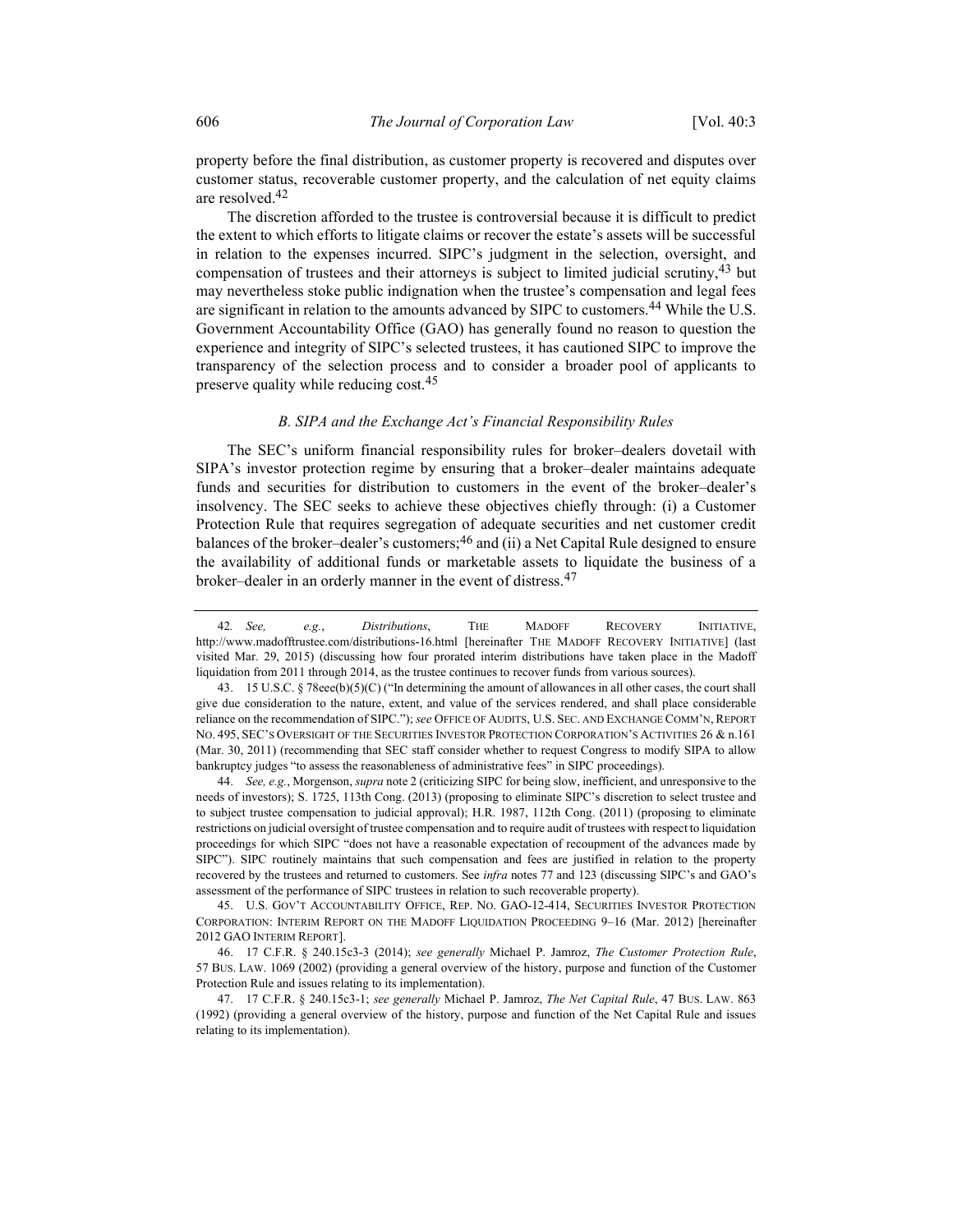The Customer Protection Rule implements the SEC's statutory mandate to impose safeguards for the "acceptance of custody and use of customers' securities, and the carrying and use of customers' deposits or credit balances."<sup>48</sup> First, to the extent that a customer has "fully paid" for securities in cash, the Rule requires that the broker–dealer maintain possession and control over such securities.<sup>49</sup> By contrast, if a customer has financed its securities positions with credit extended by the broker–dealer,<sup>50</sup> the broker–dealer may rehypothecate such securities as collateral to a third party.<sup>51</sup> The Rule nevertheless requires possession and control of excess securities collateral carried in the customer's account.<sup>52</sup> Broker–dealers are required to reduce such "fully paid" and "excess margin securities" to possession and control through one of several enumerated custody arrangements.<sup>53</sup>

 50. Such extensions of credit, by default, would take place in a customer's "margin account" under the Board's margin rules. 12 C.F.R. § 220.4 (2014).

 <sup>48. 15</sup> U.S.C. § 78o(c)(3)(A) (2012). The Customer Protection Rule operates in tandem with the rules of the Federal Reserve Board governing securities credit. Id. § 78g(c) (2012). The Board's rules for broker–dealers principally distinguish "cash" transactions (in which the customer agrees to pay the full purchase price of a security within the relevant settlement period) from "margin" transactions (in which the customer may borrow a specified percentage of the purchase price of a security). Compare 12 C.F.R. § 220.4 (2014) (margin accounts) and id. § 220.8 (cash accounts).

 <sup>49.</sup> The term "fully paid securities" generally includes "all securities carried for the account of a customer in a special cash account" as defined in Regulation T as well as "fully paid" securities and securities with no loan value under Regulation T that are carried for the account of a customer in a general (margin) account or special account. 17 C.F.R. § 240.15c3-3(a)(3).

 <sup>51.</sup> When customers purchase securities through a broker–dealer on credit, the broker–dealer typically finances such positions by borrowing from a third-party lender, such as a bank or another broker–dealer. The broker–dealer thus stands as "a creditor vis-à-vis his customer and a debtor vis-à-vis the financier, if any be involved." Guttman, supra note 3, at 889. Brokers therefore seek to retain the right to rehypothecate customer margin securities to a third party. In lieu of requiring "dominion and control over the assets in the [customer's] margin account," id., the SEC requires each broker-dealer to include monies borrowed against customer securities in the calculation of its aggregate customer credit balances (as described in the next paragraph). Related rules meanwhile impose restrictions on the commingling and rehypothecation of margin securities. See 15 U.S.C. § 78h(a) (2012) (granting the SEC authority to regulate the hypothecation of customer securities by broker–dealers); see also 17 C.F.R. § 240.8c-1 (2014) (regulating the hypothecation of customers' securities), as well as on the type and amount of securities that broker–dealers may take and use as collateral. See 12 C.F.R. § 220.12 (2014) (establishing minimum initial margin requirements for stocks bought on margin in a margin account carried by a broker–dealer); see also Financial Industry Regulatory Authority (FINRA) Rule 4210(b) and (c), available at http://www.finra.org/web/groups/industry/@ip/@reg/@rules/documents/industry/

p122203.pdf (imposing initial and maintenance margin requirements for certain "long" and "short" positions carried in a margin account, subject to various exemptions); New York Stock Exchange (NYSE) Rule 431(b) and (c), available at http://www1.nyse.com/nysenotices/nyse/rule-interpretations/pdf.action;jsessionid= 14B98A048D6984179BAB49F2049DBF0E?number=191 (same); see also infra note 168 (contrasting such rules with CFTC rules governing commodities accounts). Congress eliminated limitations on permissible non-bank sources of credit for broker–dealers in 1996. Securities Exchange Act of 1934, § 8(a), 48 Stat. 888, 888 (1934), repealed by National Securities Markets Improvement Act of 1996, Pub. L. No. 104-290, § 104(b), 110 Stat. 3416, 3423 (1996).

 <sup>52.</sup> The term "excess margin securities" includes, inter alia, margin securities carried in a customer account "having a market value in excess of 140 percent of the total of the debit balances in the customer's account." 17 C.F.R. § 240.15c3-3(a)(5) (2014).

 <sup>53.</sup> Id. § 240.15c3-3(b), (c). In a related vein, the Customer Protection Rule establishes minimum collateral requirements when a broker–dealer borrows "fully paid" or "excess margin" securities from a customer, or retains custody of securities that are the subject of a repurchase agreement between the broker or dealer and a counterparty that is a customer. Id. § 240.15c3-3(b)(3), (4); Jamroz, *supra* note 46, at 1089–95.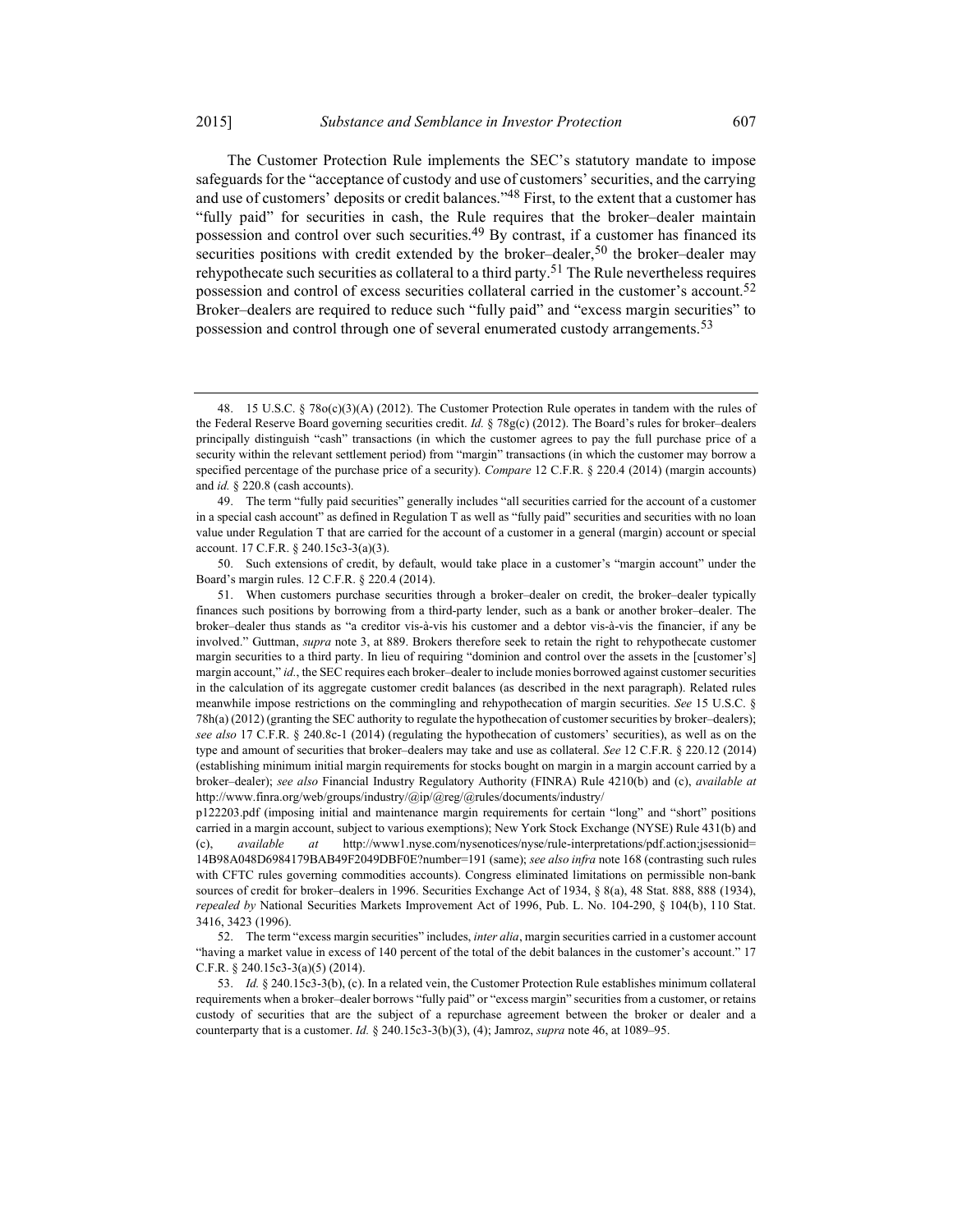The Customer Protection Rule further requires broker–dealers to maintain a special reserve account for the benefit of customers. The reserve formula is calculated based upon the difference between aggregate amounts owed to customers ("customer credits") and aggregate amounts owed by customers ("customer debits").<sup>54</sup> Under the Rule, broker– dealers must calculate the reserve requirement on a weekly or monthly basis and deposit the required amount in the reserve account.<sup>55</sup> A broker–dealer must immediately notify the SEC and its designated examining authority in the event of failure to make a required deposit.<sup>56</sup> Taken together, the reserve account, securities held in custody, and collection of customer debits secured by margin securities should mirror the custodial claims of a broker–dealer's customers in the event of the broker's insolvency.

The SEC's uniform Net Capital Rule provides a further equity cushion to facilitate resolution of customer claims. The Net Capital Rule's standard formula imposes a liquid net worth requirement on registered broker–dealers<sup>57</sup> and additional minimum capital requirements for firms depending upon the nature of their business activities.<sup>58</sup> The Net Capital Rules of the SEC and the exchanges were historically intended not only to protect the broker–dealer's customers against the broker–dealer's insolvency, but to allow for orderly resolution of claims of the broker–dealer's creditors and counterparties as well.<sup>59</sup> Following the adoption of the Customer Protection Rule, however, the securities industry lobbied against the imposition of an "inefficient and costly commitment of capital ... where such a commitment is not necessary for customer protection."<sup>60</sup>

As a result, the SEC amended the Net Capital Rule to permit firms to employ an alternative net capital formula linked solely to the size of customer debit balances calculated under the customer reserve requirement.<sup>61</sup> The alternative net capital formula "presupposes that the [customer] debits in the Reserve Formula are collectible" and "that they will be applied to pay off customer claims in a liquidation."62 The minimum net capital requirement under the alternative formula thus serves as a "cushion . . . [to] be

 <sup>54. 17</sup> C.F.R. § 240.15c3-3a (2014). Customer credits include free credit balances in customer accounts, monies borrowed by the broker that are collateralized by customer securities, and monies payable against loans of customer securities. Customer debits include debit balances in customers' cash and margin accounts. Id.

 <sup>55.</sup> Id. § 240.15c3-3(e). The timing of the reserve computation and deposit creates some risk that broker– dealer insolvency could result in a shortfall in "customer property." See, e.g., Upton v. SEC, 75 F.3d 92, 93 (2d Cir. 1996) (describing a pattern of borrowing activity designed to minimize customer reserve computation).

 <sup>56. 17</sup> C.F.R. § 240.15c3-3(i).

 <sup>57.</sup> Id. § 240.15c3-1(a)(1)(i) (requiring 15:1 ratio of "aggregate indebtedness" to "net capital" under the standard formula). Net capital is calculated by calculating net worth under U.S. generally accepted accounting principles and deducting illiquid items and certain "haircuts" from securities and other proprietary positions based on their relative riskiness. Jamroz, supra note 47, at 868–92.

 <sup>58. 17</sup> C.F.R. § 240.15c3-1(a)(2) (2014). For example, an introducing broker that operates on a fully disclosed basis and receives but does not hold customer securities must maintain net capital of not less than \$50,000. Id. § 240.15c3-1(a)(2)(iv).

 <sup>59.</sup> Jamroz, supra note 47, at 863–65 (asserting that the "primary purpose of the Net Capital Rule is to protect the customers and creditors of registered broker–dealers from monetary losses and delays that can occur when a registered broker–dealer fails" by promoting "orderly self-liquidations of financially distressed broker– dealers" and thereby reducing the likelihood of a SIPA liquidation).

 <sup>60.</sup> Exchange Act Release No. 11497, 40 Fed. Reg. at 29798. As recent events have borne out, the Net Capital Rule also plays a role in curbing systemic risk in the "highly cyclical nature" of the securities industry. Molinari & Kibler, *supra* note 8, at 22-33.

 <sup>61. 17</sup> C.F.R. § 240.15c3-1(a)(1)(ii) (2014); Molinari & Kibler, supra note 8, at 26 n.154 (discussing the relative merits of the basic and alternative methods).

 <sup>62.</sup> Molinari & Kibler, supra note 8, at 16–17.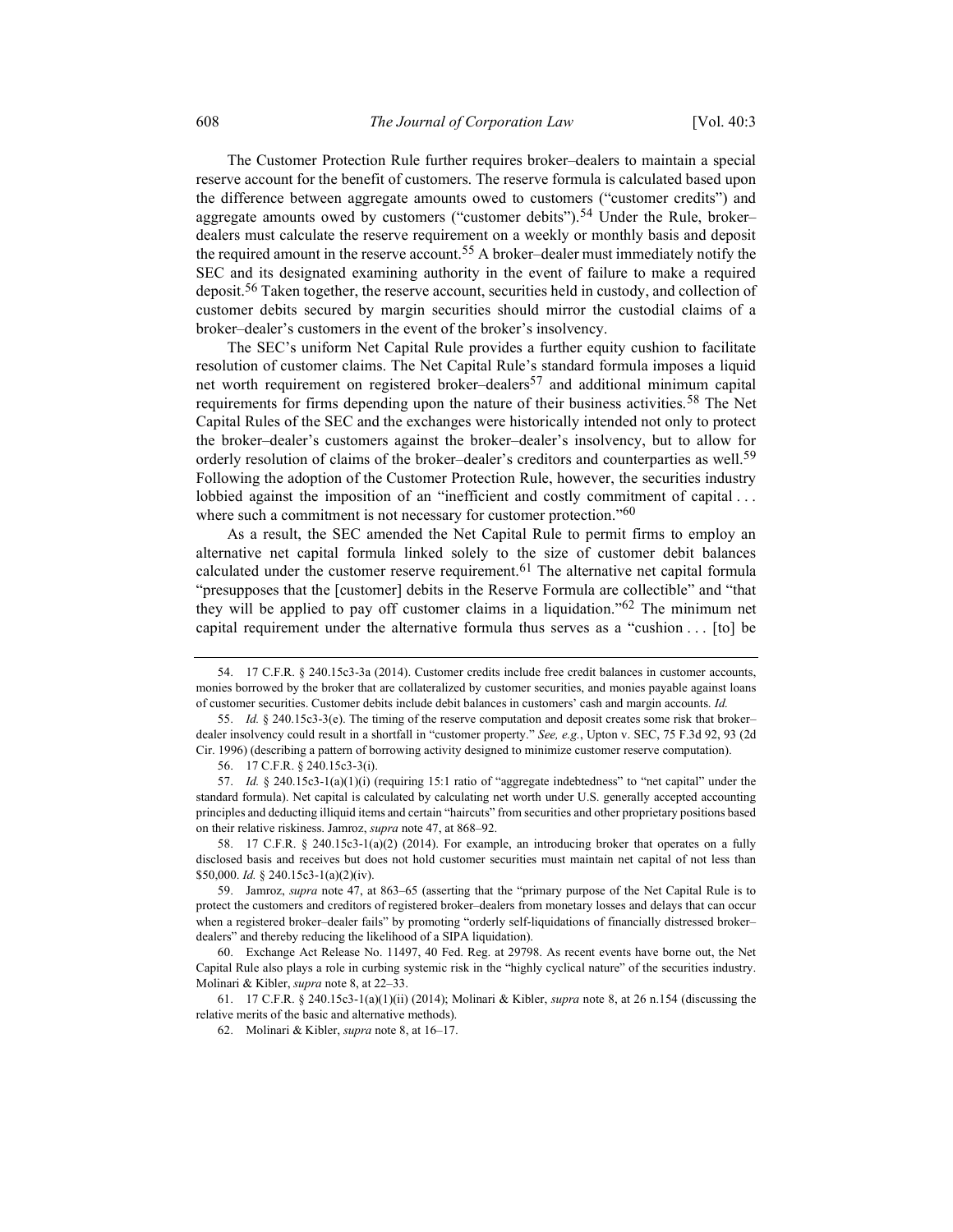applied against administrative costs" of collecting customer debits and distributing customer funds and securities in a SIPC proceeding,  $63$  without maintaining substantial additional capital for the protection of the insolvent firm's other creditors.

### C. The SIPC Fund

The SIPC Fund is the crux of the SIPA framework. To ensure the prompt discharge of the broker–dealer's obligations to its customers, the SIPC trustee must deliver securities or make payments to or for the account of such customer "insofar as such obligations are ascertainable from the books and records of the debtor or are otherwise established to the satisfaction of the trustee," regardless whether there has been "any showing or determination that there are sufficient funds of the debtor available to satisfy such claims."64 To facilitate discharge, SIPC may advance funds to the trustee for the "prompt payment and satisfaction of net equity claims of customers."<sup>65</sup> Similarly, to facilitate a bulk transfer, SIPC may indemnify a transferee broker against shortages in customer accounts sold or transferred.<sup>66</sup> Under current law, the amount of the advance or indemnification may not exceed \$500,000 per customer for securities claims and \$250,000 for cash claims.<sup>67</sup>

SIPC maintains the SIPC Fund through periodic assessments upon its members based on their net operating revenues.<sup>68</sup> It is difficult to identify a "quantifiable measure" for the appropriate size of the SIPC Fund,  $69$  because SIPC primarily protects customers against compliance risk (the risk that the broker–dealer will mismanage custody of the customer's

 <sup>63.</sup> Id. The SEC briefly created yet another (now discontinued) method of calculating net capital that was geared toward multi-national "bulge bracket" investment banks: under the "consolidated supervised entity" approach, the SEC would permit large investment banks to calculate net capital on a group-wide basis (rather than at the level of individual broker–dealer subsidiaries) under Basel II net capital standards in exchange for consenting to consolidated SEC oversight of all of their operations (including operations of the affiliates of the U.S. broker–dealer). 17 C.F.R. § 15c3-1 app. E & G (2009); see Alternative Net Capital Requirements for Broker– Dealers that Are Part of Consolidated Supervised Entities, Exchange Act Release No. 49830, 69 Fed. Reg. 34428 (June 21, 2004). This program was discontinued in 2008. Press Release 2008-230, Chairman Cox Announces End of Consolidated Supervised Entities Program, SEC (Sept. 26, 2008).

 <sup>64. 15</sup> U.S.C. § 78fff-2(b)(1) (2012).

 <sup>65.</sup> Id. § 78fff-3(a). If customer claims exceed the available customer property and funds held by the broker–dealer, SIPC is subrogated to the claims of such customers with respect to any residual customer property, or if customer property is inadequate, the estate of the broker–dealer. Id.

 <sup>66.</sup> Id. § 78fff-2(f); see Cheston, supra note 35, at 88 (describing the efficacy of bulk transfers and impediments to more frequent use, such as "the reluctance of broker–dealers to accept transferred accounts").

 <sup>67.</sup> These amounts will be adjusted for inflation. 15 U.S.C. § 78fff-3(e). The SIPC Task Force recently recommended raising the statutory maximum for customer advances to \$1.3 million to account for inflation (with periodic adjustments thereafter), SIPC TASK FORCE REPORT, supra note 38, at 5-7, and eliminating the distinction between cash and securities claims. Id. A few, typically larger brokerage firms have obtained third-party insurance to cover amounts over the SIPC threshold: many insurance companies reportedly stopped offering such coverage after 2003 (and insurance industry losses on Enron-related surety bonds), in light of the paucity of excess coverage claims and the corresponding "complexity of quantifying their maximum probable loss." U.S. GOV'T ACCOUNTABILITY OFFICE, GAO-03-811, SECURITIES INVESTOR PROTECTION: UPDATE ON MATTERS RELATED TO THE SECURITIES INVESTOR PROTECTION CORPORATION 20–28 (2003) [hereinafter 2003 GAO REPORT].

<sup>68.</sup> BYLAWS OF THE SEC. INVESTOR PROT. CORP. art.  $6(1)(g)$ , *available at http://www.sipc.org/about*sipc/statute-and-rules/bylaws (defining "net operating revenues"); see 15 U.S.C. § 78ddd(c) (2012). The selfregulatory organization that acts as the designated examining authority for each SIPC member (for most broker– dealers, FINRA) acts as collection agent for SIPC and is responsible for collecting and filing with SIPC such as information as is necessary to determine the member's assessment. Id. § 78hhh.

 <sup>69. 1992</sup> GAO REPORT, supra note 16, at 19.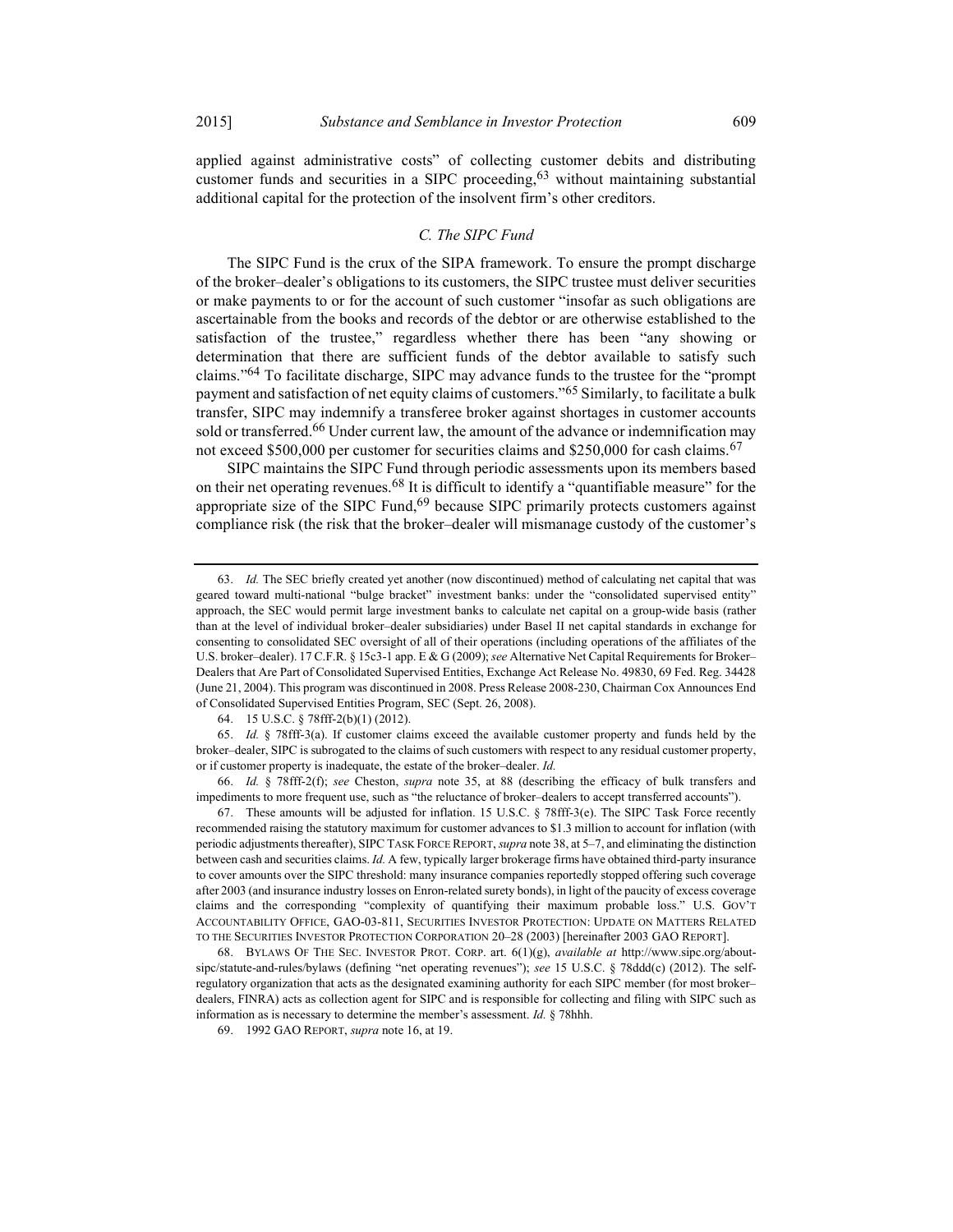assets) rather than credit risk (the risk that the broker–dealer will default on its obligations).<sup>70</sup> The GAO has expressed skepticism about setting the size of the Fund based on the amount of customer assets held by SIPC members, for lack of any demonstrable correlation between the amount of customer assets held at a broker–dealer and compliance risk.71 For want of a better metric, SIPC has historically maintained the fund at a level equal to the amount deemed necessary to facilitate the liquidation of its largest member.<sup>72</sup>

As of December 31, 2013, the SIPC Fund stood at \$1,900,180,093.73 The amount committed to manage the Madoff liquidation, both due to sums advanced and the trustee's costs, is expected to dwarf that amount.<sup>74</sup> While SIPC has the power to borrow up to \$2.5 billion from the U.S. Treasury,  $75$  there is no other public support for the SIPC Fund. As a result, to finance its expected obligations and prepare for future proceedings, SIPC has resolved to raise the target level of the SIPC Fund to \$2.5 billion and raise its assessment rate with the goal of collecting \$400 million in assessments per year.<sup>76</sup>

# III. SIPC IN THE CRUCIBLE

SIPC believes that it has generally met the expectations of customers of SIPC members without significant cost to the securities industry or the U.S. Treasury.<sup>77</sup> Nevertheless, disputes over eligibility for "customer" status and the scope of "protection" have long left many empty-handed investors and their advocates with the impression that SIPC is a "total failure and fraud."78 Congressional hearings and GAO studies of SIPC

73. The SIPC Fund, SIPC, http://www.sipc.org/about-sipc/the-sipc-fund (last visited Jan. 19, 2015).

 78. The Securities Investor Protection Corporation: Past, Present, and Future, Hearing Before the Subcomm. on Capital Mkts. and Gov't Sponsored Enters. of the H. Comm. on Fin. Servs., 112th Cong. 214 (2012) (testimony of Ron Stein, President, Network for Investor Action and Protection), available at

 <sup>70.</sup> Cf. Basel II, pt. 2, para. 644–63, at 144–49 (requiring banks to hold "capital for operational risk" based on one of several formulas tied to annual gross income from and the risk of individual business lines).

 <sup>71. 1992</sup> GAO REPORT, supra note 16, at 40–42 (finding no correlation between probability of liquidation and the risk of broker–dealer activities or the amount of SIPC-protected property).

 <sup>72.</sup> Id., at 43.

 <sup>74.</sup> SECURITIES INVESTOR PROTECTION CORPORATION, 2013 ANNUAL REPORT 22 (2013) (estimating that the total charges to SIPC in the BLMIS case, including administrative costs, will be approximately \$2.6 billion); see infra notes 121-122 (discussing advances committed by SIPC and fees billed by SIPC's trustee to date).

 <sup>75. 15</sup> U.S.C. § 78ddd(f) (2012) (providing for such borrowing with the SEC's approval and upon a showing that the loan is "necessary for the protection of customers of brokers or dealers and the maintenance of confidence in the United States securities markets"). SIPC has never drawn upon its line of credit with the U.S. Treasury, but at SIPC's urging, Congress raised SIPC's line of credit from \$1 billion to \$2.5 billion. See Madoff Investment Securities Fraud: Regulatory and Oversight Concerns and the Need for Reform, Hearing Before the S. Comm. on Banking Housing and Urban Affairs, 111th Cong. (2009) (testimony of Stephen Harbeck, President, SIPC), available at http://www.banking.senate.gov/public/index.cfm?FuseAction =Files.View&FileStore\_id=509f5d8b-e79d-47fb-91b9-858c03a656ef ("The failures of Lehman Brothers and Madoff call into question the sufficiency of SIPC's statutory line of credit with the United States Treasury. This credit line of \$1 billion has not changed since 1970.").

 <sup>76.</sup> BYLAWS OF THE SEC. INVESTOR PROT. CORP. art. 6, § 1(a), available at http://www.sipc.org/aboutsipc/statute-and-rules/bylaws.

 <sup>77.</sup> According to SIPC, from 1970 to 2013, SIPC "advanced \$2.1 billion in order to make possible the recovery of \$133 billion in assets for an estimated 772,000 investors." History, SIPC.ORG, http://sipc.org/aboutsipc/history (last visited Jan. 19, 2015). SIPC further asserts that, as of 2013, "no fewer than 99 percent of persons who are eligible get their investments back with the help of SIPC." SIPC's Role & Responsibilities, SIPC, http://www.stanford-antigua-sec-lawsuit.com/SIPCs-Role.aspx (last visited Dec. 6, 2013).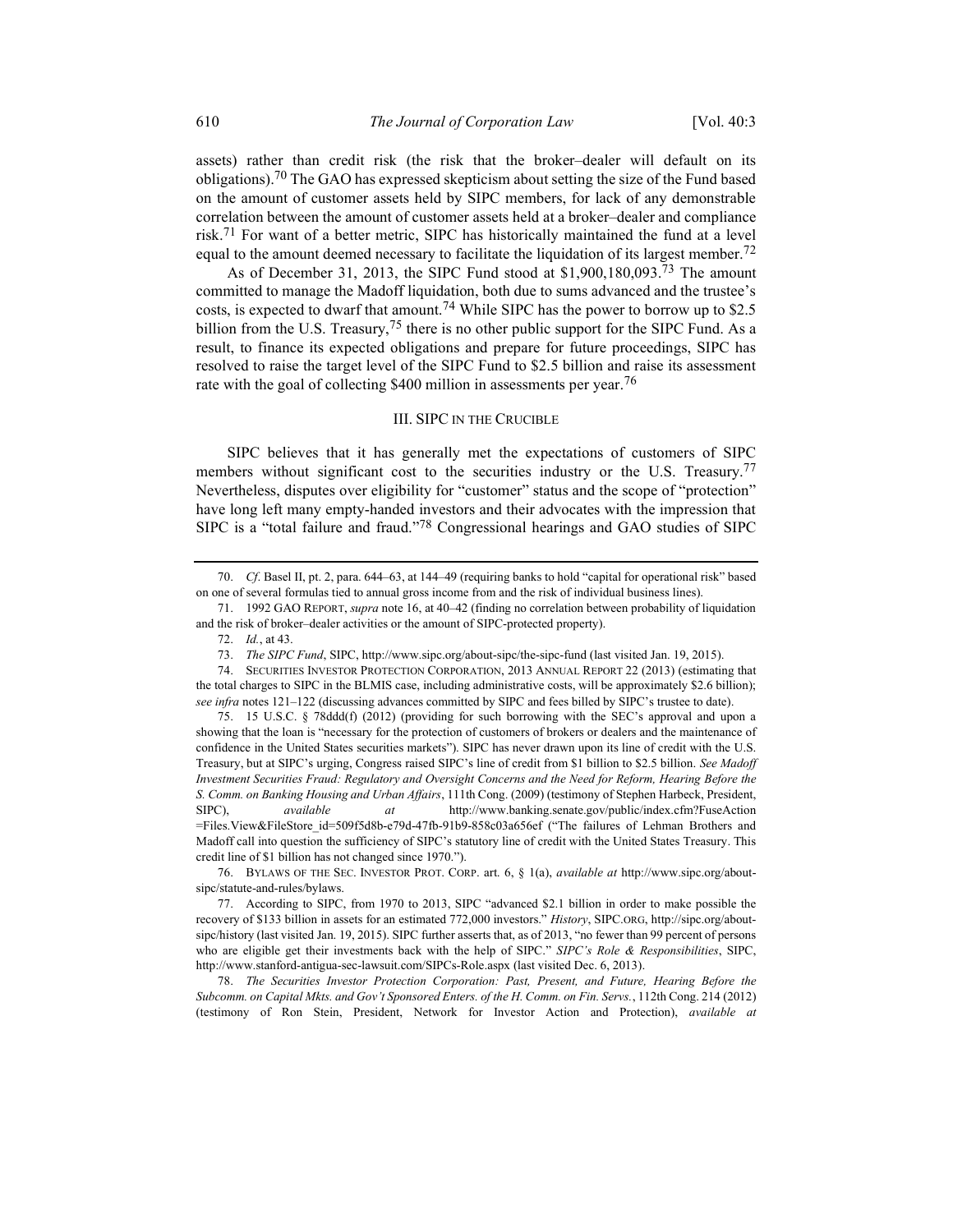during this period have periodically raised questions about SIPC's operational readiness to manage the liquidation of a large broker–dealer,<sup>79</sup> but policymakers rarely dwell on the balance of costs and benefits struck in SIPA except in the wake of a major broker–dealer failure.<sup>80</sup>

In part, such confidence—or complacency—stems from a longstanding belief that market forces are sufficient to avoid triggering a costly liquidation for most well run firms. Because the costs of a SIPC liquidation are borne by claimants on the broker–dealer's general estate, financial institutions and sophisticated customers interconnected with a broker–dealer, in theory, have a compelling incentive to monitor its activities.<sup>81</sup> The SEC and SIPC have consistently maintained that larger firms have better internal controls and hold more liquid securities for their customers, which reduces the risk of insolvency and customer loss in the event of a liquidation proceeding.82

As centralized clearance and settlement reduced the risk of custodial negligence in the 1980s, commentators sounded concerns that SIPC and securities regulators stood complacent in the face of new risks facing the brokerage industry.83 Liquidation proceedings involving outright theft of customer assets or firm assets by officers and employees of broker–dealers became increasingly notable, although the firms at issue were comparatively small in size in relation to the nation's largest carrying brokers.<sup>84</sup> U.S. registered broker–dealers also became increasingly exposed to the risks undertaken by their parent companies and non-broker–dealer affiliates as the size of investment banking groups increased and their funding mechanisms became increasingly complex.85 Few, however, could have foreseen that the recent financial crisis would expose SIPC to these threats in rapid succession, and how dismally market forces and regulatory bodies would perform even with respect to well-connected firms subject to both ongoing regulatory and public oversight. The following case studies are illustrative.

http://www.gpo.gov/fdsys/pkg/CHRG-112hhrg75077/pdf/CHRG-112hhrg75077.pdf [hereinafter Stein Testimony] (representing views of a not-for-profit group founded by former BLMIS investors to promote regulatory reform); see also In re Investors Center, Inc., 129 B.R. 339, 353 (Bankr. E.D.N.Y. 1991) (observing that "[f]or many of the victims . . . the Securities Investment [sic] Protection Act has proved to be grossly misnamed").

 <sup>79.</sup> For example, in 1989–1990, Drexel Burnham Lambert, Inc. and Thomson Securities narrowly avoided SIPC liquidation at the eleventh hour when bidders were secured for their customer accounts. Joo, supra note 3, at 1116.

 <sup>80.</sup> See, e.g., 1992 GAO REPORT, supra note 16, at 37–38 (warning that "SEC officials and SIPC cannot afford to become complacent" in the face of broker–dealers' greater reliance on "new and technically sophisticated" and "riskier" activities for more of their revenue).

<sup>81.</sup> Id. at 36. These counterparties may include banks that finance proprietary and customer securities positions and broker–dealers and other counterparties that enter into funding or derivative transactions. Id.

 <sup>82.</sup> Id. at 45.

 <sup>83.</sup> Joo, supra note 3, at 1087–91.

<sup>84. 1992</sup> GAO REPORT, *supra* note 16, at 29–31. Such activities include, for example, intercepting funds or securities transferred between a customer and the clearing broker; concealment of violations of the Customer Protection Rule or the net capital requirement; or causing the broker–dealer to make excessive loans against worthless collateral. Id.

 <sup>85.</sup> Joo, supra note 3, at 1091–93.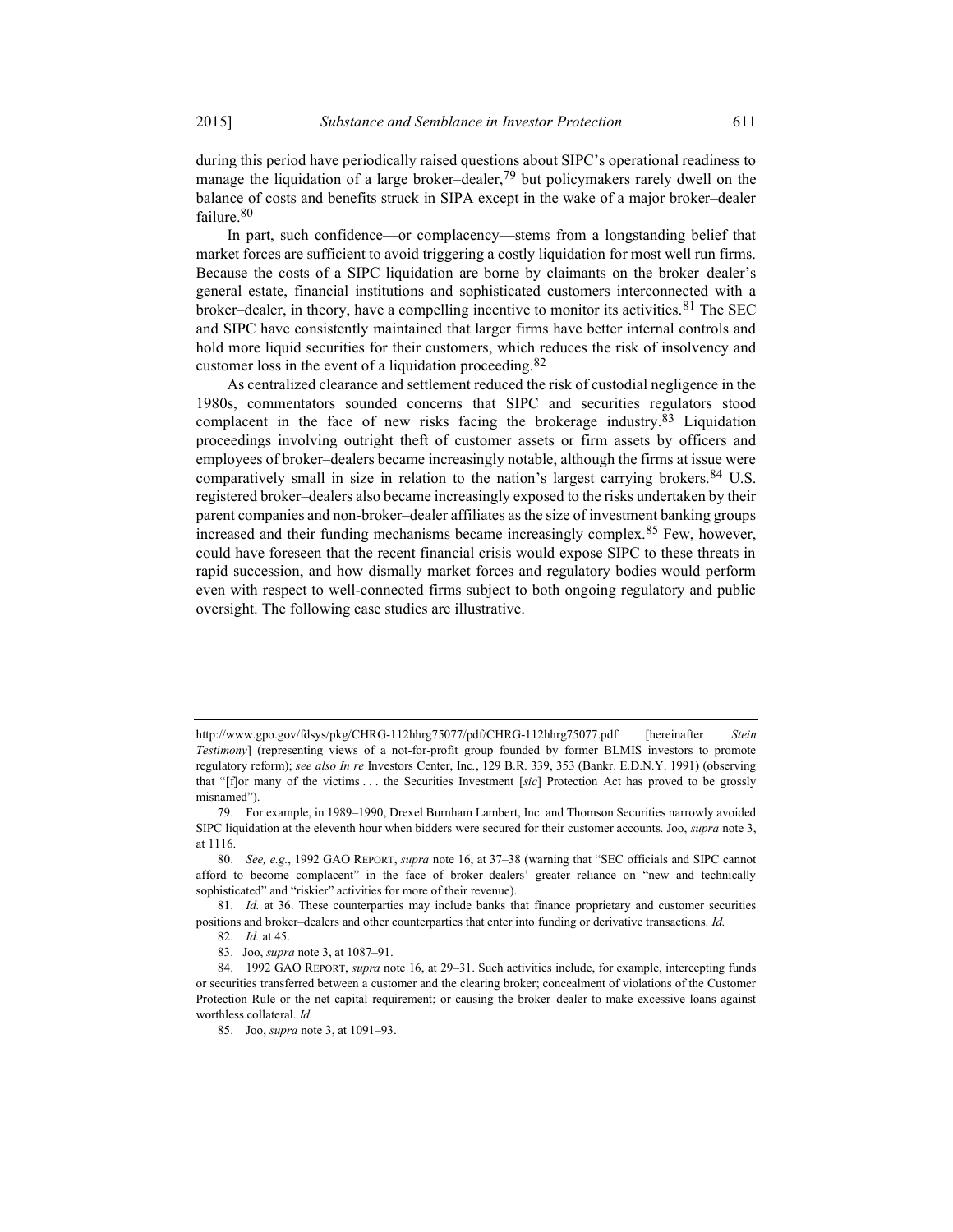### A. Lehman Brothers

The Lehman Brothers bankruptcy, the largest bankruptcy in U.S. history, represents the potential complexity and strain that a major investment bank or broker–dealer insolvency can pose on the SIPA framework. Lehman suffered a liquidity crisis after traditional sources of short-term financing dried up in the wake of the failures of Bear Stearns and Merrill Lynch.<sup>86</sup> Unlike those firms, Lehman was unable to arrange a satisfactory acquisition in time to avoid filing for bankruptcy.87 Lehman Brothers Holdings, Inc. (LBHI), Lehman's holding company, and its non-brokerage affiliates voluntarily filed a Chapter 11 proceeding on September 15, 2008.88 Lehman's collapse spawned over 75 insolvency proceedings in 16 jurisdictions worldwide, including the liquidation of two major operational subsidiaries that carried substantial customer accounts—Lehman Brothers, Inc., the U.S. broker–dealer subsidiary (LBI), and Lehman Brothers International Ltd. (Europe), the U.K. broker–dealer subsidiary (LBIE).<sup>89</sup>

As a securities and commodities broker, LBI was not eligible for reorganization as part of LBHI's Chapter 11 proceeding. Instead, LBI prearranged a sale of its securities and commodities businesses to Barclays Capital, Inc., and coordinated the entry of a protective decree by SIPC to allow "the [negotiated] transfer of [securities] assets and customer accounts of LBI to close in a timely manner" under SIPC's auspices.<sup>90</sup> This maneuver allowed Lehman to transfer approximately 110,000 securities customer accounts containing \$92 billion in assets within days of the filing of the protective decree.<sup>91</sup>

The amount of customer assets carried by LBI (\$110 billion), along with the variety of LBI's custodial and contractual arrangements with affiliates and third parties, threatened prolonged litigation. For example, the SIPC trustee challenged \$10 billion in claims LBIE submitted on behalf of certain customer and proprietary accounts it maintained at LBI on

 <sup>86.</sup> Like its peers, Lehman was excessively reliant on short-term sources of financing, such as overnight repurchase agreements. FINANCIAL CRISIS INQUIRY COMMISSION, THE FINANCIAL CRISIS INQUIRY REPORT 324– 43 (2011) [hereinafter FCIC REPORT]; see also infra note 159 (discussing the liquidity crisis experienced by investment banks in 2008).

 <sup>87.</sup> ANDREW ROSS SORKIN, TOO BIG TO FAIL 340–69 (2009) (describing the role of the Federal Reserve Board, the Treasury Department, and the SEC in pressuring Lehman to file for bankruptcy despite Lehman's eleventh-hour efforts to negotiate an acquisition with Barclays).

 <sup>88.</sup> Form B1, Voluntary Petition of Lehman Brothers Holdings, Inc., (Sept. 14, 2008) available at http://online.wsj.com/public/resources/documents/lehmanfiling916208.pdf.

 <sup>89.</sup> Stephen J. Lubben & Sarah Pei Woo, Reconceptualizing Lehman, 49 TEX. INT'L L.J. 297, 301–02, 309 (2014).

 <sup>90.</sup> Press Release, Securities Investor Protection Corporation, SIPC Issues Statement on Lehman Brothers Inc.: Liquidation Proceeding Now Anticipated (Sept. 18, 2008), available at http://www.sipc.org/news-andmedia/news-releases/20080918 [hereinafter SIPC Lehman Press Release].

 <sup>91.</sup> Id.; see Thomas W. Joo, A Comparison of Liquidation Regimes: Dodd–Frank's Orderly Liquidation Authority and the Securities Investor Protection Act, 6 BROOK. J. CORP. FIN. & COM. L. 47, 52–53 (2011) (explaining the strategy employed by Lehman and other insolvent broker–dealers in the past to navigate the exclusion from chapter 11); Skeel, *supra* note 22, at 4–6 (describing Lehman's maneuver and its coordination with the SEC and SIPC); Statement of the Office of the Trustee of Lehman Brothers Inc. (LBI), Settlement to Finalize Private Investment Management (PIM) Account Transfers; Over \$92 Billion Transferred to 110,000 Former LBI Customers Since SIPA Liquidation Commenced (Dec. 10, 2008), available at http://www.prnewswire.com/news-releases/statement-of-the-office-of-the-trustee-of-lehman-brothers-inc-lbisettlement-to-finalize-private-investment-management-pim-account-transfers-over-92-billion-transferred-to-

<sup>110000-</sup>former-lbi-customers-since-sipa-liquidatio-78995282.html (announcing the Bankruptcy Court's approval of the agreement with Barclays).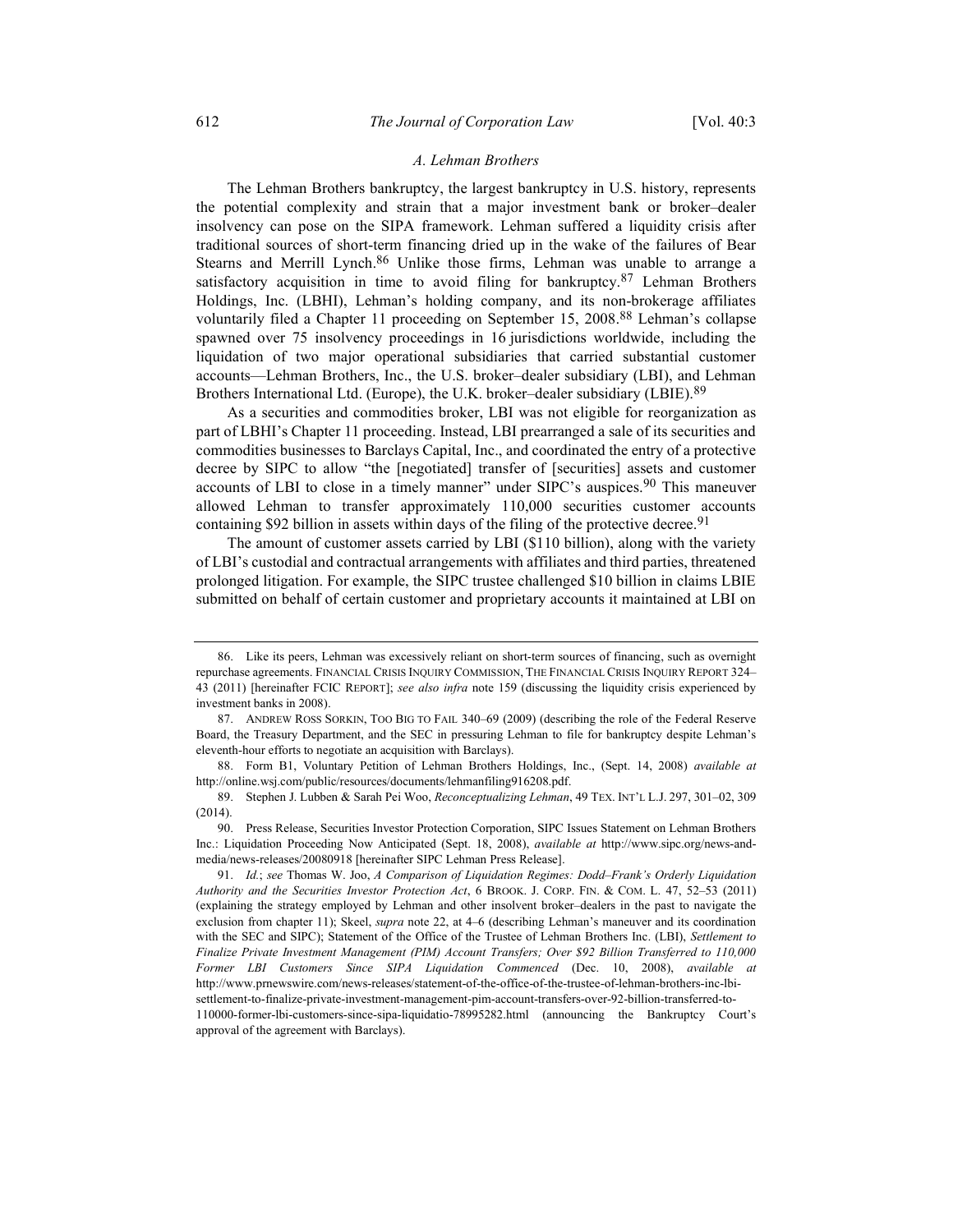the grounds that they did not qualify as "customers" under  $SIPA$ .<sup>92</sup> Various LBI creditors—such as counterparties to certain "to be announced" transactions in mortgagebacked securities and institutional clients with claims to soft-dollar commissions—also sought "customer" status in order to gain a share of customer property.<sup>93</sup> Thanks in large part to the bulk transfer of accounts to Barclays and the amicable settlement of an array of claims among LBHI's affiliates and creditors, the SIPC trustee succeeded in fully satisfying eligible customer claims from recovered property without drawing upon the SIPC Fund.<sup>94</sup>

# B. MF Global

The MF Global bankruptcy highlights the problems posed by SIPC intervention in the liquidation of a broker–dealer with multiple classes of business. MF Global, Inc., a subsidiary of MF Global Holdings, Inc., was registered as both a securities and futures broker.95 In October 2011, MF Global reported a \$952 million deficiency in customer funds that were required to be segregated for its futures customers, in addition to shortfalls in other secured or segregated customer accounts held abroad.<sup>96</sup> The trustee's investigation revealed that MF Global employees had entered into increasingly desperate intra-day transfers of funds among various accounts maintained by the firm's affiliates (including segregated customer trust accounts for its futures customers) in an effort to cover the firm's failing proprietary positions in repurchase agreements on European sovereign debt.<sup>97</sup> Although efforts were made to sell various holdings of the firm, MF Global Holdings, Inc. was unable to find willing purchasers and filed for bankruptcy on October 31, 2011.<sup>98</sup>

MF Global represented the largest liquidation of a futures broker in U.S. history (and the eighth largest U.S. bankruptcy).<sup>99</sup> While the vast majority of MF Global, Inc.'s customer accounts were futures accounts (approximately 36,000 in number), SIPC sought a protective decree for several hundred securities customers.<sup>100</sup> In the absence of a SIPC-

 <sup>92.</sup> The Securities Investor Protection Corporation: Past, Present and Future, Hearing Before the Subcomm. on Capital Mkts. and Gov't Sponsored Enters. of the H. Fin. Serv. Comm., 112th Cong. 3 (2012) (testimony of Ira D. Hammerman, Senior Managing Director and General Counsel, Sec. Indus. Fin. Mkts. Assoc.), available at http://financialservices.house.gov/uploadedfiles/hhrg-112-ba-wstate-ihammerman-20120307.pdf [hereinafter SIFMA Testimony].

<sup>93.</sup> See, e.g., In re Lehman Bros. Inc., 462 B.R. 53, 56 (Bankr. S.D.N.Y. 2011) (denying "customer" status with respect to claims relating to "to be announced" transactions); In re Lehman Bros. Inc., 474 B.R. 139, 141 (Bankr. S.D.N.Y. 2012) (denying "customer" status with respect to claims for soft dollar commissions).

 <sup>94.</sup> Press Release, Securities Investor Protection Corporation, SIPC Applauds Lehman Trustee on Milestone 100 Percent Return of Securities Customers' Property (June 7, 2013), available at http://www.sipc.org/news-and-media/news-releases/20130607.

 <sup>95.</sup> It was also subject to the oversight of the Federal Reserve Board in its capacity as a primary dealer of U.S. government securities.

 <sup>96.</sup> Report of Investigation of Louis J. Freeh, Chapter 11 Trustee of MF Global Holdings Ltd., et al. at 69– 73, In re MF Global Holdings Ltd. et al., No. 11-15059 (MG) (Bankr. S.D.N.Y. Apr. 4, 2013), available at http://online.wsj.com/public/resources/documents/FreehReportonMFG.pdf [hereinafter Freeh Report].

 <sup>97.</sup> Id.

 <sup>98.</sup> Id. (finding that MF Global Holdings Ltd. and MF Global Finance USA, Inc. filed for bankruptcy after a potential sale collapsed).

<sup>99.</sup> See, e.g., Laura Goldsmith, Note, The Collapse of MF Global and Peregrine Financial Group: The Response from the Futures Industry, Regulators, and Customers, 32 REV. BANKING & FIN. L. 25, 25 (2012).

<sup>100.</sup> In re MF Global Inc., No. 11-civ-07750 (PAE) (S.D.N.Y. Oct. 31, 2011) (issuance of protective decree), available at http://docs.justia.com/cases/federal/district-courts/new-york/nysdce/1:2011cv07750/ 386874/3.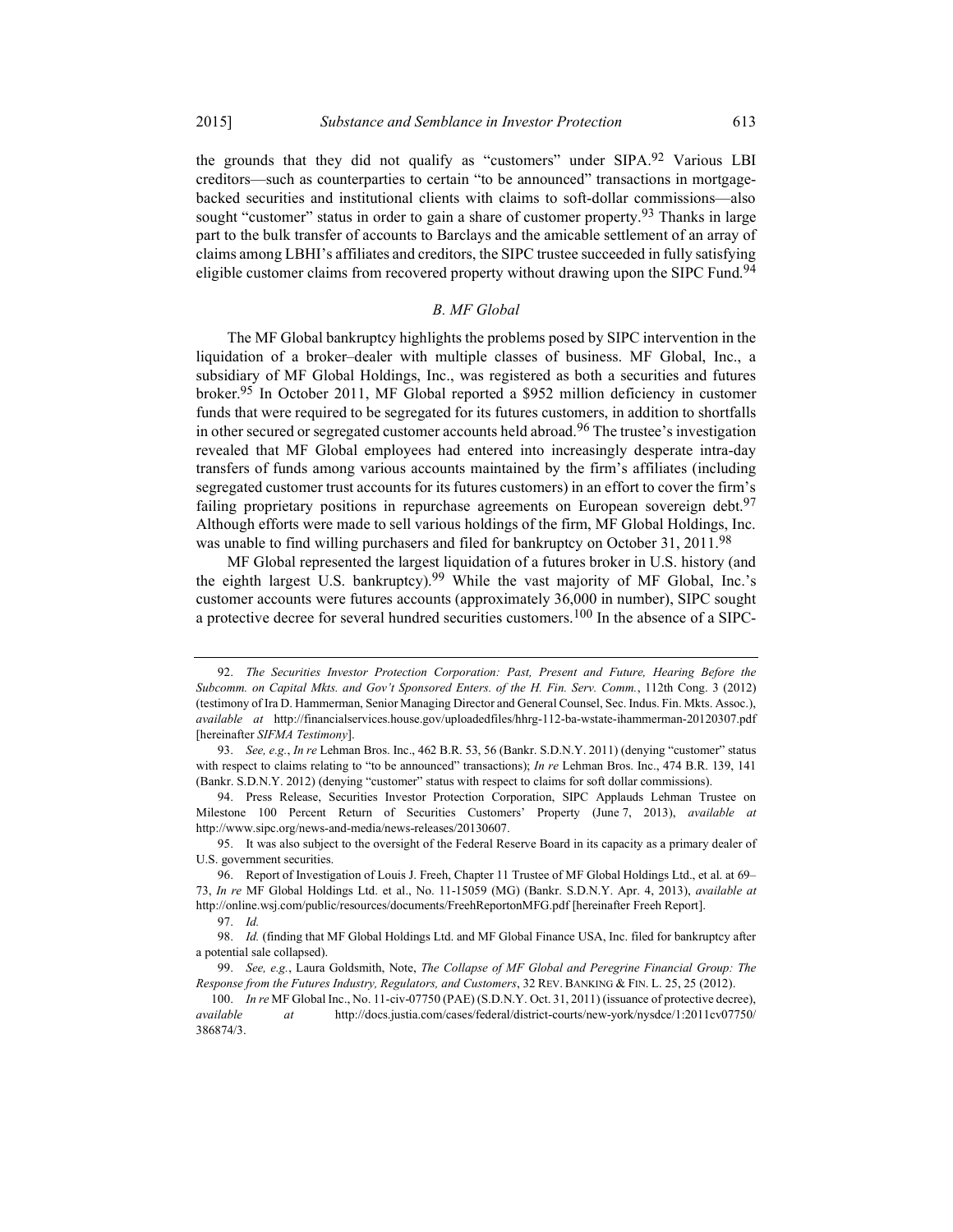like guarantee fund for futures accounts,<sup>101</sup> the CME Group (operator of the preeminent futures exchanges in the United States, including the Chicago Mercantile Exchange and the Chicago Board of Trade) stepped in to guarantee the bulk transfer of the firm's commodities accounts for up to \$550 million, and committed the full capital of the CME trust to making MF Global's futures customers whole.102 In April 2014, with the cooperation of the general creditors of the firm's estate,  $103$  the trustee announced a final distribution to satisfy 100% of all claims of former public customers of the U.S. broker– dealer, with the return of a total of \$6.7 billion to over  $26,000$  customers.<sup>104</sup>

MF Global's liquidation proceedings prompted policymakers and commentators to question the preparedness of the SEC and the Commodity Futures Trading Commission (CFTC) to handle the liquidation of a dually registered securities and futures broker.<sup>105</sup> In particular, leading futures market participants expressed displeasure that SIPC's appointment of a trustee in the liquidation proceeding limited their ability to participate in the resolution of MF Global's estate.<sup>106</sup> Because MF Global was also the first liquidation of a futures broker involving a deficit in segregated funds due to theft, SIPC's intervention raised broader questions as to whether the classification of customer claims and distribution of customer property among securities and futures accounts under current law is equitable, if futures customers suffer delays and greater risk of loss while securities customers are paid in full relatively quickly.107

<sup>101.</sup> See infra note 248 and accompanying text (stating that former CFTC Commissioner Bart Chilton and others have advocated the creation of a similar guaranty fund for commodities accounts).

 <sup>102.</sup> Press Release, CME, CME Group Increases Guarantee to \$550M to Accelerate Return of 75 Percent of MF Global Inc. Segregated Funds to All Customers (Nov. 22, 2011), available at http://cmegroup.mediaroom.com/index.php?s=43&item=3215.

 <sup>103.</sup> In particular, general creditors of the broker–dealer's estate voluntarily advanced funds for distribution to customers of the broker–dealer in order to expedite liquidation. In re MF Global Inc., 505 B.R. 623, 623 (Bankr. S.D.N.Y. 2014).

 <sup>104.</sup> Press Release, SIPC, SIPC Commends MF Global Trustee for Achieving Milestone 100 Percent Return of MF Global Customer Property with Final Distribution (Apr. 3, 2014), available at http://www.sipc.org/newsand-media/news-releases/20140403.

<sup>105.</sup> See, e.g., JOINT REPORT OF THE SEC AND THE CFTC ON HARMONIZATION OF REGULATION 39-43 (2009), available at http://www.cftc.gov/ucm/groups/public/@otherif/documents/ifdocs/opacftcsecfinaljointreport101.pdf [hereinafter JOINT HARMONIZATION REPORT] (analyzing differences in account structures, segregation requirements, and processes for liquidating insolvent broker–dealers and futures commission merchants under SEC and CFTC rules and the difficulties such differences present for dually registered firms, as illustrated by the collapse of Lehman Brothers); Joint SEC and CFTC Hearing on Harmonizing Market Regulation 4 (2009) (testimony of Larry Leibowitz, Group Executive Vice President, NYSE Euronext, Inc.), *available at* http://www.cftc.gov/ucm/groups/public/@newsroom/documents/file/ jointmeeting090209\_leibowitz.pdf (viewing it "essential that the SEC and CFTC develop procedures to guide a trustee . . . when a joint BD/FCM becomes insolvent").

 <sup>106.</sup> See In re MF Global Inc., 462 B.R. 36, 39 (Bankr. S.D.N.Y. 2011), corrected (Nov. 28, 2011) (denying motion requesting the appointment of an official committee of commodity broker customers, over opposition of the SIPC trustee); see also Client Alert, Entering Uncharted Waters: MF Global Liquidation Presents Unprecedented Test of U.S. Insolvency Regime for Dual Registrants, TEIGLAND-HUNT LLP 4, (Nov. 22, 2011) available at http://teiglandhunt.com/wp-content/uploads/2013/09/75.pdf [hereinafter Client Alert] (noting that MF Global had "approximately 50,000 futures customer accounts and just 400 securities customer accounts," and questioning whether an SIPC-appointed trustee will "be able to apply the commodity broker insolvency regime 'consistent with' SIPA as a practical matter").

<sup>107.</sup> See Client Alert, supra note 106, at 4 (noting that current processes fail to accommodate for differences in futures customers and securities customers, which could lead to inequitable results); see also In re MF Global,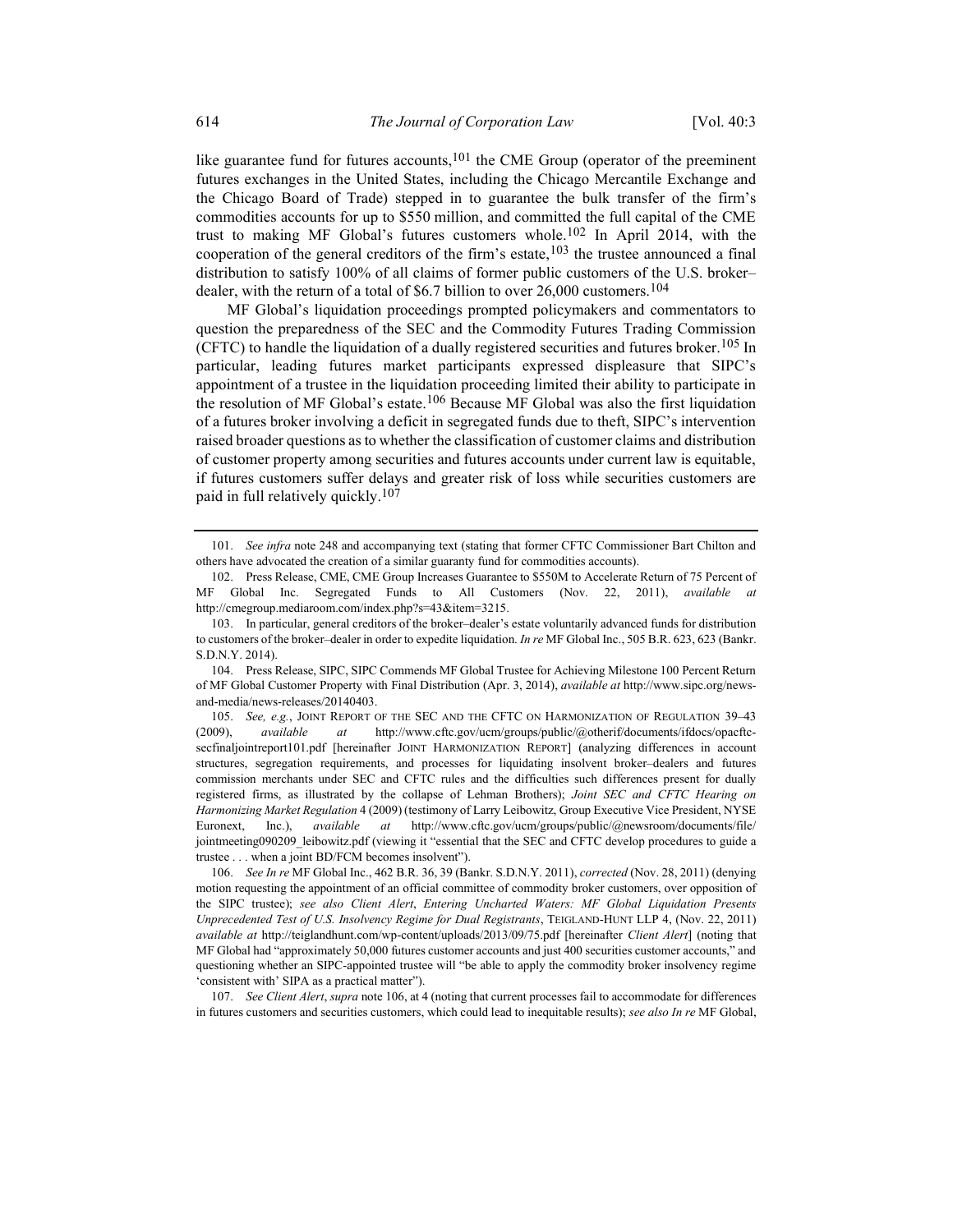### C. Bernard L. Madoff Investment Securities

Bernard L. Madoff Investment Securities LLC (BLMIS) was a broker–dealer registered under the Exchange Act and a leading Nasdaq market maker.<sup>108</sup> Alongside its market-making and proprietary trading activities, BLMIS operated an investment advisory business.<sup>109</sup> This business did not carry customer accounts or directly receive or disburse customer funds; instead, its investment advisory clients transmitted and received funds through an independent custodian.<sup>110</sup> BLMIS represented that it generated consistently high returns for investment advisory clients using a split-strike conversion trading strategy. In reality, BLMIS fabricated customer statements to create the appearance of trading activity.111

Despite numerous "red flags," SEC and FINRA investigations failed to adequately investigate the integrity of the custodial and auditing arrangements Madoff used to hide his fraudulent activity.112 The scheme unraveled when unprecedented withdrawals during the financial meltdown of 2008 left Madoff unable to raise enough new money to cash out investors.113 Although BLMIS's assets were not subject to the SEC's Customer Protection Rule or FINRA oversight, SIPC sought a protective decree for BLMIS on December 15, 2008. The SIPC trustee received more than 16,000 investor submissions "reflect[ing] \$73.1 billion in fictional net investments and related gains."<sup>114</sup>

Through a series of deeply unpopular decisions, the trustee allowed just over 2500 claims totaling  $$11.4$  billion.<sup>115</sup> On the one hand, the trustee allowed claims from all claimants that had a direct customer relationship with BLMIS, despite the fact that BLMIS did not hold any customer assets in securities accounts, on the grounds that they had

<sup>491</sup> B.R. 355, 361–63 (Bankr. S.D.N.Y. 2013) (unsuccessfully challenging trustee's classification of claims as commodities claims ineligible for SIPC relief, rather than securities claims); In re MF Global Inc., 467 B.R. 726, 731, 734 (Bankr. S.D.N.Y. 2012) (denying SIPA protection to warehouse receipts held in a commodities account at debtor, notwithstanding accountholder's claim of "REASONABLE RELIANCE, that SIPC was protecting his brokerage account").

 <sup>108.</sup> See, e.g., Christine Hurt, Evil Has a New Name (and a New Narrative): Bernard Madoff, 2009 MICH. ST. L. REV. 947, 951–57 (2009) (noting that BLMIS's founder, Bernard Madoff, had earned the "respect and trust of the SEC" due to his "efforts in the 1970s and 1980s to establish competitive regional exchanges and to increase the influence of the NASDAQ").

 <sup>109.</sup> See In re Bernard L. Madoff Inv. Sec. LLC, 424 B.R. 122, 127 (Bankr. S.D.N.Y. 2010), aff'd, 654 F.3d 229 (2d Cir. 2011) (outlining the different business units that made up BLMIS). BLMIS's investment advisory business was physically segregated from its other activities and was not registered with the SEC as an investment adviser until 2006. BLMIS's investment advisory business was not subject to the jurisdiction of FINRA (or its predecessor, the NASD). Id.

 <sup>110.</sup> See, e.g., Levinson v. Westport Nat'l Bank, 900 F. Supp. 2d 143, 152–55 (D. Conn. 2012) (describing Madoff's custodial arrangements with Westport National Bank), order vacated in part on reconsideration, 2013 WL 1294473 (D. Conn. 2013).

 <sup>111.</sup> In re Bernard L. Madoff Investment Securities, LLC, 654 F.3d 229, 231–33 (2d Cir. 2011).

 <sup>112.</sup> SEC INSPECTOR GENERAL, CASE NO. OIG-509, INVESTIGATION OF FAILURE OF THE SEC TO UNCOVER BERNARD MADOFF'S PONZI SCHEME 20–41 (2009) [hereinafter OIG MADOFF REPORT]. Many competitors and former and prospective BLMIS customers repeatedly warned the SEC and FINRA that Madoff could not have conducted the volume of options trading he claimed without affecting prices on options exchanges or taxing the capacity of the over-the-counter institutional options market. Id.

<sup>113.</sup> Hurt, *supra* note 108, at 955–56.

 <sup>114.</sup> In re Bernard L. Madoff Inv. Sec. LLC, 424 B.R. 122, 124 (Bankr. S.D.N.Y. 2010), aff'd, 654 F.3d 229 (2d Cir. 2011).

<sup>115.</sup> THE MADOFF RECOVERY INITIATIVE, supra note 42.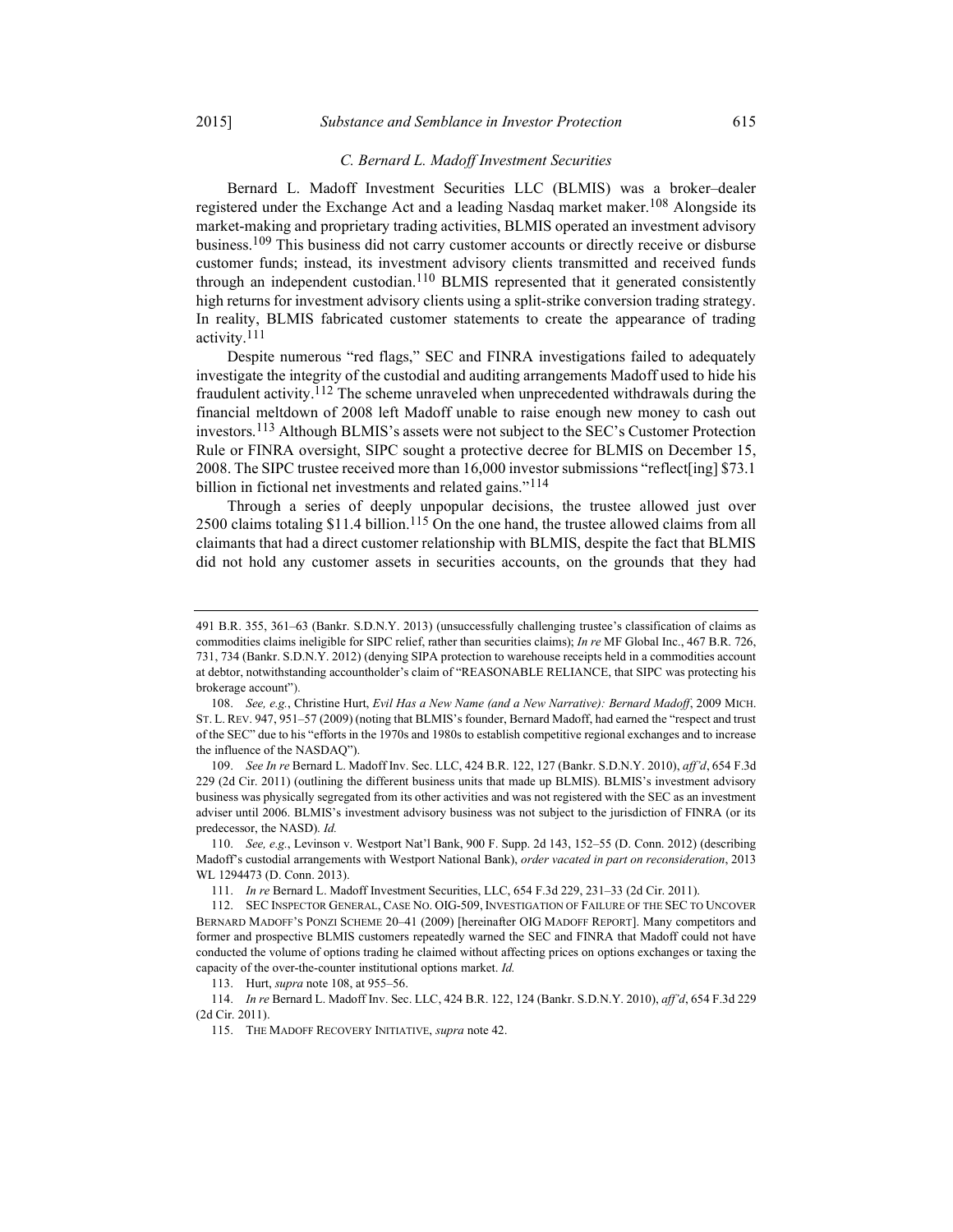deposited funds with BLMIS for the purchase of securities.<sup>116</sup> On the other hand, because the vast majority of claimants were indirect investors—including, for example, beneficiaries of pension funds invested with Madoff and investors in hedge funds operating as "feeder funds"—their claims were disallowed.117 The Department of Justice, meanwhile, separately created a parallel Madoff Victims Fund for the distribution of four billion dollars in forfeited assets recovered from Madoff affiliates.<sup>118</sup>

In addition to limiting the number of claims, the trustee calculated each customer's net equity claim based on its "net investment" in Madoff's scheme, rather than the final balances on customer statements mailed to customers,  $119$  and sought to recover withdrawals by various "net winners" through the exercise of avoidance powers.<sup>120</sup> As of December 22, 2014, SIPC had committed approximately \$700 million in advances to the BLMIS liquidation, and the trustee had collected \$10.5 billion from settlements and judgments and distributed \$6.1 billion to Madoff clients.<sup>121</sup> Meanwhile, the trustee's administrative costs have already exceeded  $$1.01$  billion<sup>122</sup>—nearly double the cost of all previous SIPC liquidations.<sup>123</sup>

### D. Stanford Financial Group

Allen Stanford orchestrated a Ponzi scheme through several affiliated companies within the Stanford Financial Group. Stanford Capital Management (a registered investment adviser) induced customers to purchase certificates of deposit issued by the Stanford International Bank Ltd. (SIBL) that carried "improbable, if not impossible" rates

 <sup>116.</sup> In re Bernard L. Madoff Inv. Sec., LLC, 654 F.3d 229, 235–36 (2d Cir. 2011) (upholding the status of Madoff investors as "trading customers" of BLMIS).

 <sup>117.</sup> In re Bernard L. Madoff Inv. Sec. LLC, 708 F.3d 422, 426–28 (2d Cir. 2013).

 <sup>118.</sup> Madoff Victim Fund: Department of Justice Asset Forfeiture Distribution Program, RCB SERVICES, http://www.madoffvictimfund.com (last updated Fall 2014).

 <sup>119.</sup> See infra Part IV.B.2 (discussing the methodological approaches taken by SIPC trustees).

 <sup>120.</sup> See infra Part IV.B.3 (discussing how defenses to the trustee's exercise of avoidance powers in a SIPC proceeding may depend on a customer's sophistication).

<sup>121.</sup> THE MADOFF RECOVERY INITIATIVE, *supra* note 42. According to SIPC, aggregate distributions of more than \$7.2 billion have been paid out to eligible customers (including \$823.7 million in committed advances from SIPC), and all allowed claims totaling \$976,592 or less have been fully satisfied. Press Release, Irving Picard, Fifth Pro Rata Interim Distribution of Recovered Funds to Madoff Claims Holders Commenced; Totals Approximately \$355.8 Million (Feb. 9, 2015), available at http://www.madofftrustee.com/statements-07.html#557; Press Release, SIPC, Distributions to Madoff Customers Now Covering 54 Percent of Losses (Feb. 9, 2015), available at http://www.sipc.org/news-and-media/news-releases/20150209 (noting that "total amount distributed in the Madoff liquidation proceeding to date exceeds \$7.2 billion" including "\$823.7 million in committed advances" from SIPC).

<sup>122.</sup> See Jonathan Stempel, Payout to Madoff Victims Tops \$7.2 Billion, REUTERS (Feb. 9, 2015, 12:04 PM), available at http://www.reuters.com/article/2015/02/09/us-madoff-payout-idUSKBN0LD1XQ20150209 (reporting that "through Sept. 30, 2014, law firms, consultants and other professionals had billed \$1.01 billion in fees and expenses" to recoup money for Madoff's victims" and that the bankruptcy court has "so far approved more than \$601 million of payments, largely comprising fees," to the SIPC trustee and its counsel).

 <sup>123. 2012</sup> GAO INTERIM REPORT, supra note 45, at 32 (noting that the combined cost of all prior SIPC liquidations amounted to \$512.6 million). The GAO noted, however, that the ratio of administrative costs to net equity claims remained consistent with prior liquidation proceedings. Id. In part, this reflects the significant cost of recovering funds from Madoff and his affiliates: because much of the money Madoff converted had been siphoned to personal accounts, the SIPC trustee petitioned the court to combine BLMIS's liquidation proceeding with bankruptcy proceedings involving Madoff's personal estate.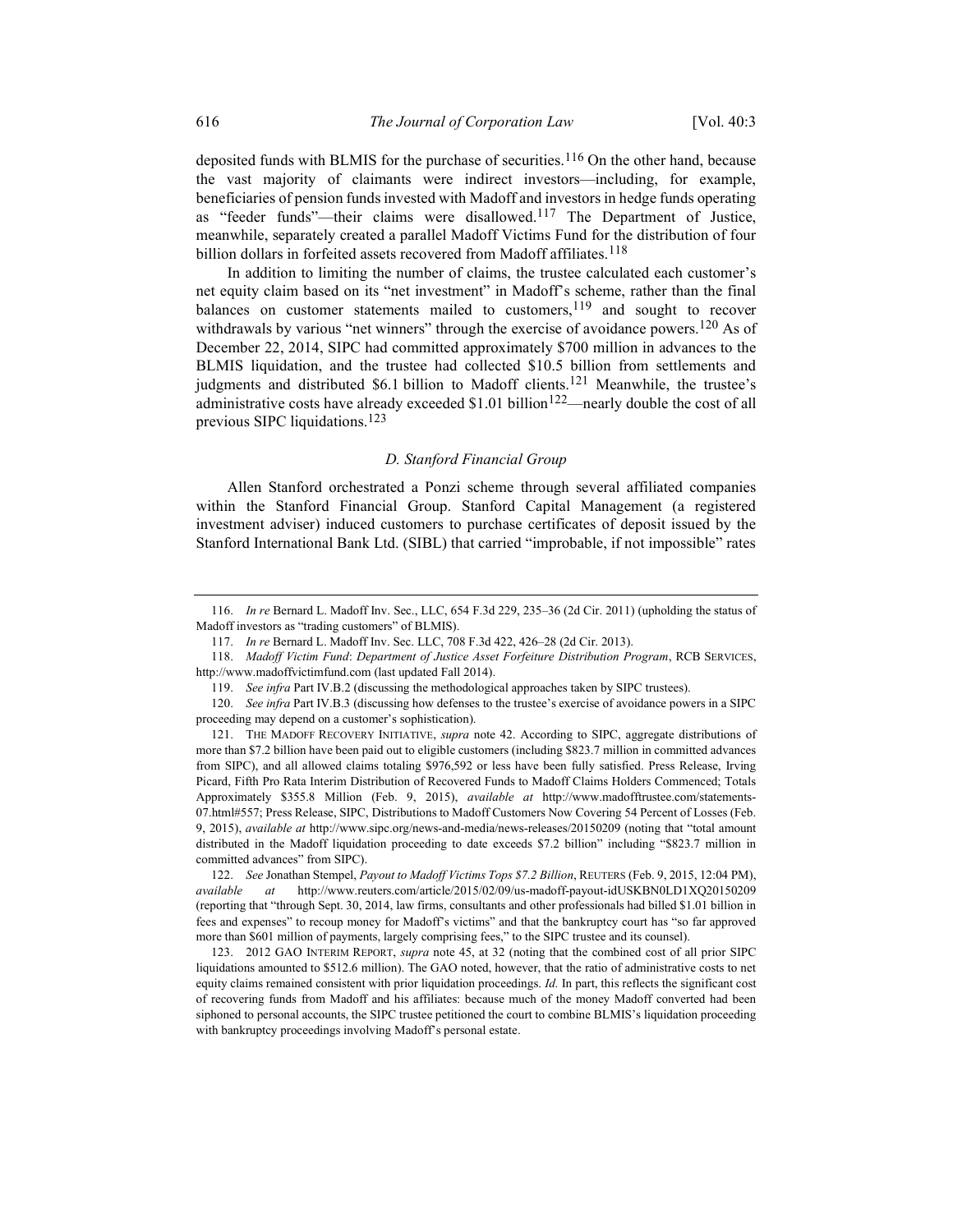of return.<sup>124</sup> Customers purchased the CDs directly from SIBL, either by writing checks deposited into SIBL accounts or by wiring funds to SIBL.125 Most, if not all, of the CDs were offered under disclosures that they were not protected under SIPC or insured by the FDIC or a similar deposit insurance scheme.<sup>126</sup> The CDs were distributed to "accredited investors" throughout the United States—mostly concentrated in Texas, Louisiana, and Alabama—in purported private placements exempt from registration under the Securities Act.127 More problematically, the CDs were not sold or held in custodial accounts at Stanford's broker–dealer; instead, many of the CDs were held at third party clearing brokers.128

SEC examiners became aware that Stanford might be perpetrating a Ponzi scheme as early as 1997. The SEC's enforcement action against Stanford did not begin in earnest until 2005, however.129 By the time criminal and civil enforcement actions were instituted, Stanford Capital Management had placed nearly \$7.2 billion in certificates of deposit with investors worldwide.<sup>130</sup> SIPC refused to institute liquidation proceedings for the benefit of Stanford CD holders on the grounds that it was not authorized to protect monies invested with offshore banks or other firms that are not SIPC members or to protect investors against a loss in value of a security, whether because of mismanagement or fraud.<sup>131</sup>

The SEC sought an order to compel SIPC to liquidate Stanford Group Company (Stanford's broker–dealer affiliate and a SIPC member) and thereby assume responsibility for protecting "customers" of the consolidated group. The district court denied the SEC's application and held that the CD holders were not custodial "customers" of SGC because SGC "never physically possessed the investors' funds at the time that the investors made their purchases."<sup>132</sup> In affirming the district court, the D.C. Circuit concluded that the CD holders were, at best, "lenders" to SIBL.<sup>133</sup> The Court also rejected the SEC's petition for

 <sup>124.</sup> SEC OFFICE OF THE INSPECTOR GENERAL, INVESTIGATION OF THE SEC'S RESPONSE TO CONCERNS REGARDING ROBERT ALLEN STANFORD'S ALLEGED PONZI SCHEME, Case No. OIG-526, at vii, 102 (Mar. 31, 2010) (quoting SEC complaint), available at http://www.sec.gov/news/studies/2010/oig-526.pdf [hereinafter OIG STANFORD REPORT].

 <sup>125.</sup> SEC v. Sec. Investor Prot. Corp., 758 F.3d 357, 360 (D.C. Cir. 2014).

 <sup>126.</sup> Id. Because the CDs were not considered "covered securities" under U.S. securities law, the Supreme Court held that the Securities Litigation Uniform Standards Act did not preclude private class action litigation in state court. Chadbourne & Parke LLP v. Troice, 134 S. Ct. 1058, 1071 (2014).

 <sup>127.</sup> OIG STANFORD REPORT, supra note 124, at 107 (noting that the CDs were purportedly offered pursuant to Regulation D and that the staff found no evidence that the certificates of deposit had been sold to non-accredited investors in the United States).

 <sup>128.</sup> SEC v. Sec. Investor Prot. Corp., 872 F. Supp. 2d 1, 7–8 (D.D.C. 2012), aff'd, 758 F.3d 357 (D.C. Cir. 2014). Arbitration proceedings brought by Stanford investors against carrying brokers for fraud, misrepresentation, and breach of fiduciary duty in connection with their custodial relationship with Stanford have not fared well. See, e.g., In re the Arbitration between Kieblach v. Pershing LLC, FINRA Dispute Resolution Case No. 13-01692 (Nov. 3, 2014) (denying claimants' request for relief in its entirety).

 <sup>129.</sup> OIG STANFORD REPORT, supra note 124, at 17–29 (attributing the failure, in part, to the difficulty and novelty of the case and the obstacles entailed in compelling the production of evidence from SIBL through Antiguan regulators).

 <sup>130.</sup> Second Amended Complaint at 1, SEC v. Stanford International Bank, Ltd., et al., Case No. 3- 09CV0298-N (N.D. Tex. June 19, 2009), *available at https://www.sec.gov/litigation/complaints/2009/stanford*second-amended-061909.pdf.

 <sup>131.</sup> Press Release, SIPC, SIPC to Defend Itself Against SEC Lawsuit Over Stanford Antiguan Bank Losses (Dec. 12, 2011), available at http://www.sipc.org/news-and-media/news-releases/20111212.

 <sup>132.</sup> SEC v. Sec. Investor Prot. Corp., 872 F. Supp. 2d 1, 8–12 (D.D.C. 2012).

 <sup>133.</sup> SEC v. Sec. Investor Prot. Corp., 758 F.3d 357, 365–67 (D.C. Cir. 2014).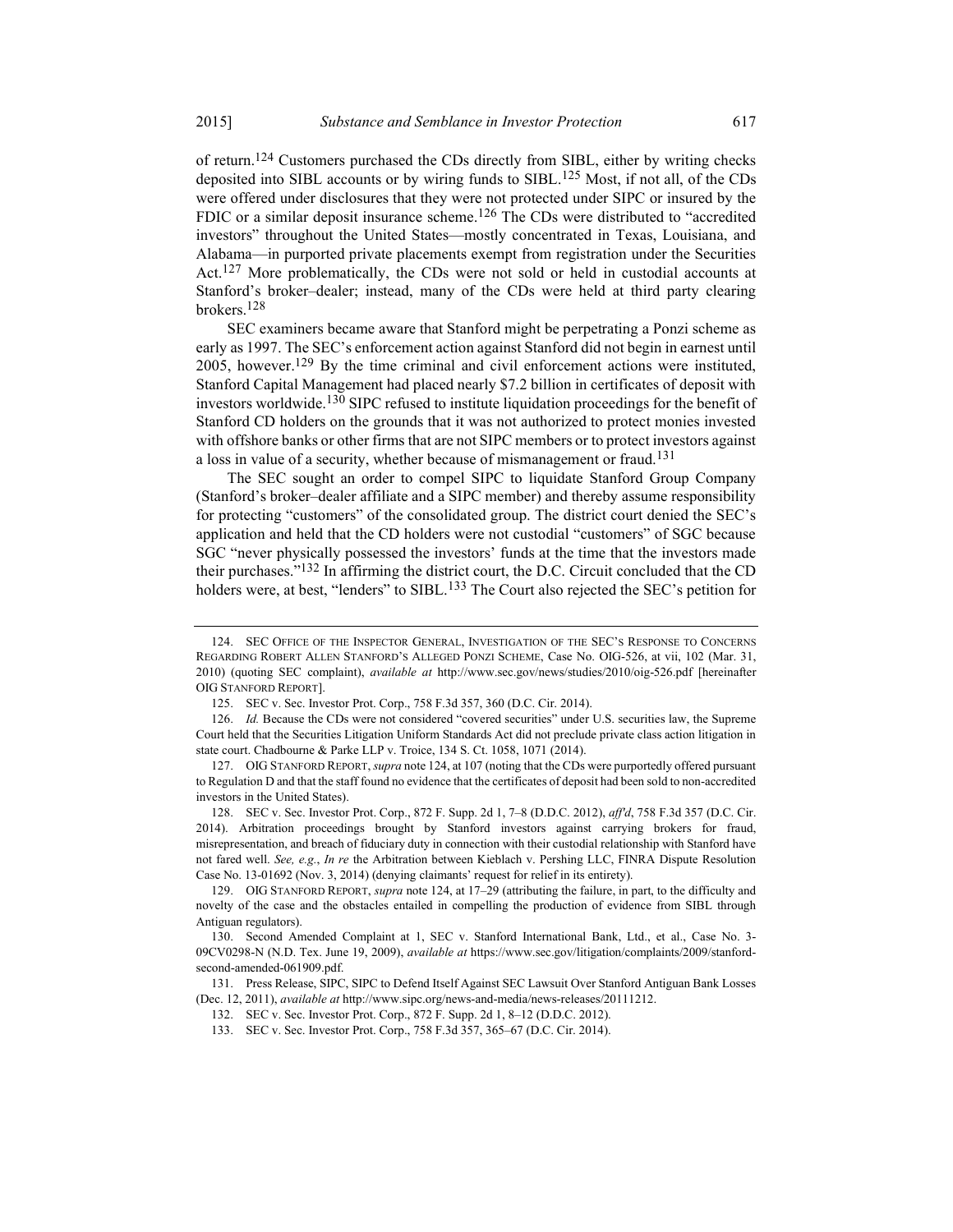"substantive consolidation" of SIBL and SGC because claims on the capital of the consolidated entity would in any event be excluded from the scope of SIPC protection along with other creditors and stockholders of Stanford's affiliates.<sup>134</sup>

### IV. THE PARAMETERS OF INVESTOR PROTECTION

The foregoing case studies punctuate the longstanding tension between investors' "legitimate expectations" and "market reality" in applying the SIPA framework.<sup>135</sup> SIPC was designed to boost customer confidence in broker–dealers and securities markets in the face of a specific crisis that loomed over securities markets at a specific point in time over 45 years ago. As a result, SIPC hews narrowly to its original mandate in the face of novel investor claims stemming from a variety of foreseeable and unforeseeable crises. Meanwhile, investor advocates have used regulatory failures at the SEC and self-regulatory organizations, such as FINRA, as justification for demanding an expansion of SIPC coverage to provide restitution of their customer balances—including expected gains stemming from such crises, in the absence of any means of effective redress against the federal agencies themselves.<sup>136</sup> What is perhaps most troubling is that policymakers and regulators are joining in the chorus, rather than making the hard decisions necessary to reconcile investor expectations with the costs and benefits of heightening regulation and increasing the industry's (and ultimately, its customers') exposure to drawdowns on the SIPC Fund.137

Any private or industry-funded regime will fold fairly quickly if limitations on relief cannot be articulated and adequately communicated to manage public expectations in relation to the levies raised to sustain it.<sup>138</sup> The viability of an "investor protection" regime such as SIPC therefore turns on two core policy decisions: (1) the scope of "investors"

 <sup>134.</sup> Id. at 367–68. For the same reason, the D.C. Circuit sidestepped the SEC's argument that SGC should be deemed to have misappropriated funds received from customers on the theory that customers could have believed that they were depositing cash with SGC for the purchase of the Stanford CDs. Id. at 368–69.

 <sup>135.</sup> Sec. Investor Prot. Corp. v. Bernard L. Madoff Inv. Sec. LLC, 496 B.R. 744, 755 (Bankr. S.D.N.Y. 2013) (citing In re New Times).

 <sup>136.</sup> Courts have held that the SEC is immune from liability (at least to affected investors) for failure to fulfill its statutory obligation to "immediately notify SIPC" if it becomes aware that a SIPC member is approaching financial difficulty. See, e.g., Zelaya v. United States, No. 11-62644-CIV, 2013 WL 4068754 (S.D. Fla. Aug. 12, 2013) (dismissing a claim that the SEC breached "a non-discretionary obligation 'to notify' the Securities Investor Protection Corporation" of Stanford Financial Group's financial distress for lack of subject matter jurisdiction under the Federal Tort Claims Act); see also 15 U.S.C. § 78eee(a)(1) (2012). Likewise, SIPA provides that SRO assistance to a SIPC member broker–dealer in the voluntary liquidation or reduction of its business cannot result in a claim that the regulator has assumed or adopted any obligations of the member to its customers. 15 U.S.C. § 78eee(a)(2).

<sup>137.</sup> Stanford Amici Brief, *supra* note 6, at 18 (arguing that treating Stanford victims as SIPC customers "would radically transform SIPA and threaten SIPC's ability to function as Congress intended" and there is "no indication that the SEC engaged in the rigorous economic analysis necessary to take such a momentous step in the nature of the SIPC Fund's duties"); SIFMA Testimony, supra note 92, at \*2 (questioning whether the SIPC Task Force's proposed recommendations to increase SIPC protection were taken with "any real consideration of their cost to SIPC," which would be "funded by the members of SIPC and, ultimately, by the investing public").

 <sup>138.</sup> See, e.g., UNSAFE AND UNSOUND PRACTICES REPORT, supra note 14, at 29–30 (remarking that the "funds which are available in the event they are needed to accomplish the goals of SIPC are not an inexhaustible amount and also, as public funds, require protection"). It is true, as discussed in Part V.B below, that Congress could authorize public funds (or raise levies on securities market participants and intermediaries) to fund such a scheme, though the political feasibility of such relief is questionable.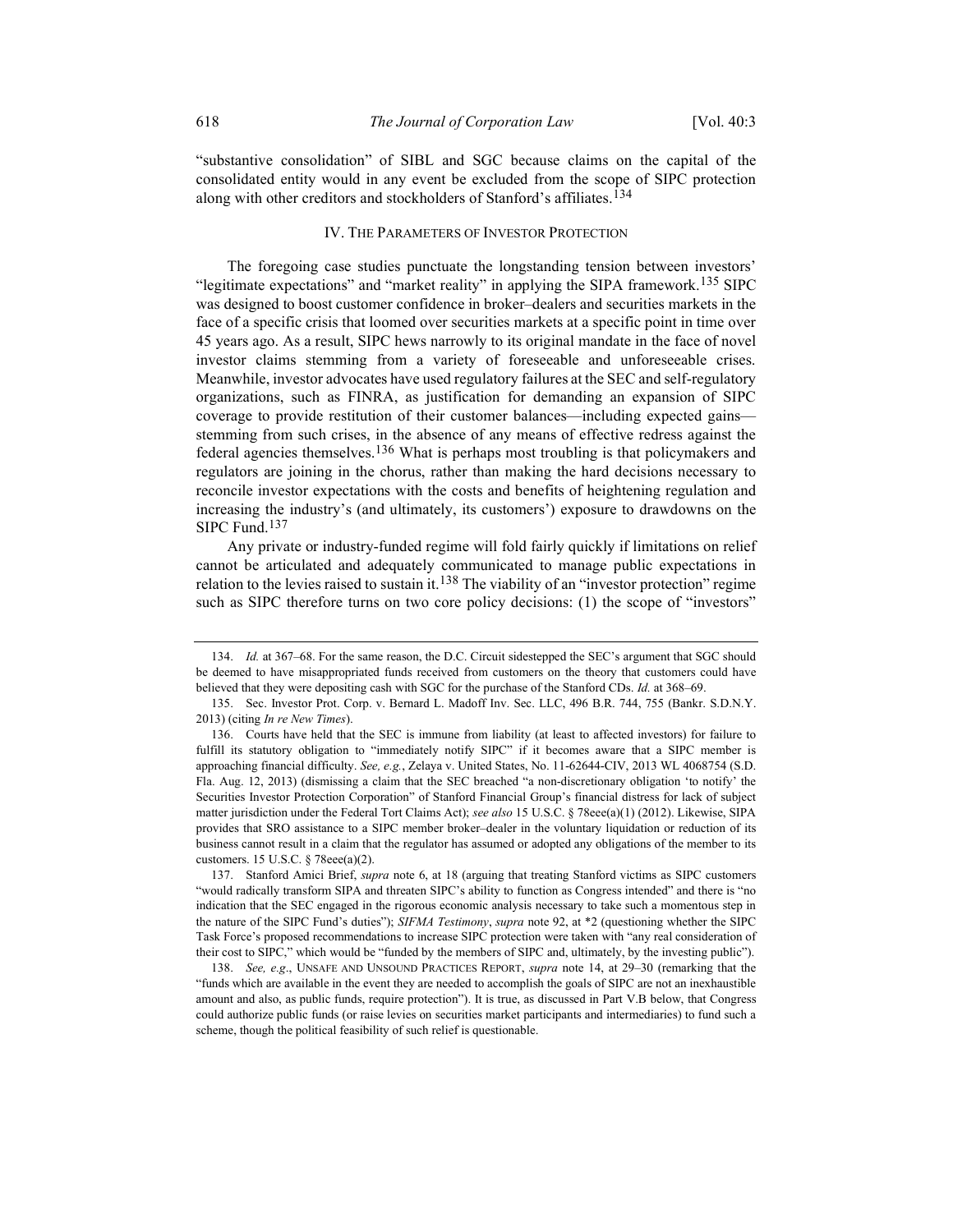reasonably entitled to protection; and (2) the scope of "protection" that investors ought to expect. With respect to the scope of "investors," policymakers must consider how broadly securities regulators should regulate the financial responsibility and business conduct of broker–dealers and their affiliates with a view to limiting recourse to the SIPC Fund, and how much exposure the fund (and thus the securities industry) should face with respect to unregulated or under-regulated transactions or accounts. With respect to the scope of protection, policymakers must consider, from a cost-benefit perspective, the extent to which evidentiary, methodological, and eligibility rules may be fashioned to create an administrable framework for processing investor claims that limits moral hazard while providing more than token relief. This Part surveys the positions that policymakers, courts, and SIPC have taken with respect to determining who ought to be entitled to investor protection and what considerations should play into determining the scope of investor protection.

### A. Who is Entitled to "Investor" Protection?

To qualify for SIPC protection, an investor must be a "customer" of a SIPC member. As described in Part II of this Article, "customer" status carries with it several important privileges. First, the investor is entitled to receive a prorated share of any "customer property" segregated or otherwise recovered for the benefit of customers. Customer status therefore confers priority over other claimants and interest holders in bankruptcy, who can only look to the general estate of the defunct member. Second, "customers" are generally entitled to receive a SIPC advance toward their net equity claims to expedite the return of their property, pending the trustee's recovery efforts. For example, a SIPC customer with a \$1,000,000 claim for securities might receive a \$500,000 advance from SIPC, and thereafter receive a prorated share of any customer property the trustee recovers until its claim is paid in full.<sup>139</sup> Non-customers, by contrast, may not receive any interim distributions until sufficient property has been recovered to satisfy priority claims, which may take the better part of a decade in complex cases and with little prospect of recovery.

SIPA generally defines a customer as:

[A]ny person . . . who has a claim on account of securities received, acquired, or held by the [member] in the ordinary course of its business as a broker or dealer from or for the securities accounts of such person for safekeeping, with a view to sale, to cover consummated sales, pursuant to purchases, as collateral, security, or for purposes of effecting transfer.  $140$ 

SIPA expressly includes in the definition of "customer" persons who deposit cash with a member "for the purpose of purchasing securities," or who have a claim for cash "arising out of sales or conversions of such securities."<sup>141</sup> The statutory definition

 <sup>139.</sup> Not all SIPC "customers" are entitled to receive SIPC advances: SIPA precludes advances to satisfy the net equity claims of the following categories of customer, although such persons remain entitled to receive a prorated share of any "customer property" recovered by the trustee: a general partner, officer, or director of the debtor; certain five percent beneficial owners of any class of equity security or limited partnership interest; or any broker–dealer or bank (unless the claim arose out of transactions for customers of the broker–dealer or bank). 15 U.S.C. § 78fff-3(a) (2012).

<sup>140.</sup> *Id.* § 78*lll*(2)(A).

 <sup>141.</sup> Id. § 78lll(2)(B)(i), (iii). As discussed below, Dodd–Frank further amended the definition of customer to include certain portfolio margining accounts. Id.  $\S 78$ III(2)(B)(ii).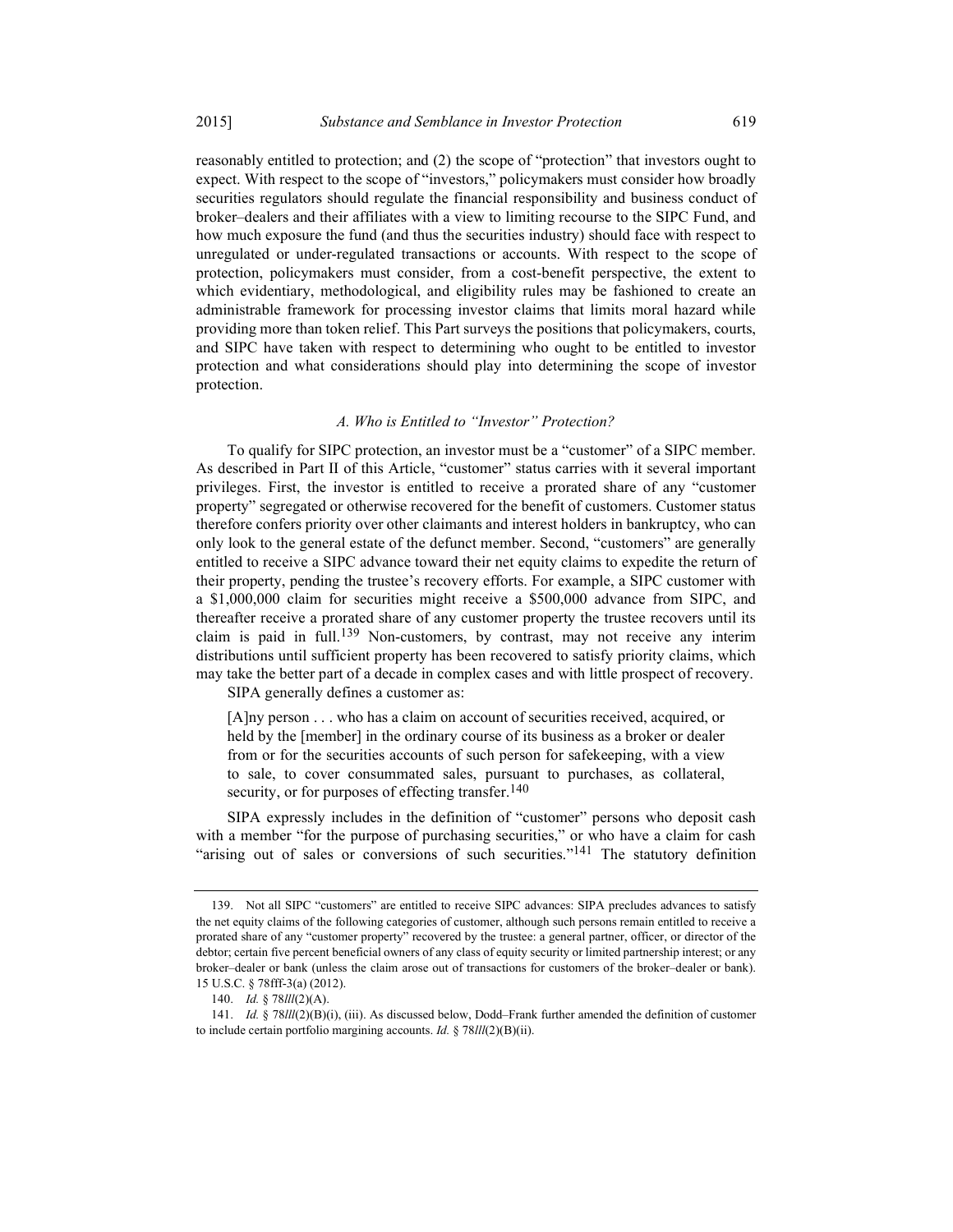expressly excludes claims on the capital of the member, as well as claims arising out of transactions with a member's foreign subsidiaries.<sup>142</sup>

Because SIPC customers are afforded special status in SIPC liquidation proceedings, courts "have consistently taken a restrictive view of the definition of a 'customer' under SIPA."143 Generally speaking, courts have interpreted this definition to extend SIPC protection only to investors who have "entrusted" cash or securities to a broker–dealer, while denying customer status with respect to funds or securities transferred to the broker– dealer as investments in the broker–dealer (whether as loans, subordinated loans, or equity contributions)<sup>144</sup> or as collateral in connection with extensions of credit to or from the broker–dealer (e.g., in funding or derivative transactions).<sup>145</sup> Courts have also denied customer status to the broker–dealer's obligations to customers arising out of expectations of profit from transactions entered into with the broker–dealer as a party (such as certain "to be announced" or "delivery-versus-payment" transactions litigated in the Lehman and MF Global proceedings),  $146$  or claims that sound in contract or tort other than conversion or misappropriation (such as traditional claims of fraudulent sales practices, unsuitable securities or transactions, or failure to execute sell orders).<sup>147</sup>

The statutory intent behind such classification is generally to ensure that the scope of customer claims under SIPC mirrors the scope of customer property protected under the SEC and SROs' financial responsibility rules. Nevertheless, policymakers, courts and regulators have all permitted gaps and inconsistencies to fester between the SEC's financial responsibility rules and SIPA's remedial mandate. Such gaps and inconsistencies can be attributed to several dynamics: first, the SEC may lack the incentive to bring its rules into conformity with judicial decisions under SIPA, even when it has the authority to do so. Likewise, Congress may incrementally expand the scope of SIPA's remedial mandate without concomitantly harmonizing or extending regulatory protections to limit or compensate for SIPC's potential liability. Finally, SIPC and the courts may extend

<sup>142.</sup> *Id.* § 78*lll*(2)(C).

 <sup>143.</sup> In re Klein, Maus & Shire, Inc., 301 B.R. 408, 418 (Bankr. S.D.N.Y. 2003); see also Stafford v. Giddens (In re New Times Sec. Servs., Inc.), 463 F.3d 125, 127 (2d Cir. 2006) ("Judicial interpretations of 'customer' status support a narrow interpretation of the SIPA's provisions."); In re Bernard L. Madoff Inv. Sec. LLC, 708 F.3d 422, 426 (2d Cir. 2013) ("This court has ruled that '[j]udicial interpretations of 'customer' status support a narrow interpretation of the SIPA's provisions," quoting In re New Times Sec. Servs., Inc., 463 F.3d at 127 (internal quotation marks omitted)). For example, courts have generally required claimants to demonstrate that they qualify as a "customer" on a transaction-by-transaction basis, even if they would otherwise qualify as customers of the broker–dealer for purposes of other transactions or applicable business conduct rules. Sec. Investor Prot. Corp. v. Stratton Oakmont, Inc., 229 B.R. 273, 277 (Bankr. S.D.N.Y. 1999), aff'd sub nom., Arford v. Miller (In re Stratton Oakmont, Inc.), 210 F.3d 420 (2d Cir. 2000) ("[A]n investor can be a customer vis-à-vis certain transactions but not others.").

 <sup>144.</sup> See, e.g., SEC v. Sec. Investor Prot. Corp., 758 F.3d 357, 363–67 (D.C. Cir. 2014).

 <sup>145.</sup> In re Lehman Bros. Inc., 506 B.R. 346, 354–55 (S.D.N.Y. 2014); In re MF Global, 492 B.R. 407, 415 (Bankr. S.D.N.Y. 2011); see also In re Bevill, Bresler & Schulman Asset Mgmt. Corp., 67 B.R. 557, 600 (D.N.J. 1986) (looking to the "fiduciary" character of the relationship in determining whether counterparties to repurchase agreements and reverse repurchase agreements qualify as customers under SIPA).

 <sup>146.</sup> In re MF Global, 492 B.R. at 411–12; In re Lehman Bros. Inc., 462 B.R. 53, 63 (Bankr. S.D.N.Y. 2011).

 <sup>147.</sup> See, e.g., Sec. Investor Prot. Corp. v. Bernard L. Madoff Inv. Sec. LLC, 496 B.R. 744, 759 (Bankr. S.D.N.Y. 2013) (noting that "SIPA provides no protection for any other losses caused by 'conversion, fraud, or other broker wrongdoing'"); see generally Daniel A. Klein, Construction and Application of Term "Customer" in Securities Investor Protection Act (SIPA), 52 A.L.R. FED. 2d 491 (2011) (collecting cases on the scope of the "customer" definition).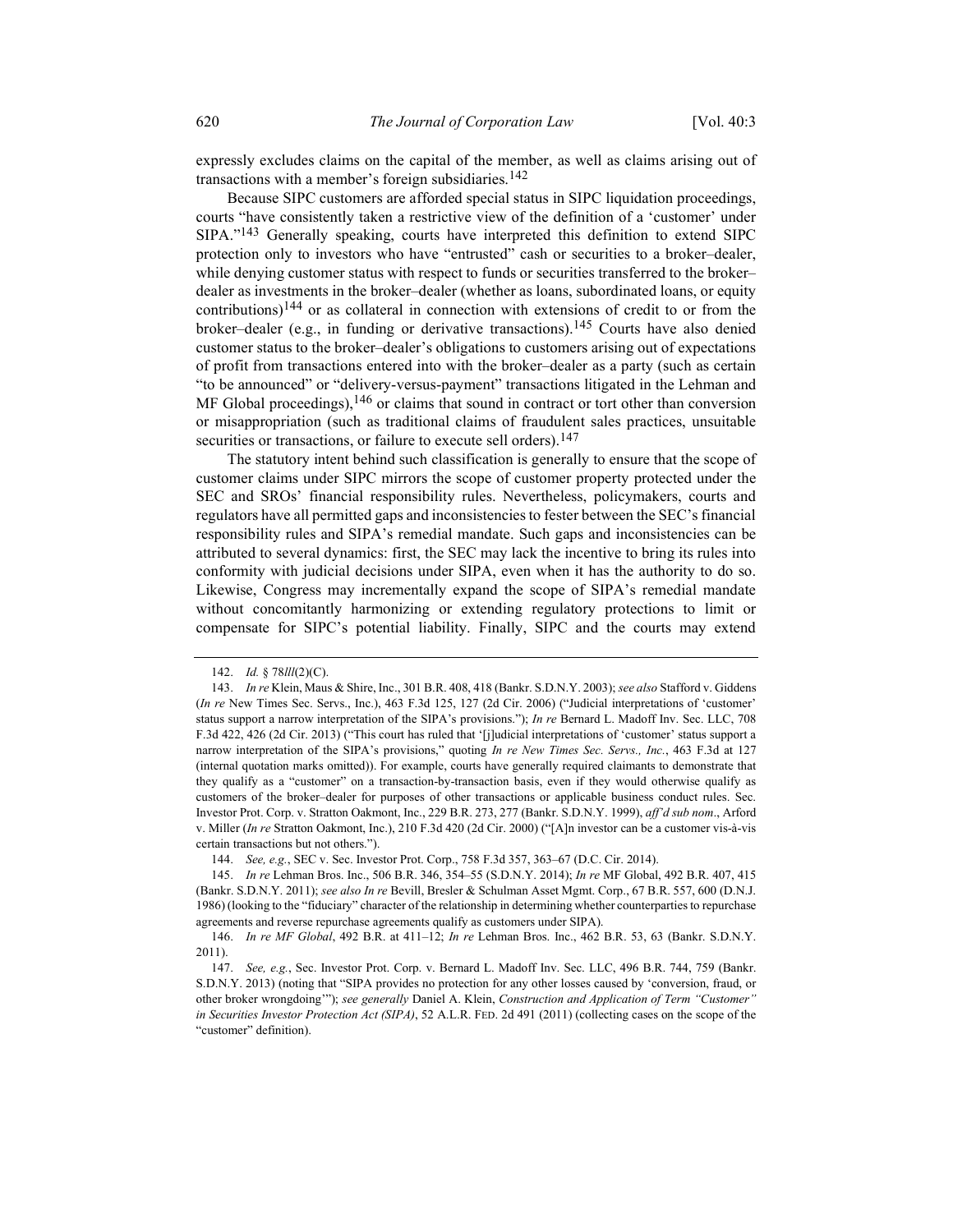"customer" status to individuals whose claims arise out of conduct that cannot be efficiently or equitably distinguished from traditional claims.

#### 1. The SEC's Institutional Incentives

In some respects, flaws in the SIPC scheme may be attributed to the SEC's institutional inability to conform its financial responsibility rules to the scope of SIPC's customer protection regime. The definition of "customer" under the SEC's rules and the definition of "customer" under SIPA are construed under different processes: the Customer Protection Rule is construed by the SEC's rulemaking and interpretation, while SIPA's scope is shaped by SIPC's litigation strategy and judicial decisionmaking.<sup>148</sup> Despite the highly technical nature of SIPA's statutory definitions, courts have been reluctant to grant Chevron deference to either the SEC or SIPC in interpreting SIPA's provisions.<sup>149</sup> This naturally frustrates regulatory efforts to tailor SIPA's definition of "customer" in a manner that manages public expectations.

As a result, the only way for the SEC to reduce discrepancies between the two regimes is to adapt the definition of "customer" under its financial responsibility rules to match the breadth of SIPC coverage. The exercise of such authority comes at a political price, however, because it increases the ongoing cost of capital, custody and reserve requirements on all broker–dealers in the service of preventing the remote possibility of a draw on the SIPC Fund.<sup>150</sup> Moreover, in an era of heightened judicial skepticism toward regulation, agencies such as the SEC may be reluctant to embark on rulemaking exercises subject to intense judicial second-guessing under the guise of cost-benefit analysis.<sup>151</sup>

Two longstanding examples illustrate the contours of this problem: (1) the classification of proprietary accounts of introducing brokers; and (2) the classification of repurchase agreements under SIPA. Consider first the classification of accounts held by a

 <sup>148.</sup> The Customer Protection Rule's definition of customer includes "any person from whom or on whose behalf a broker or dealer has received or acquired or holds funds or securities for the account of that person," regardless of the purpose for which the funds or securities are held. 17 C.F.R. 240.15c3-3(a)(1) (2014). However, the Rule's definition of "customer"—unlike SIPA—expressly excludes most proprietary accounts of broker– dealers. Id.

<sup>149.</sup> For example, in In re New Times, the Second Circuit declined to grant Chevron deference to SIPC, notwithstanding its "history of knowledgeable and conscientious performance" of its statutory mandate, on the grounds that it is not an independent agency and does not have the power to adopt, amend, and repeal necessary bylaws, rules, and regulations without SEC oversight. In re New Times Sec. Servs., Inc., 371 F.3d 68, 78–80 (2d Cir. 2004) (quoting Sec. Investor Prot. Corp. v. Charisma Sec. Corp., 506 F.2d 1191, 1196 (2d Cir. 1974)). The Second Circuit further concluded that the mandatory deference envisioned by Chevron to the SEC's interpretation of section 9(a) of SIPA would be "inappropriate" in light of the lack of any SEC rulemaking or interpretive guidance or previous articulation of a position on the question at bar, as well as—somewhat circularly—"SIPC's arguably greater familiarity with the provisions of SIPA." Id. at 80–82. The Court nevertheless granted Skidmore deference to the SEC in light of "the agency's expertise, the care it took in reaching its conclusions, the formality with which it promulgates its interpretations, the consistency of its views over time, and the ultimate persuasiveness of its arguments." Id. at 83 (quoting Skidmore v. Swift & Co., 323 U.S. 134, 138 (1944)).

 <sup>150.</sup> See, e.g., Jamroz, supra note 46, at 1119 (discussing the "difficult position" of the SEC in determining whether to use its authority to require reserves against repo transactions).

 <sup>151.</sup> See SEC, Current Guidance on Economic Analysis in SEC Rulemakings (Mar. 16, 2012), available at http://www.sec.gov/divisions/riskfin/rsfi\_guidance\_econ\_analy\_secrulemaking.pdf; see also Bruce Kraus & Connor Raso, Rational Boundaries for SEC Cost-Benefit Analysis, 30 YALE J. ON REG. 289, 325–36 (2013) (describing the historical context for the development of the SEC's 2012 guidance as well as the public response thereto).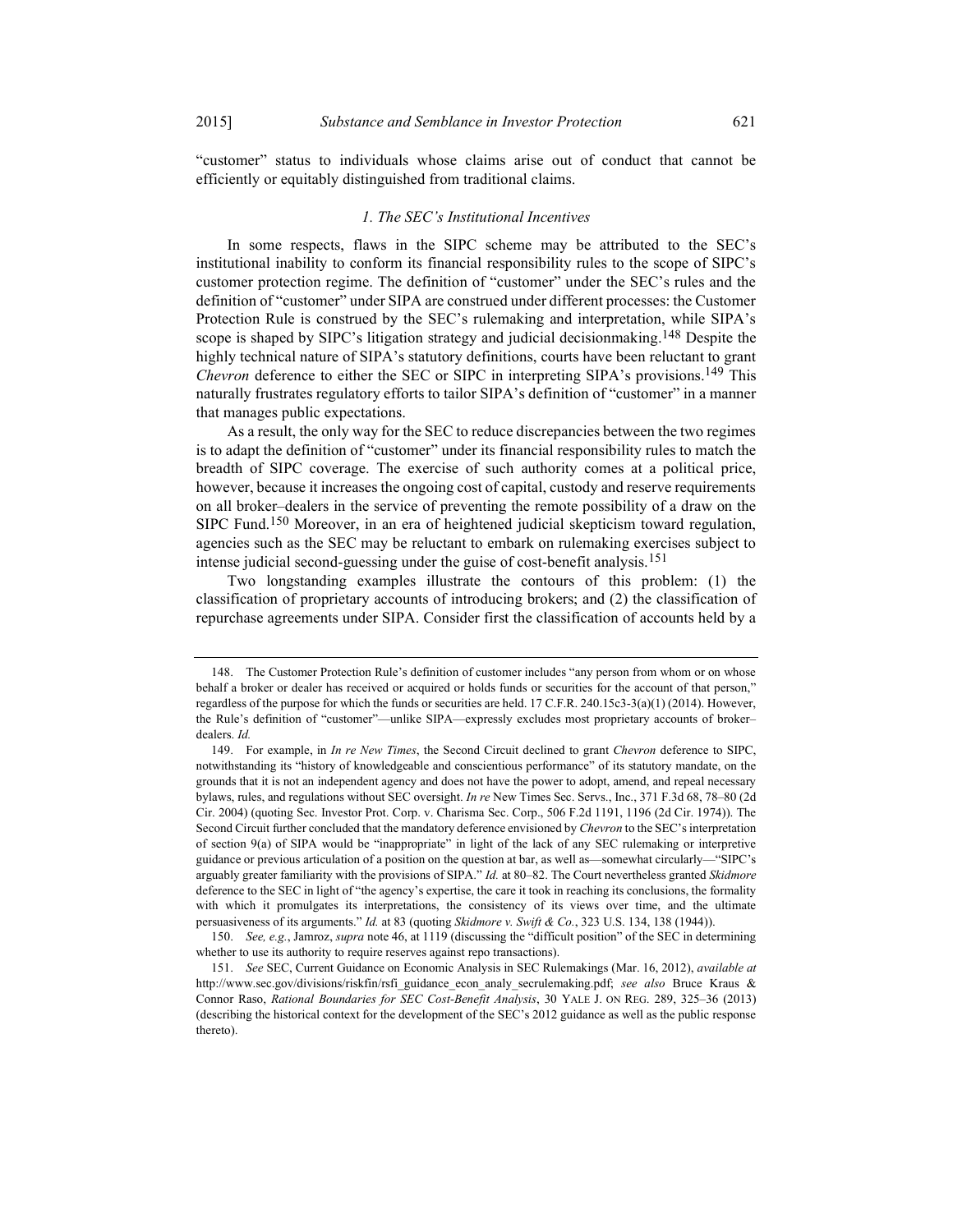carrying broker for the proprietary trading activity of an introducing broker (a "PAIB account").<sup>152</sup> Because the SIPA definition of "customer" does not completely exclude brokers and dealers from SIPC coverage, introducing brokers may submit net equity claims for proprietary accounts held by a defunct carrying broker and share pro rata in customer property recovered by SIPC. <sup>153</sup> The SEC has accordingly faced the choice of imposing a customer segregation and reserve requirement for PAIB accounts or exposing SIPC to the risk that the claims of such accounts might unfairly deplete customer property in the event of the collapse of a major clearing broker, and thereby delay or reduce distributions to the defunct broker's public customers.

Efforts to close the gap advanced incrementally, and only in the wake of highly publicized failures. For example, in 1998, following the collapse of a series of introducing and clearing brokers, the SEC staff used interpretive guidance to impose a reserve requirement on carrying brokers for PAIB accounts of U.S.-registered introducing brokers under the SEC's financial responsibility rules.<sup>154</sup> Addressing the disparity with respect to non-U.S. broker–dealers, however, required Commission rulemaking.155 The Commission could not muster the political will to close the gap until nearly two decades later, <sup>156</sup> and only after the prospect that a court might grant claims asserted by Lehman's non-U.S. affiliates on LBI's customer assets in the United States exposed the dangers of leaving the gap unattended.<sup>157</sup>

Repurchase agreements (and reverse repurchase agreements) pose similar problems. Broker–dealers and other financial intermediaries frequently use "repo" agreements to

 <sup>152.</sup> See supra notes 18–19 and accompanying text (discussing the difference between introducing and carrying brokers).

 <sup>153.</sup> Consider the following example: assume that A and B are broker–dealers, and that A (an introducing broker) holds an account at B (a carrying broker). For purposes of the Customer Protection Rule, A is not considered a customer of B because A is a broker. For purposes of SIPA, however, A may be considered a "customer" of B, although A is not entitled to receive SIPC advances, but just a prorated share of customer property. Therefore, the Consumer Protection Rule does not require that B segregate fully paid funds and securities carried for A, but A is entitled to share in such segregated funds and securities alongside B's other customers in a SIPC liquidation.

 <sup>154.</sup> See New York Stock Exchange, Inc., SEC No-Action Letter (Nov. 3, 1998) (requesting clarification of the SEC staff's position as to the treatment of assets in a PAIB account under the Net Capital Rule); NASD Notice to Members 98-99: SEC Issues No-Action Letter on Proprietary Accounts of Introducing Broker/Dealers (Dec. 1998) (stating that "introducing brokers" might not be able to count unsegregated funds and securities toward the minimum net capital required under the "Net Capital Rule"); see also Jamroz, supra note 46, at 1115–18 (explaining that the SEC has never required reduction of "fully paid" securities in PAIB accounts to possession and control).

 <sup>155.</sup> Because non-U.S. introducing broker–dealers are not subject to the Net Capital Rule, the SEC staff could not use the prospect of noncompliance with the Net Capital Rule to encourage U.S. carrying brokers to maintain a reserve account for the benefit of non-U.S. PAIBs.

 <sup>156.</sup> Financial Responsibility Rules for Broker–Dealers, Exchange Act Release No. 70072, 78 Fed. Reg. 51824 (Aug. 21, 2013).

 <sup>157.</sup> See, e.g., SIFMA Testimony, supra note 92, at \*3 (noting that if LBIE's proprietary claims were "ultimately allowed as customer claims, the gap between SIPA and the Customer Protection Rule may cause a sizeable shortfall in the customer property available for distribution to LBI's customers"). The SEC nevertheless acknowledged the right of foreign broker–dealers to subordinate their proprietary claims to the claims of other creditors of the broker–dealer to withdraw from the definition of "customer" under SIPA and thus obviate the reserve requirement. 17 C.F.R. § 240.15c3-3(a)(16) (2014).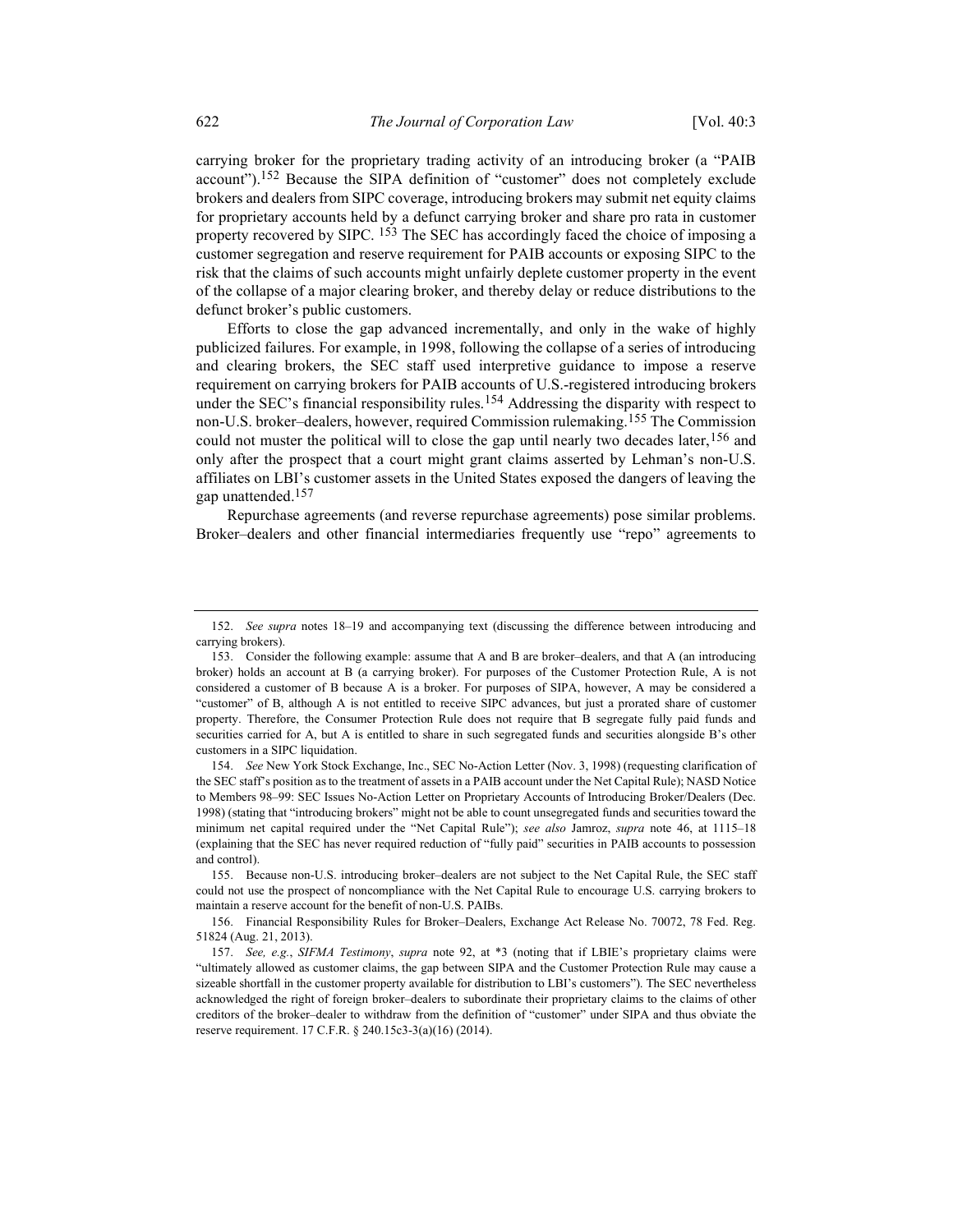obtain liquid funds against securities while retaining the economic risk of the latter.158 Despite concerns about excessive reliance on short-term "repo" financing, <sup>159</sup> regulators traditionally considered the application of custody and reserve requirements to repurchase agreements to be onerous in relation to the risk posed to individual counterparties,  $160$ particularly to the extent that larger firms often maintain "matched books" to arrange financing between counterparties.<sup>161</sup> Nevertheless, courts have occasionally honored the net equity claims of repo counterparties based on the economic equivalence of repurchase agreements to margin loans, the intent of the parties, and whether the broker rehypothecated securities received or instead held them in custody.<sup>162</sup> As a result, repo counterparties continue to submit customer claims in SIPC liquidation proceedings including the SIPC proceeding in Lehman—in the hope of obtaining a favorable judgment or settlement.<sup>163</sup>

Nearly all commentators who opine on the issue—including the SIPC Task Force encourage a greater effort to reconcile inconsistencies between the SEC's financial responsibility rules and the SIPA regime.<sup>164</sup> The question is, by whom? Congress could bring SIPA into conformity with the policy behind SEC rules, for example, by carving out broker–dealers from SIPA's definition of "customer," but there is little incentive to engage in such housekeeping amendments, particularly if they would affect thousands of introducing brokers nationwide for the benefit of relatively few carrying brokers.

Some commentators suggest granting the SEC the authority to define the term "customer" under SIPA.165 From a public policy perspective, such authority might

 160. Both SIPC and the SEC acknowledge repurchase agreements as a sale, however, rather than the deposit of a margin security held for the counterparty's account. See 17 C.F.R. §240.15c3-3(b)(4)(i)(C) (requiring broker– dealers to notify non-broker counterparties that transfer securities to a broker in connection with a "hold-incustody" repurchase agreement that "SIPC has taken the position that the provisions of the Securities Investor Protection Act of 1970 do not protect the counterparty"); Jamroz, supra note 46, at 1092–95.

 161. See, e.g., Fabozzi & Mann, supra note 158, at 349 (describing "matched books"); Jamroz, supra note 46, at 1118–19 (asserting that "[t]o treat repo counter parties as customers would require large investment banks that have government securities dealing activities to include receivables and payables that exceed the many billions of dollars associated with their so-called 'matched books' in the Reserve Formula").

 162. See Matter of Bevill, Bresler & Schulman Asset Mgmt. Corp., 67 B.R. 557, 598–602 (D.N.J. 1986) (concluding that certain repo and reverse repo counterparties were "customers" within the meaning of SIPA); see also Don & Wang, supra note 3, at 538–40 (discussing the holding in Bevill, Bresler).

 163. In re Lehman Bros., 506 B.R. 346, 355–57 (S.D.N.Y. 2014) (rejecting the argument that repos with Lehman created a customer relationship).

164. SIPC TASK FORCE REPORT, supra note 38, at 35.

 165. SIFMA Testimony, supra note 92, at \*2 (believing it "essential to ensure consistency between SIPA and the SEC's Customer Protection Rule"); see also S. 1725, 113th Cong. (2013) (proposing to amend the definition of "customer" to include any person that the SEC, "in its discretion and without any need for court approval, deems a customer").

 <sup>158.</sup> For a discussion of repurchase agreements and the importance of the repo market, see Frank J. Fabozzi & Steven V. Mann, Private Money Market Instruments, in THE HANDBOOK OF FIXED INCOME SECURITIES 345– 51 (Frank J. Fabozzi, ed., 8th ed. 2012).

 <sup>159.</sup> Scholars have thoroughly chronicled the excessive reliance of investment banks on repurchase transactions to finance their activities. See GARY B. GORTON, SLAPPED BY THE INVISIBLE HAND: THE PANIC OF 2007 at 47–50, 133–35 (2010) (noting that the unavailability or increased cost of repo financing contributed to the liquidity crisis faced by banks in the 2008 financial crisis); Peter Eavis, Boston Fed Chief Warns of Dangers to Repo Market, N.Y. TIMES DEALBOOK (Aug. 13, 2014), http://dealbook.nytimes.com/2014/08/13/boston-fedchief-rosengren-calls-for-overhaul-of-repo-market/?\_r=0 (noting that repurchase agreements and similar types of borrowings still accounted for 52% of broker–dealer obligations in 2013, according to Eric S. Rosengren, president of the Federal Reserve Bank of Boston).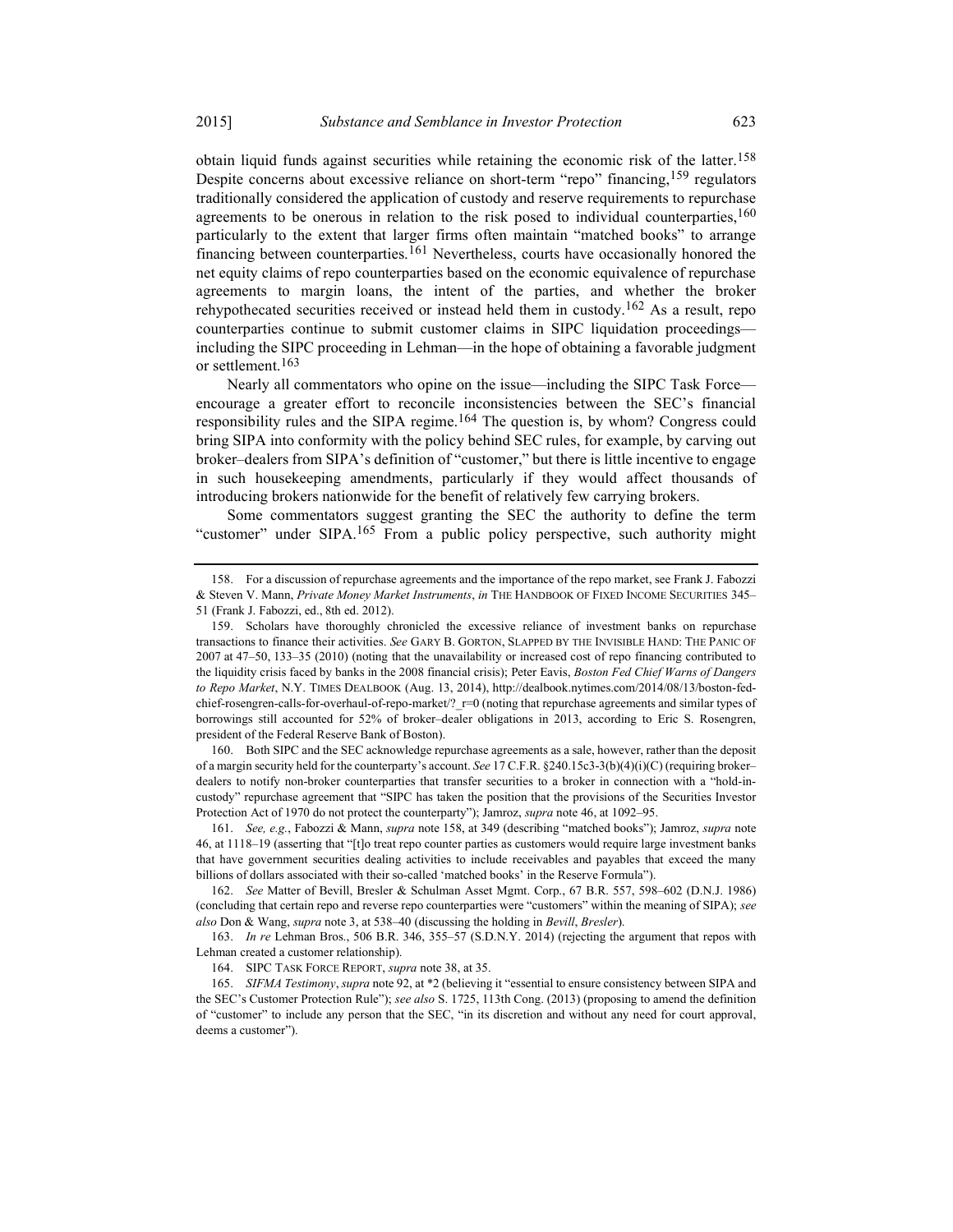nevertheless put the SEC in the position of dictating the scope of relief under SIPA—and thus the power to increase SIPC's liability unilaterally. As the Madoff liquidation and the Stanford litigation illustrate, there is significant risk that the SEC might be pressured to expand the scope of SIPC coverage (for example, under intense lobbying from legislators or victims of insolvencies) while delaying corresponding changes to its rules (under pressure from Wall Street to avoid raising the costs of business in the short term), and thereby precipitate future funding shortfalls in the event of a major broker–dealer failure.

# 2. Institutional Design

The quest to expand SIPC coverage may also find political champions who are willing to expand the scope of SIPA's remedial protection liberally without making the effort to bring prophylactic regulation into line. For some, SIPC coverage is often a convenient proxy for holding "Wall Street" responsible for the misconduct of insolvent institutions or the lassitude of their regulators. In response to the Madoff and Stanford schemes, for example, a variety of legislative proposals would expressly expand the definition of "customer" to include direct and indirect victims of Ponzi schemes, victims of fraudulent or unethical conduct by broker–dealers, and other persons aggrieved by broker–dealer misconduct.166 The open-ended and unpredictable liability such a scheme would create, and the political difficulty of securing short-term financing from the Treasury or long-term funding from the securities industry, creates significant political challenges to their adoption.

More interesting cases turn on Wall Street's vested interest in expanding SIPC coverage—e.g., as a way to remove regulatory impediments to consolidating customer accounts. For example, the combined trading of securities and futures products in a single account has posed problems in the absence of a uniform set of financial responsibility rules. Accounts for trading in futures products are generally subject to a rigorous segregation regime under the Commodity Exchange Act,<sup>167</sup> but with no SIPC-like fund to resolve or guarantee accounts in liquidation.168 Meanwhile, CFTC rules govern the liquidation of futures brokers and other regulated entities that carry financial or commodity futures, swaps, and related derivatives.<sup>169</sup>

As a result, something as straightforward as hedging a broad-based index future (such as the S&P 500 index future) against one or more broad-based index options or exchange-

 <sup>166.</sup> See, e.g., S. 1725, 113th Cong. (2013) (proposing to amend the definition of "customer" under SIPA to include "any person that had cash or securities that were converted or misappropriated" by the defunct broker– dealer or its affiliates); H.R. 1987, 112th Cong. (2011) (proposing to require SIPC to satisfy the securities and cash claims of certain "indirect Ponzi scheme investors" up to specified thresholds).

 <sup>167.</sup> Commodity Exchange Act, 7 U.S.C. § 1 et seq. (2012).

<sup>168.</sup> See generally THOMAS L. HAZEN & JERRY W. MARKHAM, BROKER-DEALER OPERATIONS UNDER SECURITIES AND COMMODITIES LAW, § 5.8 (2011) (discussing the CFTC's customer protection regime for futures accounts); see also supra note 105 (citing sources analyzing differences in account structures, segregation requirements, and processes for liquidating insolvent broker–dealers and futures commission merchants under SEC and CFTC rules).

 <sup>169.</sup> CFTC rules require prompt liquidation or transfer of most open contracts and prorated distribution of customer property across specified account classes. 17 C.F.R. §§ 190.02(f), 190.08 (2014); see also id. § 190.01(a)(1) (defining "account class" to include "futures accounts, foreign futures accounts, leverage accounts, delivery accounts . . . and cleared swaps accounts"); cf. 17 C.F.R. § 300.400 (2014) (requiring the trustee to immediately liquidate standardized positions on filing and generally prohibiting the trustee from purchasing standardized options for customer accounts).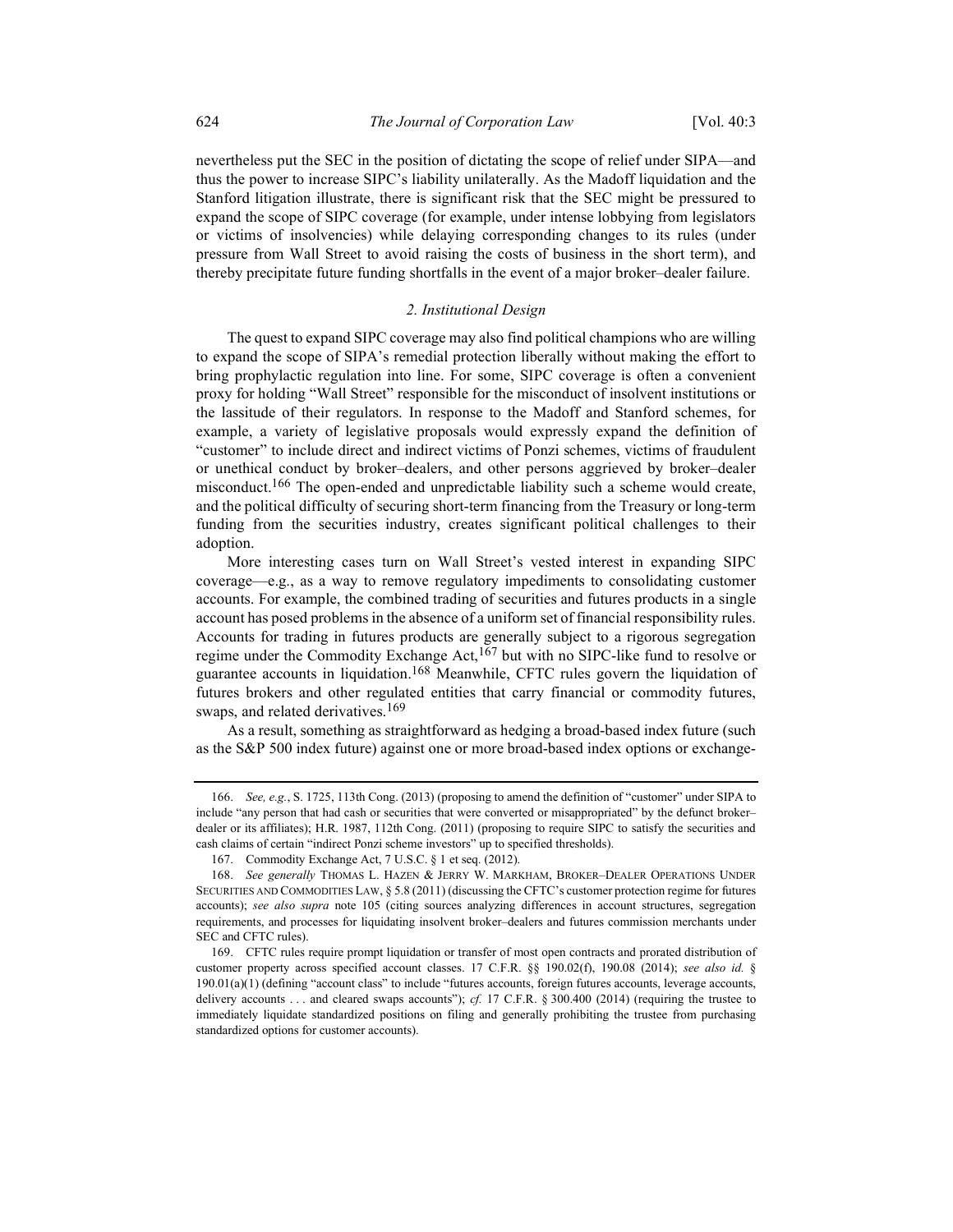traded funds poses logistical challenges, because index futures are subject to the CEA account structure while index options and funds are securities subject to the Exchange Act's account structure. To resolve the decades-old impasse, <sup>170</sup> Dodd–Frank amended SIPA to permit the SEC to extend SIPC protection to all futures and related options products carried in a portfolio margining account.171 Nevertheless, Congress left it to the SEC and CFTC to compromise on account structures, risk-based methodologies, and other regulations necessary to create a "unified account regime."<sup>172</sup>

Dodd–Frank created further uncertainties as to how SIPC would operate with respect to off-exchange derivative transactions ("swaps") linked to securities ("security-based swaps") and other underlying assets or instruments ("non-security-based swaps").<sup>173</sup> By recognizing "security-based swaps" as "securities" under the Exchange Act (including the well-publicized "credit default swaps" that felled AIG), Dodd–Frank creates the possibility that SIPC might be responsible for providing advances against positions in all securitybased swaps held at a broker–dealer.174 Moreover, because SIPA does not provide for proration of customer property within asset classes,175 securities customers of all stripes may have to share in customer property with sophisticated swap participants if the same carrying broker holds their accounts.176

These flaws in institutional design open SIPC to potential criticism from an even broader spectrum of the financial community if another significant dually-registered brokerage firm should fail in the future. It may seem inequitable to offer SIPC protection to derivatives approved for trading in certain institutional or high-net-worth securities

 <sup>170.</sup> Regulators remained at an impasse, among other reasons, because they were reluctant to permit trading of securities in a futures account without the benefit of SIPC coverage, or to permit trading of futures in securities accounts without full segregation or SIPC coverage. JOINT HARMONIZATION REPORT, supra note 105, at 41–43.

 <sup>171.</sup> Specifically, Dodd–Frank amended SIPC's definition of "net equity" to include the value of futures contracts and related positions held pursuant to a "portfolio margining program" approved by the SEC, while simultaneously extending the definition of "customer property" to include futures and related positions held on behalf of customers. 15 U.S.C. §§ 78lll(4)(D), 78lll(11)(A)(ii) (2012). Recent amendments to the Customer Protection Rule further require such futures and options positions to be incorporated into the broker–dealer's reserve formula calculation. 17 C.F.R. § 240.15c3-3(a)(8)–(9) (2014).

<sup>172.</sup> JOINT HARMONIZATION REPORT, supra note 105, at 41-43. Amendments to the Customer Protection Rule in 2013 clarify to a degree the treatment of futures positions, cash settlement from futures transactions, and the value of options positions in commodities accounts carried for portfolio margining customers under the Customer Protection Rule. Financial Responsibility Rules for Broker–Dealers, Exchange Act Release No. 70072, 78 Fed. Reg. 51824, 51844–46 (Aug. 21, 2013) (observing that while the Dodd–Frank amendments to SIPA may have made amendments to the Rule unnecessary, the adopted amendments "complement the amendments to SIPA and provide additional protections to customers").

 <sup>173.</sup> Prior to Dodd–Frank, any amounts owed or obligation to return collateral tendered under such derivatives contracts would have been treated as claims on the general estate of the broker–dealer, subject to the special close-out provisions of the Bankruptcy Code. Skeel, *supra* note 22, at 10–13.

 <sup>174.</sup> This may increase SIPC's liability in two ways: first, if the customer deposits collateral in connection with a security-based swap, SIPC might be responsible for the return of excess collateral held by the broker– dealer (even if the broker–dealer is not required to segregate any such collateral from its proprietary assets); second, if the customer is entitled to receive a payment from the broker–dealer, the SIPC trustee might be required to provide advances against any such payments that are due as of the filing date. SIFMA Testimony, supra note 92, at \*3–5.

 <sup>175.</sup> SIFMA has advocated such rules for such accounts, and has proposed that the SEC allow opt-outs similar to those for foreign PAIBs. See id. (citing the testimony of Ira D. Hammerman); supra note 157.

 <sup>176.</sup> By contrast, the CFTC distinguishes cleared swaps from uncleared swaps for purposes of Part 190, and recognizes cleared swaps as a separate customer account class. 17 C.F.R. § 190.01(a)(1) (2014).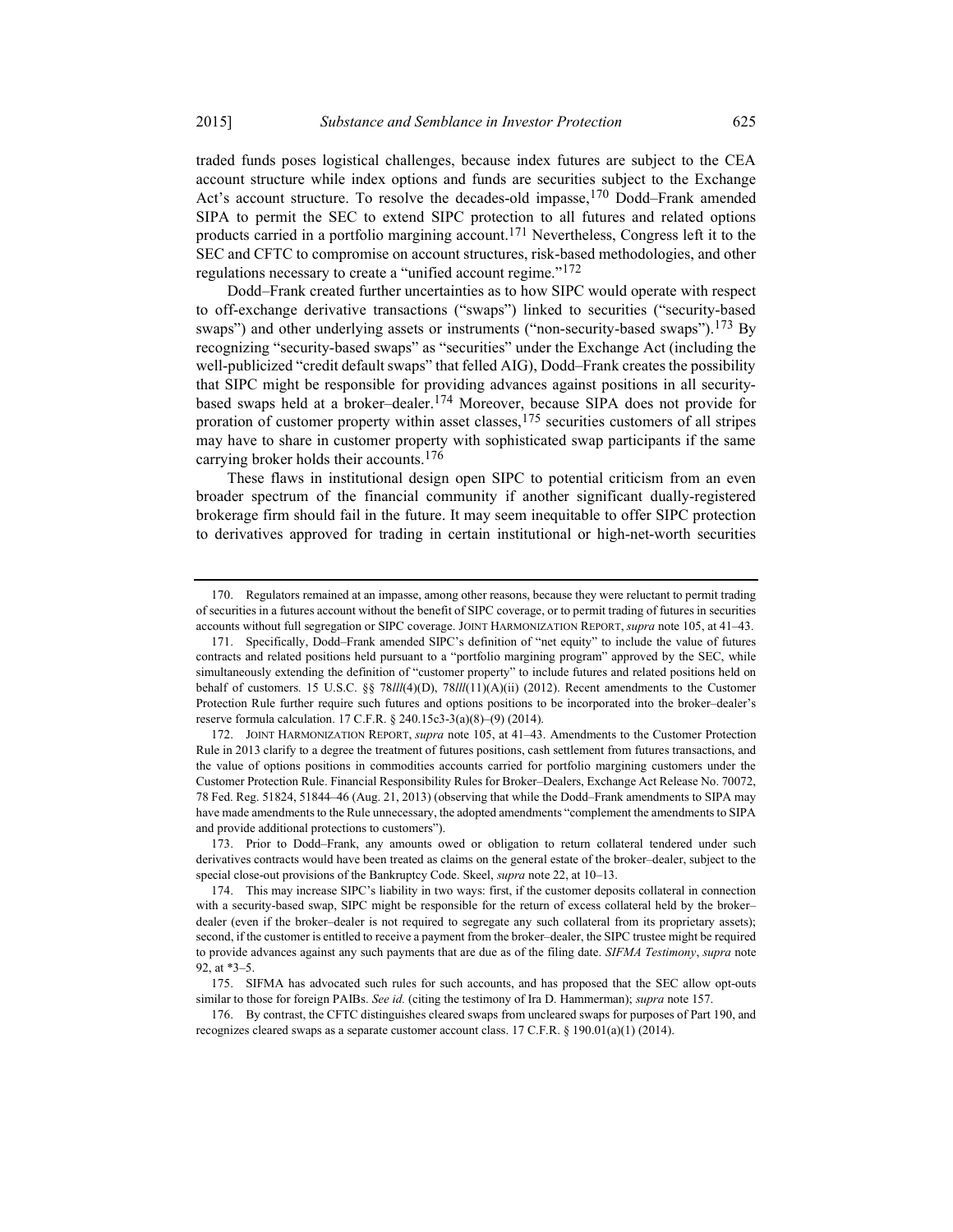accounts, but not to retail investors in traditional futures accounts, when all account types are handled in a single liquidation proceeding.<sup>177</sup> Most of the largest futures brokers in the United States, for example, are also registered as securities brokers with the  $SEC.178$ However rigorous the segregation requirements for futures brokers, the lack of an ex ante system of guaranteeing bulk transfers of futures and commodities accounts slows down the bulk transfer process considerably, as illustrated by the MF Global liquidation process.<sup>179</sup>

Customers of a dually-registered firm might also bemoan that "customer property" is not shared equitably among SIPC-protected securities accounts and the various classes of unprotected futures accounts under the Commodity Exchange Act—particularly when there are shortfalls in certain account classes, but not others. For example, decisions about how assets are recovered and allocated through the trustee's various powers in a bankruptcy proceeding—particularly to the extent that the trustee may use those powers to expand the scope of customer property—can create tensions among different customer classes.<sup>180</sup> One institutional solution to this problem would be to consolidate securities and futures trading under a single regulator.<sup>181</sup> However, in the meantime, half-measures to extend SIPC coverage are likely to sow greater investor confusion and leave courts and regulators with

 181. Similar to the model employed in other jurisdictions, a single regulator could be empowered to oversee all exchange-traded and over-the-counter securities and derivatives products, and—to the extent available oversee a single investor protection fund to address insolvency-related claims across products. See, e.g., DEPARTMENT OF THE TREASURY, BLUEPRINT FOR A MODERNIZED FINANCIAL REGULATORY STRUCTURE, 106– 26 (Mar. 2008) (hereinafter BLUEPRINT) (proposing convergence in the regulation of securities and futures markets and the eventual merger of the SEC and CFTC); John C. Coffee, Jr., Competition Versus Consolidation: The Significance of Organizational Structure in Financial and Securities Regulation, 50 BUS. LAW. 447, 473–81 (1995) (arguing for consolidation of the SEC and CFTC). Such a move would also harmonize U.S. account structures with those in other jurisdictions. However overdue, harmonization or consolidation of SEC and CFTC rules remains politically difficult. BLUEPRINT, supra, at 106–26 (advocating such a merger); see also Jerry W. Markham, Merging the SEC and CFTC--A Clash of Cultures, 78 U. CIN. L. REV. 537, 552 (2009) (noting that the principal obstacles to a merger of the SEC and the CFTC are the "allocation of jurisdiction for such a merged entity among competing congressional committees" and the "challenges in combining the often-conflicting cultures of the agencies").

 <sup>177.</sup> Because exchange-traded futures and options are contractual obligations vis-à-vis a clearinghouse, rather than certificated instruments, regulation of custodial arrangements with futures brokers and other CFTCregulated intermediaries focuses on the protection of funds, securities and other property deposited with an intermediary as collateral for the settlement of obligations with the relevant clearinghouse.

 <sup>178.</sup> Operation, in the Ordinary Course, of a Commodity Broker in Bankruptcy, 75 Fed. Reg. 44890, 44891 n.10 (July 30, 2010) (citing the Futures Industry Association's observation that "43 of the 50 largest FCMs are also registered broker–dealers").

 <sup>179.</sup> The CFTC has previously considered whether to recommend an insurance scheme for futures accounts, although at the time the risk of futures account defaults was considered negligible. U.S. COMMODITY FUTURES TRADING COMMISSION, REPORT TO CONGRESS CONCERNING COMMODITY FUTURES ACCOUNT INSURANCE (1976). Commissioner Chilton and others have revived interest in this issue in light of the MF Global insolvency, as discussed at note 248 below.

 <sup>180.</sup> CFTC Rule 190.08 provides that "customer property" available for distribution in the liquidation of a commodities broker includes "[a]ll cash, securities, or other property" that "[i]s property of the debtor's estate recovered by the Commission in any proceeding brought against the principals, agents, or employees of the debtor" or "[i]s cash, securities or other property of the debtor's estate, including the debtor's trading or operating accounts and commodities of the debtor held in inventory, but only to the extent that" certain enumerated categories of customer property are "insufficient to satisfy in full all claims of public customers." 17 C.F.R. § 190.08(a)(1)(ii)(H), (J) (2014). Meanwhile, assets recovered through the exercise of avoidance powers will only be considered "customer property" under SIPA if, "except for such transfer," the property "would have been customer property." 15 U.S.C. § 78fff-2(c)(3) (2012).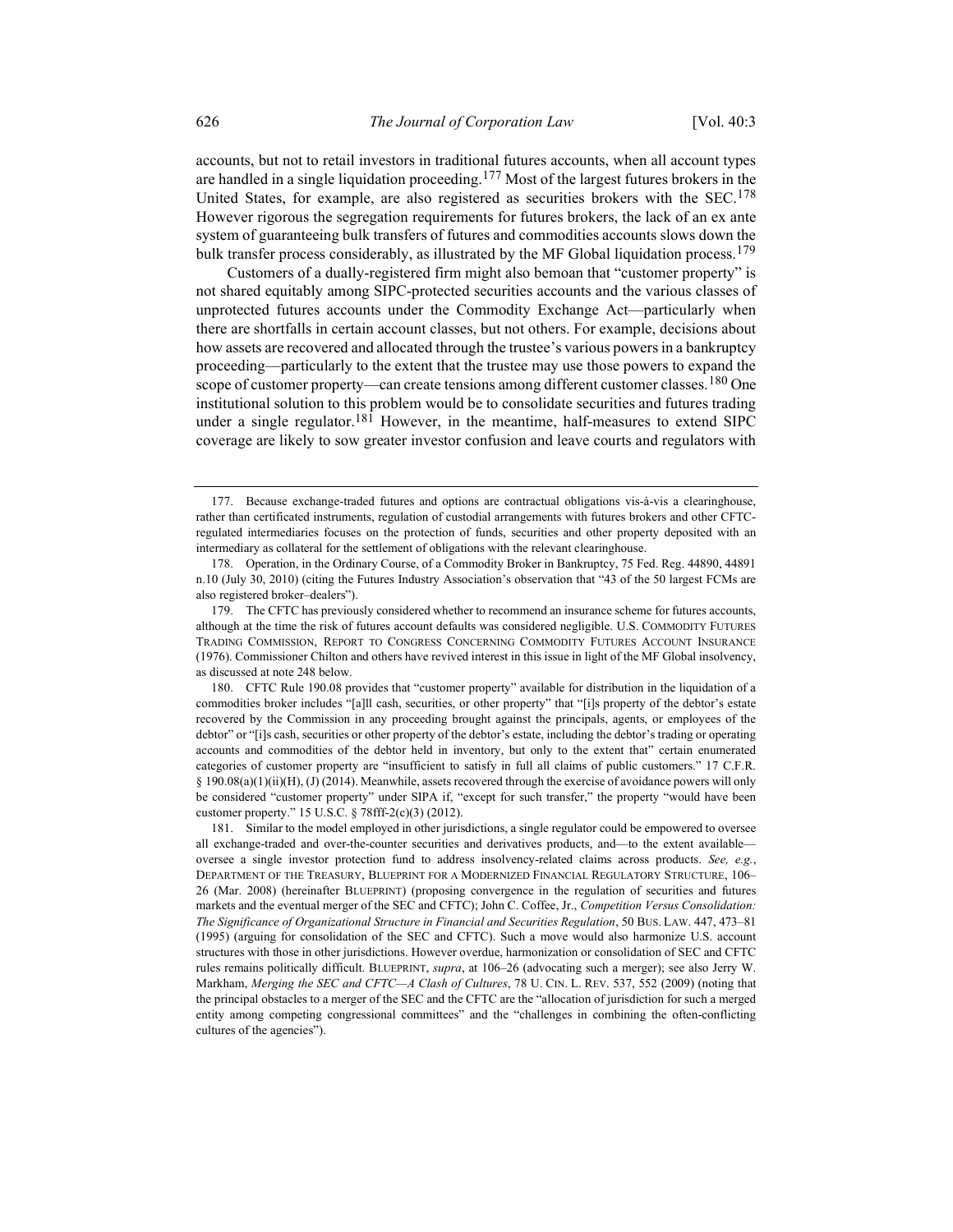the thankless task of working out a reasonable framework ex post for mapping protected customers to segregated assets.

### 3. Equity and Efficiency

SIPC trustees and the courts may feel compelled to honor otherwise ineligible claims for reasons of equity or efficiency, even as such expansion disrupts the balancing of claims and customer property envisioned by SIPA. Such claims often arise because a customer claims to enjoy SIPC protection by virtue of a de facto customer relationship with the broker–dealer, even though the customer's formal relationship was with a non-broker– dealer affiliate or through another financial or legal intermediary. Because the SEC or other financial regulators may have no authority over such affiliates or intermediaries—or in any event no policy interest in subjecting the latters' client relationships to heightened regulatory scrutiny or substantive regulation—there is no effective way to protect SIPC against unregulated exposure if a court recharacterizes those relationships as meeting SIPA's definition of "customer" after the fact.

For example, when a financial services firm holds itself out as offering a variety of services—such as banking, securities, insurance, and investment advisory services—the capacity in which the firm or its associated persons act will dictate, as a technical matter, the protections available to any funds or financial instruments entrusted to the firm.<sup>182</sup> Customers interfacing with such firms or their representatives might believe that they are entitled to protection equivalent to that provided by SIPC in the event of insolvency of one or more affiliated entities, particularly if the firm uses common promotional materials, dual-hatted representatives, or offers multiple services to the same individual.<sup>183</sup> An "entity-centric" approach to defining who is entitled to SIPC relief thus invites the "prospect of an enterprise's piecemeal use of SIPC membership as window dressing."<sup>184</sup>

SIPC, the SEC, and other regulators have attempted to improve investor education in this regard—for example, by exhorting customers to ensure that the affiliate they are dealing with is a SIPC member. However, such efforts often prove ineffective as financial services are increasingly provided under one roof, $185$  and multiple financial guarantee programs (such as FDIC deposit insurance or state insurance guarantee associations) stand behind different categories of product or entity.<sup>186</sup> These problems are compounded when

 <sup>182.</sup> U.S. GOV'T ACCOUNTABILITY OFFICE, SECURITIES INVESTOR PROTECTION: STEPS NEEDED TO BETTER DISCLOSE SIPC POLICIES TO INVESTORS, REP. NO. GAO-01-653, 43–52 (May 2001),, available at http://www.gao.gov/new.items/d01653.pdf [hereinafter 2001 GAO REPORT]; 1992 GAO REPORT, supra note 16, at 70–72.

 <sup>183.</sup> For example, the SEC argued before the D.C. Circuit that investors could have been led to believe that they were purchasing SIBL CDs through Stanford's broker–dealer affiliate (SGC) if they had accounts at SGC, dealt solely with SGC representatives, or paid for their CDs in accordance with SGC's instructions (even if SGC never handled the funds). The fact that investors and SGC employees referred generally to "Stanford" or that checks deposited to purchase CDs were payable to "Stanford" further evidenced investor confusion. SEC v. Sec. Investor Prot. Corp., 758 F.3d 357, 368 (D.C. Cir. 2014).

 <sup>184.</sup> Anita K. Krug, Escaping Entity-Centrism in Financial Services Regulation, 113 COLUM. L. REV. 2039, 2087 (2013).

 <sup>185. 2001</sup> GAO REPORT, supra note 182, at 43–52; 1992 GAO REPORT, supra note 16, at 70–72.

 <sup>186. 2001</sup> GAO REPORT, supra note 182, at 60–71.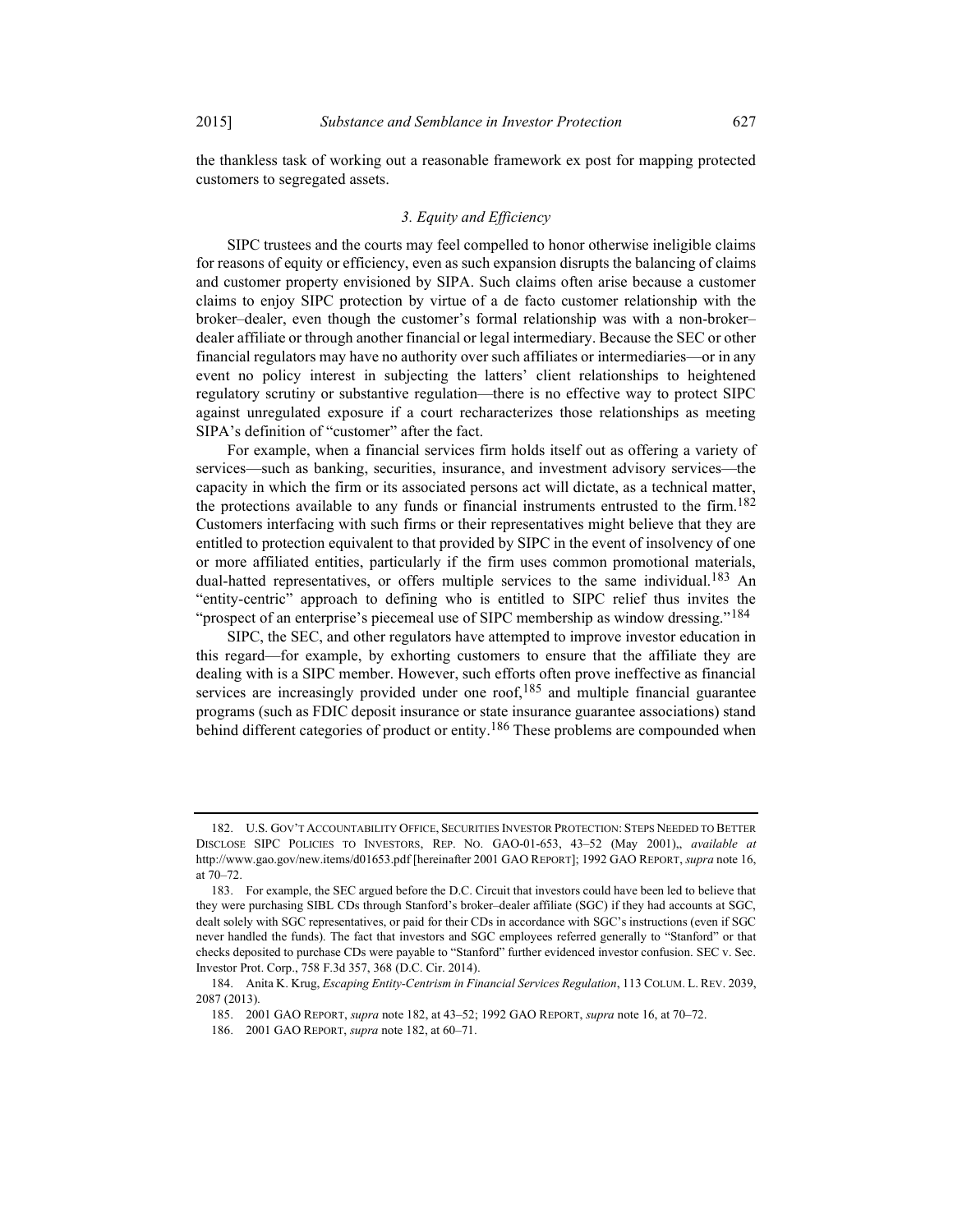firms fail to maintain adequate records or even engage in deliberate fraud.<sup>187</sup> In such cases, it is often difficult to establish—let alone defend—a basis for denying protection due to the formal separation of affiliates without provoking public resentment.<sup>188</sup>

A second example is the status of individuals who have derivative claims on a SIPC member firm. When investment managers engage in discretionary investment activity on behalf of a fund—such as a mutual fund, pension fund, or hedge fund—investors in the fund are traditionally considered equityholders in or beneficiaries of the fund, rather than custodial customers of the broker–dealer holding the fund's account.<sup>189</sup> In the Madoff liquidation, several limited partnerships and other investment companies that invested in Madoff's scheme failed to persuade the court that their limited partners and other investors should be considered "customers" of BLMIS for these purposes, particularly because they were not identified or reflected as such in BLMIS's accounts.<sup>190</sup>

The practical consequence is that such indirect accountholders are entitled to receive their share of the fund's SIPC advance and prorated "customer property," but are not separately entitled to receive a full SIPC advance up to the statutory limit.<sup>191</sup> Depending on the sophistication of the investors,<sup>192</sup> equity may defy SIPA's logic. In the Madoff case, for example, courts upheld the trustee's disallowance of the individual claims of beneficiaries of an ERISA pension plan as required by  $SIPA$ .<sup>193</sup> Recognizing the equities of their claims, however, the SIPC Task Force has recommended that Congress amend SIPA to extend SIPC coverage to beneficiaries of ERISA plans with respect to certain indirect claims.194

 189. See, e.g., In re First Ohio Sec., No. 93-3313, 1994 WL 599433, at \*1 (6th Cir. 1994) (holding that pension fund participants are not individual "customers" of a broker–dealer); Sec. Investor Prot. Corp. v. Morgan, Kennedy & Co., 533 F.2d 1314, 1317–21 (2d Cir. 1976) (trustees of a pension plan are not separate "customers" of a broker–dealer). By contrast, when a broker–dealer maintains a customer account at a SIPC member on behalf of its customers, "each such customer of such broker or dealer or bank shall be deemed a separate customer of the [member]." 15 U.S.C. § 78fff-3(a)(5) (2012).

 190. In re Bernard L. Madoff Inv. Sec., 708 F.3d 422, 426–27 (2d Cir. 2013). The court focused on the narrow issue that such indirect investors did not maintain a custodial relationship with Madoff's broker–dealer e.g., the deposit of customer funds or securities for the account of the customer—and thus lacked a direct fiduciary relationship with Madoff. Id. at 426.

 191. For example, a private fund with ten investors might receive a single advance of up to \$500,000 for securities claims (in addition to the prorated return of any customer property), which would be apportioned among the investors, rather than separate advances of \$500,000 per investor.

 192. Investors eligible to participate in private equity funds and hedge funds must meet certain qualification or accreditation thresholds, on the basis of which they should be able to appreciate the risk entailed in forgoing SIPC coverage, among other investment risks. Moreover, private funds have a significant interest in keeping the composition and identity of their investors confidential, which complicates the ability of regulators to assess SIPC's potential exposure in the event of the implosion of a fund's broker–dealer.

 193. Sec. Investor Prot. Corp. v. Jacqueline Green Rollover Account, No. 12 Civ. 1039 (DLC), 2012 WL 3042986, at \*1, \*9 (S.D.N.Y. 2012).

194. SIPC TASK FORCE REPORT, supra note 38, at 12–14.

 <sup>187.</sup> See, e.g., In re Old Naples Sec., 223 F.3d 1296, 1303–04 (11th Cir. 2000) (granting customer status to investors who sent funds to agent of broker for purchase of bonds through broker, even though investors had been fraudulently induced to wire funds to a "financial services" company under common ownership with the brokerage firm).

 <sup>188.</sup> See, e.g., S. 1725, 113th Cong. (2013) (proposing to revise the term "customer" to include any person whose cash or securities were "converted or otherwise misappropriated by the [broker–dealer] (or any person who controls, is controlled by, or is under common control with the debtor, if such person was operating through the debtor)") (emphasis added).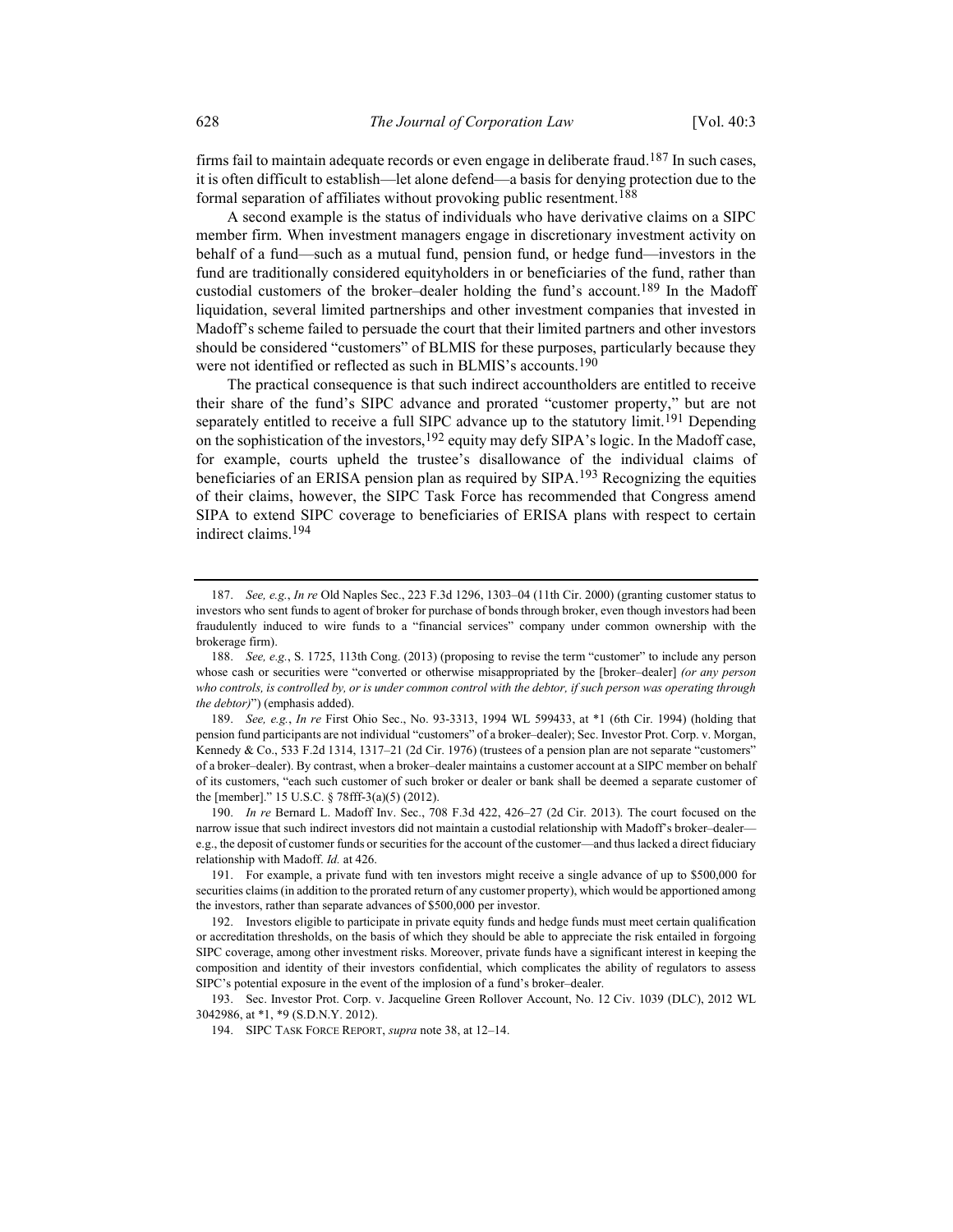### B. What Is Investor "Protection"?

As discussed in Part II.A, the statutory goal of a SIPA liquidation proceeding is to distribute "customer property" to each customer to satisfy its "net equity" claim, before the remainder of the member's estate is distributed to other claimants and interestholders. The "net equity" claim of a customer account is generally determined by calculating the amount that would have been owed to the customer if all of its securities positions were liquidated on the filing date, less any indebtedness of the customer to the broker on the filing date.<sup>195</sup> If a SIPC member broker–dealer is in compliance with applicable financial responsibility rules,196 adequate "customer property" should be available to satisfy customer claims upon liquidation or transfer of customer accounts.

Such a parsimonious view of "net equity" might seem at odds with the idea of investor protection, given the myriad ways that customers may suffer losses at the hands of unscrupulous or incompetent brokers. Accordingly, Congress contemplated that SIPC might be called upon to make customers whole for more expansive shortfalls in customer property, for example, whether due to failures in internal controls<sup>197</sup> or if securities are "lost, improperly hypothecated, misappropriated, never purchased, or stolen."198 It also contemplated that SIPC would use its authority not only to make the customer whole for amounts invested but to honor expected profits on securities positions as well.<sup>199</sup> Such additional relief may be justified not only by the desire to offer investors more comprehensive protection, but also by the equally compelling objective of minimizing the potential litigation expense and liability faced by transferee brokers with whom the SIPC trustee negotiates a bulk transfer of accounts. In a similar vein, SIPC generally requires the trustee of a broker–dealer's estate to close out certain open contractual commitments with public customers of another broker–dealer in the ordinary course of business for the protection of such other customers.200

Difficult policy questions arise when the toxicity of a defunct broker's business eliminates the possibility of orderly liquidation or bulk transfer of accounts. In such cases, the trustee's task is no longer to achieve an equitable allocation of customer property among investors, but rather to process claims against the SIPC Fund in accordance with

 <sup>195. 15</sup> U.S.C. § 78lll(11) (2012).

 <sup>196.</sup> The "customer property" available for distribution to customers in a SIPA liquidation proceeding includes most cash and securities received, acquired or held by, or for the account of, the defunct broker from or for the securities accounts of a customer, including resources from the realization of customer debt balances and debit-related items. The definition of "customer property" also includes, *inter alia*, "any other property of the debtor which, upon compliance with applicable laws, rules, and regulations, would have been set aside or held for the benefit of customers, unless the trustee determines that including such property within the meaning of such term would not significantly increase customer property." 15 U.S.C. § 78III(4)(E) (2012).

 <sup>197.</sup> Inherent limitations in enforcing continuous compliance with the Customer Protection Rule might result in the inadequate segregation of funds and securities for the benefit of customers, for example, because of the lag between the reserve computation and the deposit of funds into the reserve account or intraday fluctuations in the inventory of securities under possession and control. Supra note 55 and accompanying text.

 <sup>198.</sup> S. REP. NO. 96-763, at 2 (1978); H.R. REP. NO. 95-746, at 21 (1977). See 100110 ABI-CLC 265. In some cases, the classification of protected and unprotected transactions may well turn on the available documentation.

<sup>199.</sup> See supra note 33 and accompanying text (explaining that the trustee is empowered to apply customer funds to acquire securities for delivery to the extent that they can be purchased in a fair and orderly market).

 <sup>200. 15</sup> U.S.C. § 78fff-2(e) (2012); 17 C.F.R § 300.301 (2014).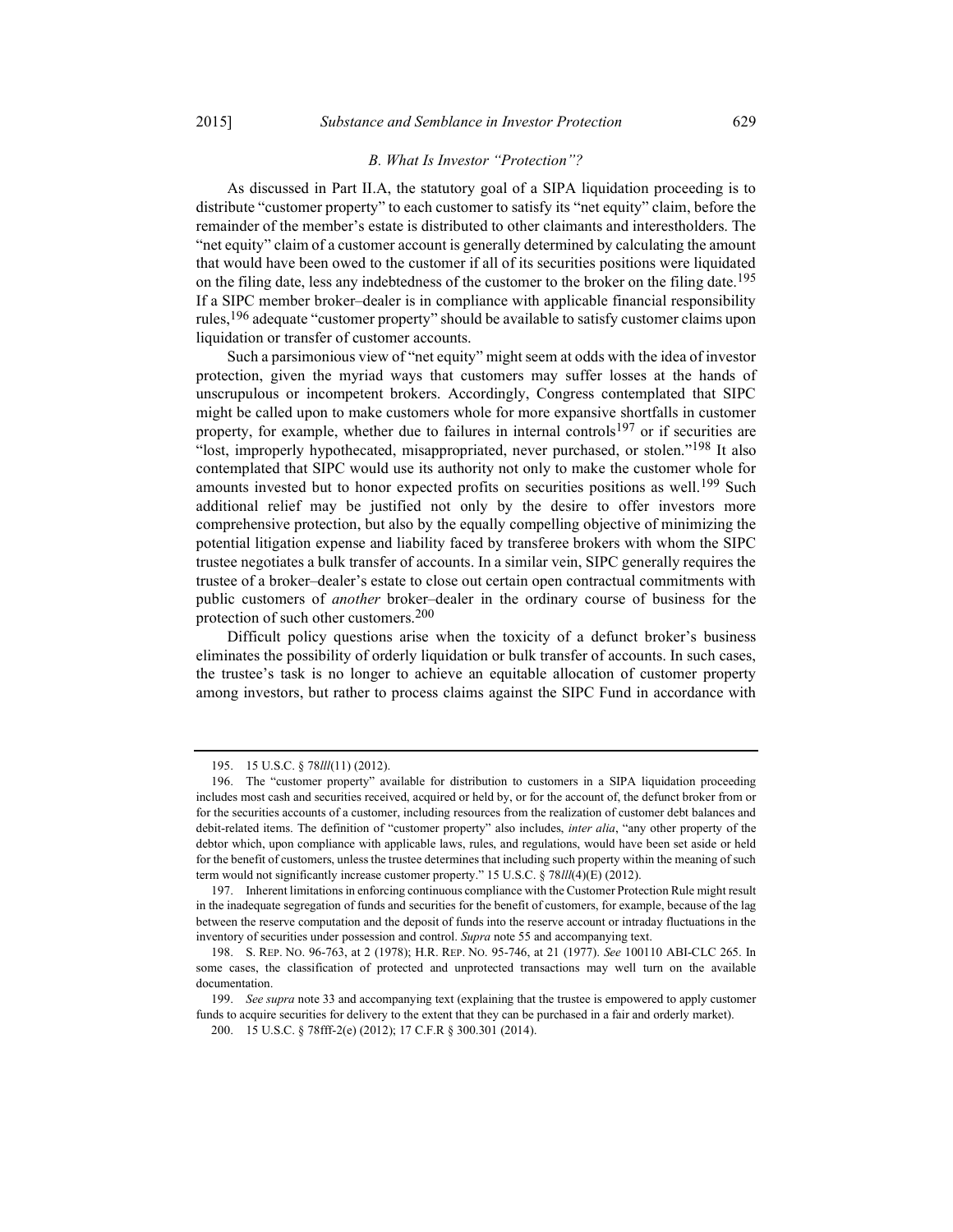judicially imposed parameters on recoverable losses.<sup>201</sup> Courts must therefore decide how to administer SIPC's obligations in light of an increasingly obsolescent statutory regime.<sup>202</sup> Some problems are evidentiary in nature, such as whether to recognize losses or honor expected profits from hypothetical positions resulting from unexecuted, unauthorized, fraudulent, or unethical transactions. Others are methodological, such as choosing the appropriate formula for equitably distributing a limited pool of customer property or deploying the SIPC Fund to cover customer claims. Still others may require inquiries into the sophistication and means of customers, such as in connection with the exercise of traditional avoidance powers in bankruptcy. I discuss each in turn.

#### 1. Evidentiary Considerations

One set of problems stems from the difficulty of developing evidentiary rules for assessing claims based on the broker's mishandling of a customer's account—such as failures to execute trades, execution of unauthorized trades, suitability of transactions, or claims of fraud or other misconduct. Unlike claims for the recovery of property held in a securities account on behalf of the customer, claims based on trading authority and execution are broadly classified as unsecured contract claims against the broker's general estate. They are often relegated to this status alongside other contractual counterparties because the customer effectively seeks to recover expected gains or avoid losses resulting from a breach of instruction.203 In a similar vein, judgments or arbitration awards resulting from claims of securities fraud or other actionable breaches of a broker–dealer's ethical obligations to its customers are generally classified as unsecured tort claims in bankruptcy on par with other judgment creditors of a broker's estate.<sup>204</sup>

From the perspective of public investors, however, there may be little distinction between protection for funds and securities converted through theft or mismanagement (which SIPA clearly covers) and those dissipated through fraud or breach of contract (which SIPA should not cover). Congress opened the door for ambiguity in SIPA's legislative history. For example—in the context of trading instructions—Congress envisioned SIPC coverage for "never purchased" securities. This decision seems understandable in light of the paperwork crisis prevailing at the time: if a broker–dealer confirmed the purchase of specific securities but the broker–dealer neglected to purchase them, the customer could claim entitlement to any appreciation in the value of the securities

 <sup>201.</sup> Of course, courts have little difficulty rejecting claims when investors are complicit in fraud or themselves engage in securities law violations. See, e.g., SEC v. Packer, Wilbur & Co., 498 F.2d 978, 984–85 (2d Cir. 1974) (examining how an "active and sophisticated" investor abused requirements for trading in cash account under Regulation T).

<sup>202.</sup> Cf. Donald Langevoort, Statutory Obsolescence and the Judicial Process: The Revisionist Role of the Courts in Federal Banking Regulation, 85 MICH. L. REV. 672, 687–704 (1987) (discussing generally the efforts of federal courts to interpret the Glass–Steagall framework in light of the evolving business activities of banks).

 <sup>203.</sup> See, e.g., In re John Dawson & Assocs., Inc., 271 B.R. 561, 568 (Bankr. N.D. Ill. 2001) (holding that "a decision to allow the investor to retain the benefits of every profitable unauthorized trade while forcing SIPC . . . to insure and compensate such an investor for any unauthorized trade which proved unprofitable would run contrary to the stated purposes of SIPA"); In re Oberweis Sec., Inc., 135 B.R. 842, 846 (Bankr. N.D. Ill. 1991) (holding that "[t]he failure to execute an order to buy securities gives rise to a breach of contract claim for damages, but is not a customer claim protected by the SIPA.").

 <sup>204.</sup> See, e.g., In re MV Sec., 48 B.R. 156, 160–61 (Bankr. S.D.N.Y. 1985) (noting that claims of fraud or overreaching "are not covered by SIPA and therefore not entitled to SIPC protection"); see infra Part V.B (discussing restitution funds).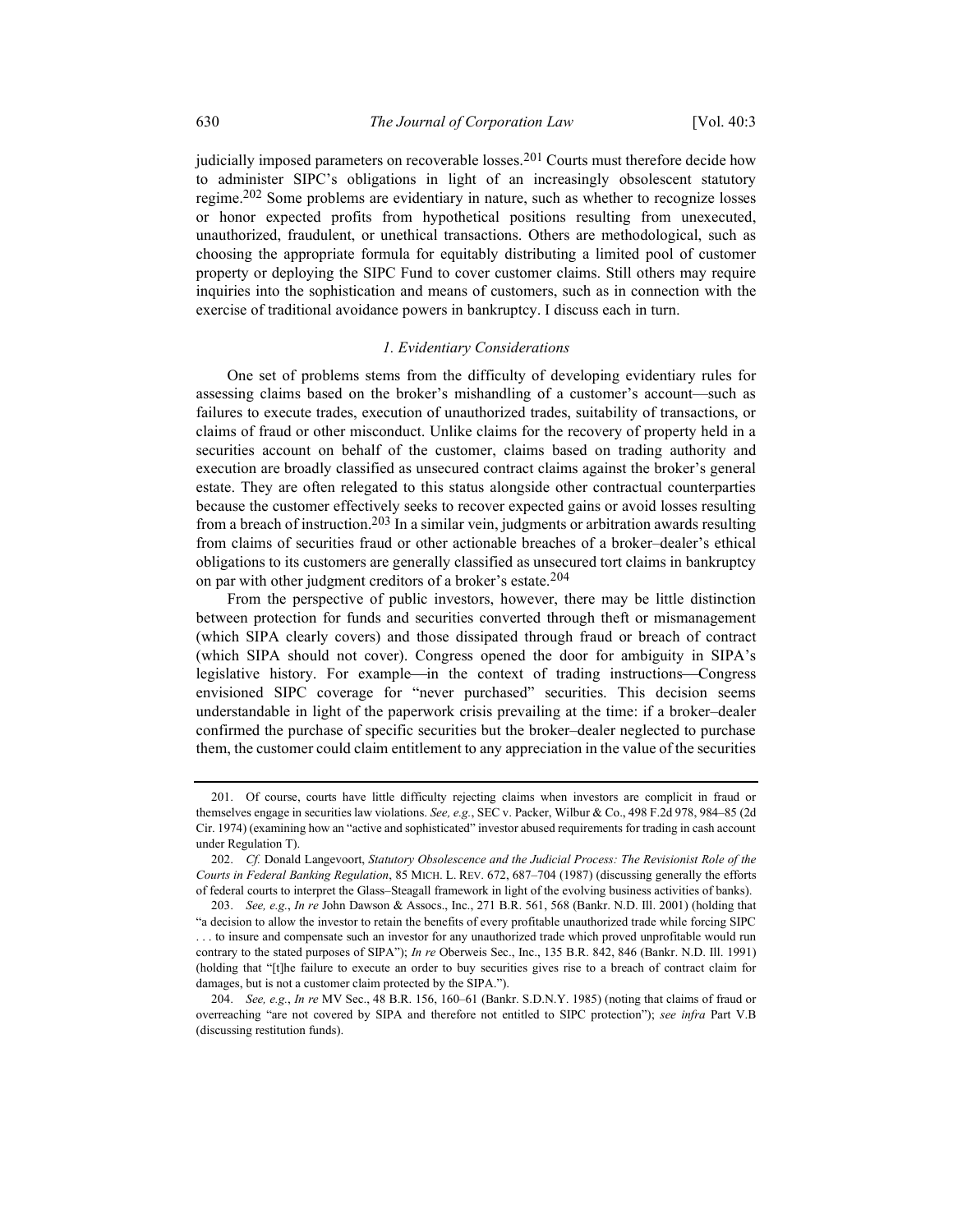that should have been purchased.<sup>205</sup> Congress never provided statutory guidance, however, as to how courts should distinguish cases worthy of SIPC coverage from those relegated to the general estate of the broker–dealer.

For example, extending SIPC coverage to instances of unauthorized trading poses an evidentiary conundrum because customers may be inclined to abuse the privilege of affirming or rejecting transactions in hindsight.206 In such cases, SIPC has generally restored customer funds and securities positions to the status quo ante upon a showing of appropriate documentation that the customer promptly contested the unauthorized transaction.207 Problems have nevertheless arisen when the SEC and SROs have given customers contradictory advice as to how to document unauthorized trading or when trustees have imposed more stringent evidentiary requirements through the claims process.208

Parallel compensation schemes, of course, may recognize an even broader variety of non-custodial claims. Florida's guaranty fund, for example, compensates claimants who are unable to collect on a judgment or arbitration award against a broker–dealer for fraudulent or unethical conduct in connection with the sale of a security.209 The U.K.'s Financial Services Compensation Scheme (FSCS) similarly provides protection against losses arising from bad investment advice or poor investment management or misrepresentation when the firm is unable to pay claims against it.<sup>210</sup> Such funds are viable, in no small part, because they impose a variety of restrictions designed to minimize the amount and scope of relief, including lower caps on payouts and limitations on the range of investments covered, the scope of investors protected, and the type of losses claimed.211

 <sup>205.</sup> For example, SIPC Rule 501 provides that a customer has a "claim for securities" if the member firm has completed the transaction or, alternatively, has "sent written confirmation to the customer that the securities in question have been purchased for or sold to the customer's account." 17 C.F.R. § 300.501(a)(1), (2).

 <sup>206.</sup> Such "cherry-picking" claims typically involve the purchase of a security that subsequently declines in value or the sale of a security that subsequently appreciates in value.

 <sup>207. 17</sup> C.F.R. §§ 300.500–.503 (covering claims for cash, securities, and voidable security transactions).

 <sup>208. 2001</sup> GAO REPORT, supra note 182, at 25–42 (discussing opportunities to improve the disclosure of SIPC's policies in liquidations involving unauthorized trading). For example, SIPC trustees have generally not considered instructions to trade or telephonic confirmation of trades to be sufficient, absent a written confirmation. SEC v. JNT Investors, Inc., No. 72 CIV. 681, 1978 WL 1137, at \*1–2 (S.D.N.Y. Feb. 9, 1978) (citing SEC v. S.J. Salmon & Co., 72 Civ. 560 (S.D.N.Y. 1973) and SEC v. Howard Lawrence & Co., 4 CBC 1 (S.D.N.Y. 1975)) (explaining that failure to execute a sell order as instructed was insufficient to constitute a "customer claim"); see also In re A.R. Baron Co., 226 B.R. 790, 796-97 (Bankr. S.D.N.Y. 1998) (explaining that there is no "customer claim" without written confirmation of sale or a completed executory contract).

 <sup>209.</sup> Florida Securities Act § 517.141 (2014).

 <sup>210.</sup> UK FINANCIAL CONDUCT AUTHORITY, FCA HANDBOOK, COMP 5.5 (2013), available at http://fshandbook.info [hereinafter FCA HANDBOOK]; see also FINANCIAL SERVICES COMPENSATION SCHEME, PROTECTING YOUR MONEY: A GUIDE TO MAKING A CLAIM WITH THE FINANCIAL SERVICES COMPENSATION SCHEME (2013), available at http://www.fscs.org.uk/what-we-cover/publications/ (describing claims covered by the FSCS).

<sup>211.</sup> See, e.g., Florida Securities Act § 517.141(1)–(2) (limiting payment to \$10,000 per claim and no more than \$100,000 aggregate for claims against any single broker–dealer). The UK FSCS similarly limits claims to £50,000. FCA HANDBOOK, COMP 10.2.3. Moreover, with respect to claims involving the management of investments, the UK FSCS covers only stocks and shares, unit trusts, futures and options, personal pension plans and certain long-term investments ("designated investment business" and "designated investments," as defined in the FCA Handbook Glossary); and generally limits protection to retail investors, small businesses, and charities. Id., COMP 4.2.1 and 4.2.2. In addition, it does not pay compensation for expected profits. Id., COMP 12.4.3. See also Florida Securities Act, § 517.141(1) (limiting claims to actual or compensatory losses).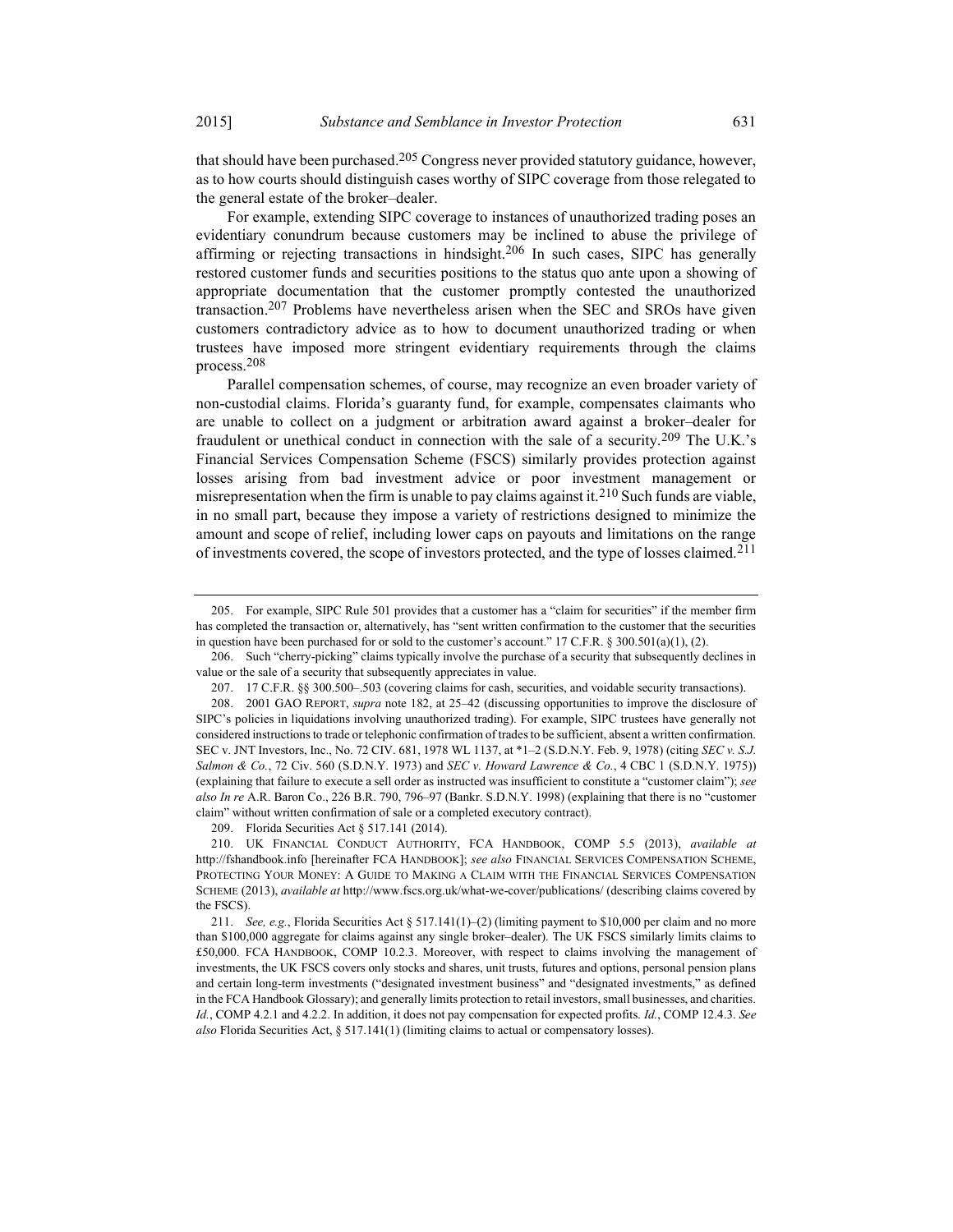Such schemes, however, present the difficulty of assessing claims of fraud and suitability, which require deeper analysis of factual context. Inquiries into the fiduciary character of the relationship between a broker–dealer and its customer may generate significant litigation costs.<sup>212</sup> For example, there may be little incentive for an insolvent broker–dealer to contest a civil claim, and every incentive to collude with its customer, if a compensation scheme will make the investor whole. Under these circumstances, SIPC relief may effectively become "a type of subsidy to firms that systematically engage in or allow their individual brokers to engage in risky or unethical behavior."<sup>213</sup> Unless adequate resources are committed to the detection of fraud and abuse, this, in turn, would have the effect of slowing the distribution of funds.

### 2. Methodological Considerations

A second set of issues relates to the methodology by which an investor's net equity is calculated, particularly in cases where honoring customer claims at face value "would give rise to an absurd result."<sup>214</sup> For example, in the course of a SIPC proceeding, customers might submit net equity claims for the value of fictitious transactions (and in some cases, fictitious securities), based on customer statements fabricated by the broker–dealer. In contrast with unauthorized trades or fraudulent securities, customer records in such cases do not remotely correspond to actual funds or securities held by the broker–dealer. As a result, the only practicable goal of a SIPC liquidation proceeding is to process claims against the SIPC Fund and to recover and distribute as fairly as possible any additional funds siphoned by the fraudster and its affiliates.<sup>215</sup>

The problem in such cases, of course, is that the expected profits are entirely arbitrary. Because the broker–dealer itself dictates the amount that appears on each customer's statement, such an approach would give the broker–dealer carte blanche to dictate the prorated *allocation* of recovered customer property among investors, regardless of their actual investment or interim withdrawals.  $216$  As a threshold matter, it may be inequitable to honor a customer's claims of profit at all if the customer could not reasonably believe

 216. Steven M. Sheffrin, Restitution for Ponzi Scheme Victims: The Symbiotic Relationship of Tax and Securities Law, 10 RUTGERS BUS. L.J. 21, 53 (2013). For example, assume customers A and B each invest \$1,000,000 in a Ponzi scheme in 2010, but receive customer statements that report a final balance of \$4,000,000 and \$2,000,000 respectively on their investments in 2013. Under the financial statement method, any customer property recovered would be prorated among A and B's claims in a 2:1 ratio.

 <sup>212.</sup> See, e.g., supra note 145 (discussing issues litigated in the context of repurchase agreements).

 <sup>213.</sup> Joo, supra note 3, at 1109.

 <sup>214.</sup> In re Bernard L. Madoff Inv. Sec. LLC, 424 B.R. 122, 135 (Bankr. S.D.N.Y. 2010), aff'd, 654 F.3d 229 (2d Cir. 2011).

 <sup>215.</sup> Moreover, because SIPC imposes different limits on "cash" and "securities" claims, the methodology by which net equity claims are classified is just as important as how they are calculated. Congress adopted the differential guarantee structure for SIPC claims in large part because of the difficulty of explaining the role and purpose of SIPC coverage as compared to FDIC insurance for banks. Nevertheless, classifying transactions as "claims for securities" or "claims for cash" is a tricky exercise, which the SIPC Task Force believes has outlived its purpose. SIPC TASK FORCE REPORT, supra note 38, at 8–11. For example, if a broker–dealer confirms the purchase of a security for a customer account, but fails to execute the purchase, the customer would normally be entitled to a "claim for securities" equal to the value of the securities that should have been purchased. Customers have succeeded in persuading courts to extend that logic to purchases of fictitious securities based on the customers' expectation of the higher amount of SIPC coverage. In re New Times Sec. Servs. Inc., 371 F.3d 68, 68 (2d Cir. 2004). But see In re First Ohio Sec. Co., 39 F.3d 1181, 1181 (6th Cir. 1994) (ruling that certain claims involving fictitious securities should be treated as claims for cash).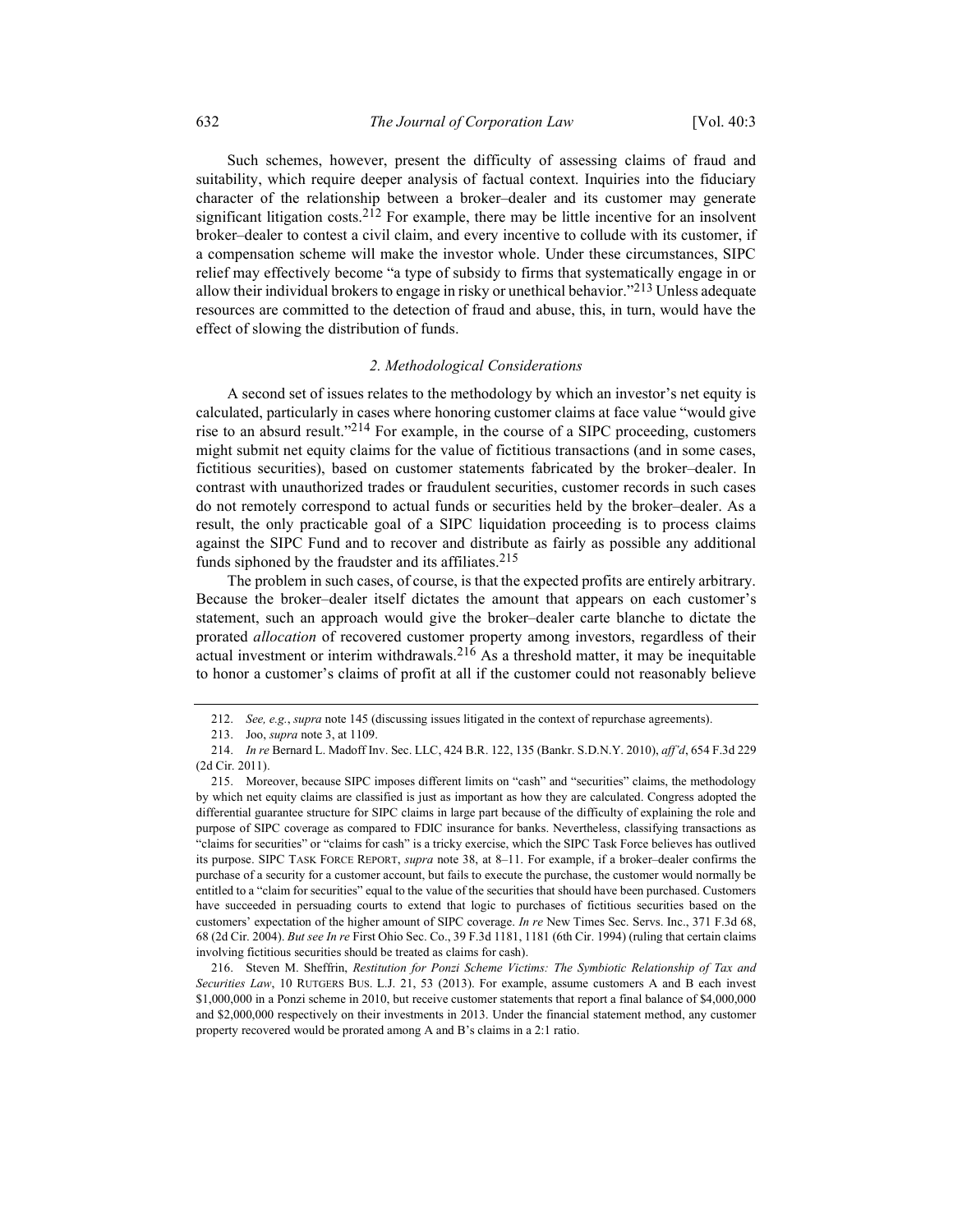the scheme was viable.<sup>217</sup> Nevertheless, for smaller liquidations, SIPC trustees may generally find it expedient to honor customer claims based on cash and securities positions described in customer statements (the "financial statement method"), particularly when the cost of extending SIPC coverage to such positions may be negligible, the cost of litigating is wasteful, or equivalent securities may be sourced from the broker's proprietary inventory or public markets.

In liquidations involving Ponzi schemes, however, SIPC trustees have opted to calculate "net equity" using records of cash transfers between the customer and the broker. Indeed, courts have opined that the tally of cash deposits and withdrawals under this "net investment method" might well be the only "verifiable amounts that are manifest from the books and records."<sup>218</sup> Among other virtues, courts have argued that the net investment method is "harmonious" with the avoidance provisions of the Bankruptcy Code and "avoids placing some claims unfairly ahead of others," particularly when SIPC advances cannot make up the difference.<sup>219</sup> More generally, it is consistent with the traditional philosophy of loss compensation undergirding securities litigation and the spirit of restitution under traditional common law fraud.<sup>220</sup> The "net investment method" is of course unpopular with investors because the customer's net investment is likely to be substantially lower than the inflated balances on its customer statements.<sup>221</sup>

Granting the SIPC trustee discretion to select from among methodological choices, however, places courts in the difficult position of making decisions about investors' "legitimate expectations" in the absence of statutory guidance.<sup>222</sup> For example, in the case

 218. In re Bernard L. Madoff Inv. Sec. LLC, 424 B.R. 122, 135 (Bankr. S.D.N.Y. 2010), aff'd, 654 F.3d 229 (2d Cir. 2011).

219. Sec. Investor Prot. Corp. v. Bernard L. Madoff Inv. Sec. LLC, 499 B.R. 416, 428 (S.D.N.Y. 2013).

220. Id. at 422 (discussing non-SIPA claims).

 222. See, e.g., In re New Times Sec. Serv., Inc., 371 F.3d 68, 87 (2d Cir. 2004) (discussing competing arguments advanced by the SEC and SIPC as to the "legitimate expectations" of investors with respect to "nonexistent securities"); see also In re Bernard L. Madoff Inv. Sec. LLC, 654 F.3d 229, 236 (2d Cir. 2011) (considering BLMIS customers' "legitimate expectations" with respect to recovery of the balances reported on their customer statements in light of the methodological approach prescribed by SIPA).

<sup>217.</sup> In re New Times Sec. Servs. Inc., 463 F.3d 125, 130 (2d Cir. 2006) (quoted by In re Bernard L. Madoff Inv. Sec. LLC, 424 B.R. 122, 135 (Bankr. S.D.N.Y. 2010), aff'd, 654 F.3d 229 (2d Cir. 2011)). See, e.g., In re Old Naples Sec., 311 B.R. 607, 607, 613–15 (M.D. Fla. 2002) (rejecting customer status for broker's willful ignorance as to the ability of bond transactions to generate "extraordinarily high rates of return" promised by defunct broker); In re Adler, Coleman Clearing Corp., 277 B.R. 520, 559-63 (Bankr. S.D.N.Y. 2002) (granting no relief to a customer who was willfully blind to broker's wrongful conduct and tried to conceal aspects of the transaction in his testimony).

 <sup>221.</sup> In this vein, for example, investors may argue that they will have filed tax returns reporting profits based on such fictitious income and entered into other financial arrangements based on "legitimate expectations" to such income. The IRS's treatment of losses in Revenue Ruling 2009-09 and Revenue Procedure 2009-20, to a degree, strives to complement the "net investment method" by allowing investors to fully recoup taxes paid on fictitious income. Rev. Rul. 2009-09 I.R.B. 2009-14, available at www.irs.gov/pub/irs-drop/rr-09-09.pdf; Rev. Proc. 2009-20 I.R.B. 2009-14, available at www.irs.gov/pub/irs-drop/rp-09-20.pdf. In particular, the Revenue Procedure permits "qualified investors" to deduct as a "theft loss" a substantial percentage of the total amount of net income with respect to certain "specified fraudulent arrangements" that, "consistent with information received from the specified fraudulent arrangement, the qualified investor included in income for federal tax purposes for all taxable years prior to the discovery year," less any actual recovery or payment from SIPC. Id. at  $7-8$ ; see Sheffrin, supra note 216, at 36 (observing that the "keys to the IRS's treatment of Madoff-like Ponzi schemes are: 1) the taxpayer's loss is characterized as a theft loss, not a capital loss, and (2) the theft loss that was incurred was characterized as a transaction entered into for profit").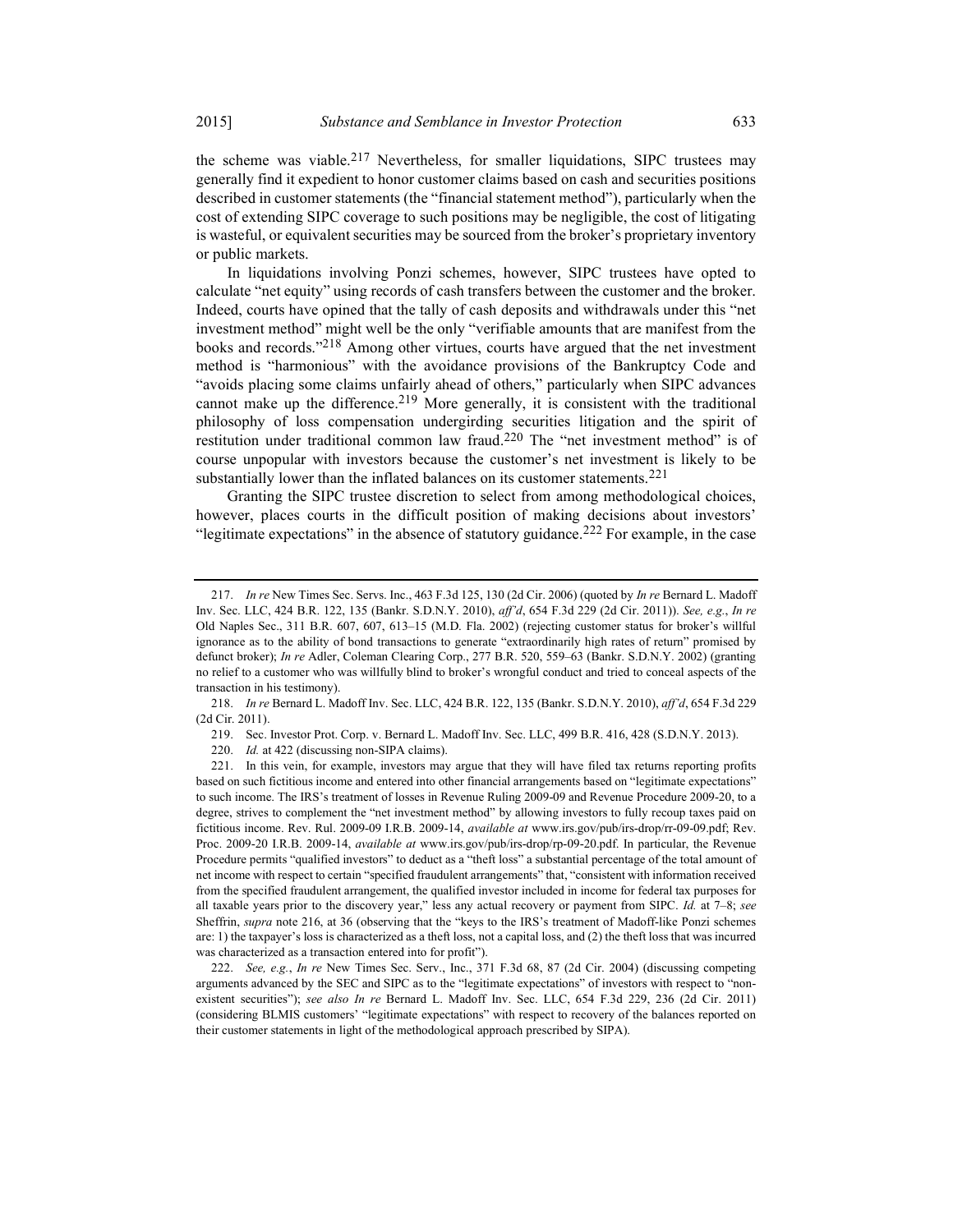of long-lived frauds, the net investment method may not account for inflation or the time value of money. As a result, the SEC and other commentators have suggested that trustees consider either adjusting cash flows for inflation (a "constant dollar" approach) or applying a "low, safe interest rate" to compensate longer-term investors.<sup>223</sup> Courts have nevertheless rejected the task of selecting from among such methodologies as "irrational and unworkable" in the absence of statutory guidance.<sup>224</sup> Critics meanwhile surmise that SIPC encourages trustees to minimize SIPC's liability (and thus the need to raise assessments or borrow funds) by selecting methodologies that result in the least cost to SIPC.<sup>225</sup>

### 3. Relevance of Sophistication and Means

SIPA, on its face, does not discriminate among customers based on size or status. Nevertheless, a SIPC trustee may be able to treat customers differently based upon an assessment of their conduct and in light of their relative sophistication and means. Consider, for example, the problem of clawing back returns received by early investors in a Ponzi scheme: when net equity claims are calculated on the basis of net cash flows, there may be "net winners" (investors who have withdrawn more than they have invested) in addition to "net losers" (investors who have invested more than they have withdrawn). In such cases, a SIPC trustee might seek to use its avoidance powers in bankruptcy to claw back some or all of amounts paid out to early investors to enforce fair treatment of all investors.226 The exercise of such powers, however, may require (or permit) the trustee to disproportionately claw back funds from some investors while leaving others relatively unscathed.

In general, avoidance powers permit the trustee of the estate of a debtor to recover payments from transferees in a variety of circumstances:  $227$  for example, if the firm made

225. See, e.g., id. at 754–61 (finding that the "[t]rustee's Net Investment Method unadjusted for Time–Based Damages is legally sound in light of the plain language, purpose, framework and distribution scheme of SIPA, as well as Second Circuit precedent"); *supra* note 45 and accompanying text.

 <sup>223. 2012</sup> GAO INTERIM REPORT, supra note 45, at 28–31 (noting that the SEC voted to support the "constant dollar" method, but determined to revote after discovery that the SEC's then-General Counsel was subject to a conflict of interest). Steve Sheffrin, for example, suggests that an inflation-adjusted net investment method might, from a welfare analysis perspective, be the approach that is fairest and easiest to administer. Sheffrin, supra note 216, at 53.

<sup>224.</sup> See, e.g., In re New Times Sec. Serv., Inc., 371 F.3d 68, 88 (2d Cir. 2004) (rejecting proposal to restore purported dividend reinvestments in fictitious mutual funds on the grounds that the amounts would be arbitrary and leave the SIPC Fund unacceptably exposed). Likewise, in In re BLMIS, the court held that building in a guaranteed return for investors would "eliminate the market risks that are inherent in securities" and "yield an outcome for which the [investors] never bargained and [which] SIPA never intended to protect." Sec. Investor Prot. Corp. v. Bernard L. Madoff Inv. Sec. LLC, 496 B.R. 744, 756–61 (Bankr. S.D.N.Y. 2013).

 <sup>226.</sup> SIPA provides that, in the event of a shortfall in customer property, "the trustee may recover any property transferred by the debtor which, except for such transfer, would have been customer property if and to the extent that such transfer is voidable or void under the provisions of [the Bankruptcy Code]." 15 U.S.C. § 78fff-2(c)(3) (2012).

 <sup>227.</sup> See U.S. GOV'T ACCOUNTABILITY OFFICE, REP. NO. GAO-12-991, SECURITIES INVESTOR PROTECTION CORPORATION: CUSTOMER OUTCOMES IN THE MADOFF LIQUIDATION PROCEEDING 58–65 (2012) [hereinafter 2012 GAO OUTCOMES REPORT] (discussing how the avoidance powers of a trustee operate in the context of a Ponzi scheme); Mallory A. Sullivan, When the Bezzle Bursts: Restitutionary Distribution of Assets After Ponzi Schemes Enter Bankruptcy, 68 WASH. & LEE L. REV. 1589, 1610–15 (2011) (same); see generally Mark A. McDermott, Ponzi Schemes and the Law of Fraudulent and Preferential Transfers, 72 AM. BANKR. L.J. 157 (1998) (same).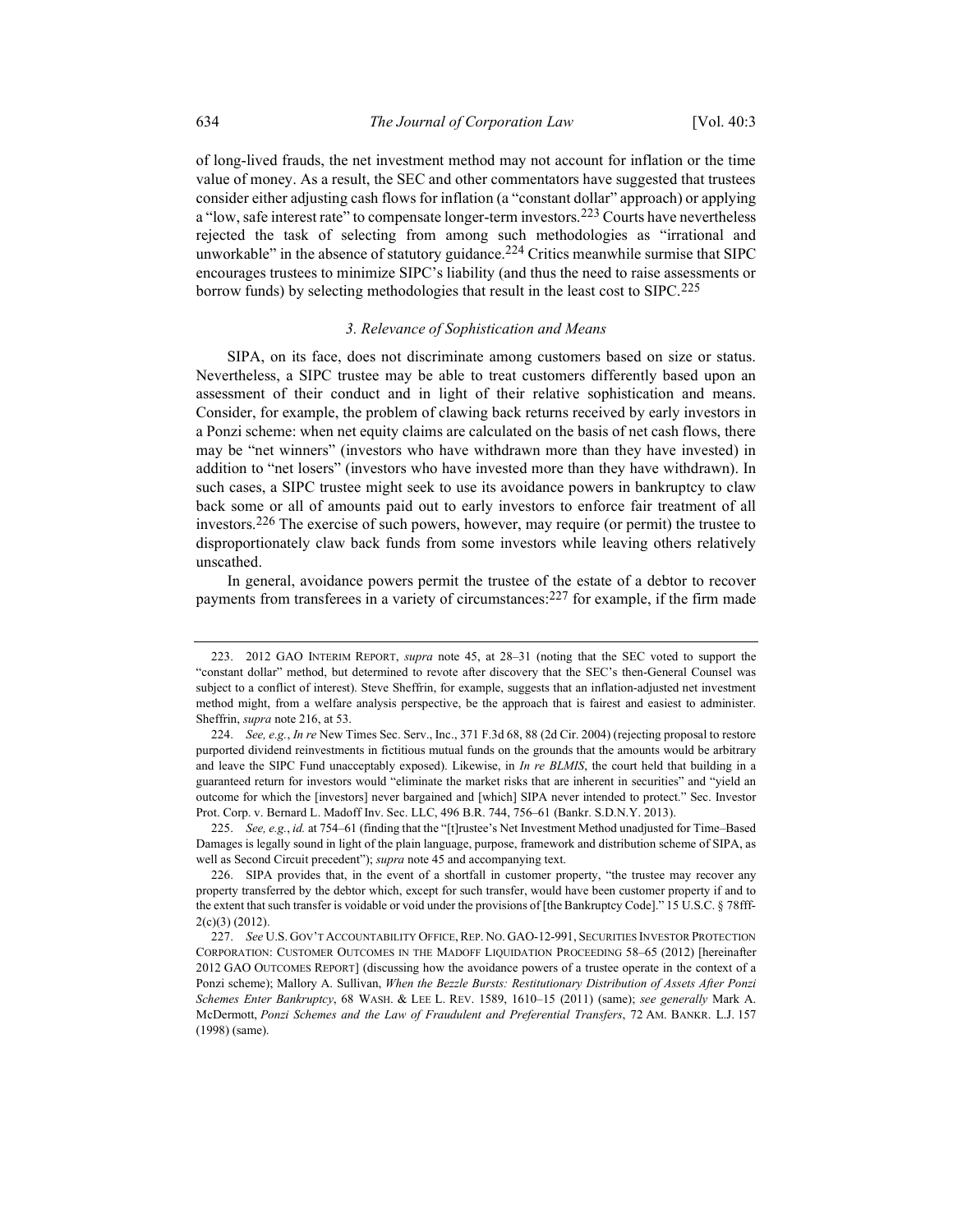the payment shortly before a bankruptcy filing ("preferential transfers"), $228$  if the firm made the payment with actual intent to hinder, delay or defraud its creditors ("actual fraudulent transfers"), $229$  or if the firm made the payment in exchange for less than "reasonably equivalent value" ("constructive fraudulent transfers").<sup>230</sup> In the case of Ponzi schemes, courts have generally presumed that Ponzi scheme payouts are actually fraudulent and that transfers beyond the return of the investor's principal lack value, making those transfers recoverable as both actual and constructive fraudulent transfers.<sup>231</sup>

A trustee's ability to recover not only payments of fictitious profits but also repayments of principal from an investor in a Ponzi scheme nevertheless generally turns on whether the investor can successfully assert the "good faith" defense available under the Code.<sup>232</sup> For example, transfers up to the amount of the investor's principal may be protected against avoidance if the investor can establish that "there were no facts surrounding his dealings with the debtor to put him on inquiry notice of the debtor's fraud or insolvency."<sup>233</sup> In assessing the objective good faith of an investor in an ordinary bankruptcy proceeding, courts may look to a number of factors, such as "the investor's level of business knowledge and experience (including education), other investments made, the returns earned on such investments, and the nature of the investigation conducted by the investor in making such investments."234

In the Madoff liquidation, by contrast, the district court allowed the SIPC trustee to claw back transfers in excess of the principal invested within the two years that preceded the issuance of the SIPC protective decree,<sup>235</sup> but prohibited the avoidance of transfers representing the return of such principal unless such payments were received in "willful blindness" of the operation of Madoff's scheme.<sup>236</sup> The court justified applying a "subjective standard" in lieu of inquiry notice because fraud, in the context of federal

232. Under the provisions of the Code governing actual fraudulent transfers, a transferee may retain the interest transferred, notwithstanding the debtor's intent to defraud its creditors, only if she "takes for value and in good faith" to the extent of the value given to the broker. 11 U.S.C. § 548(c) (2012). The trustee may generally avoid payments representing the return of principal that qualify as "preferential transfers" as well. 2012 GAO OUTCOMES REPORT, supra note 227, at 59–60.

233. McDermott, supra note 227, at 176–77.

 <sup>228. 11</sup> U.S.C. § 547 (2012) (permitting avoidance of transfers up to 90 days prior to the bankruptcy filing, and one year for certain insiders).

<sup>229.</sup> Id. § 548(a)(1)(A) (permitting avoidance of actual fraudulent transfers up to two years prior to filing).

<sup>230.</sup> Id. § 548(a)(1)(B) (permitting avoidance of constructive fraudulent transfers up to two years prior to filing).

 <sup>231.</sup> See, e.g., Sec. Investor Prot. Corp. v. Bernard L. Madoff Inv. Sec. LLC, 476 B.R. 715, 725 (S.D.N.Y. 2012) (concluding that transfers from Madoff Securities to defendants that exceeded the return of defendants' principal, i.e., that constituted profits, were not "for value"); 2012 GAO OUTCOMES REPORT, supra note 227, at 60–61 (discussing the treatment of Ponzi schemes).

 <sup>234.</sup> Id. at 178–79. According to McDermott, "courts have held that the investor has the burden of proof and that the good faith inquiry is an objective one—the duty of care that the investor must exercise is that of a reasonable person." Id. at 176.

 <sup>235.</sup> While a broader range of fraudulent transfers might have been avoided under New York state law, Judge Rakoff invoked a safe harbor for certain securities settlement transfers to limit the scope of avoidance to actually fraudulent transfers under the Bankruptcy Code. Id. § 546(e). Nancy Rapoport suggests that application of the section 546(e) safe harbor might properly have been deemed a question of fact, as intimated by Judge Wood's prior opinion. Nancy B. Rapoport, Black Swans, Ostriches, and Ponzi Schemes, 42 GOLDEN GATE U. L. REV. 627, 629 (2012).

 <sup>236.</sup> Picard v. Katz, 462 B.R. 447, 454 (S.D.N.Y. 2011), abrogated on limited grounds by Sec. Investor Prot. Corp. v. Bernard L. Madoff Inv. Sec. LLC, 513 B.R. 437 (S.D.N.Y. 2014).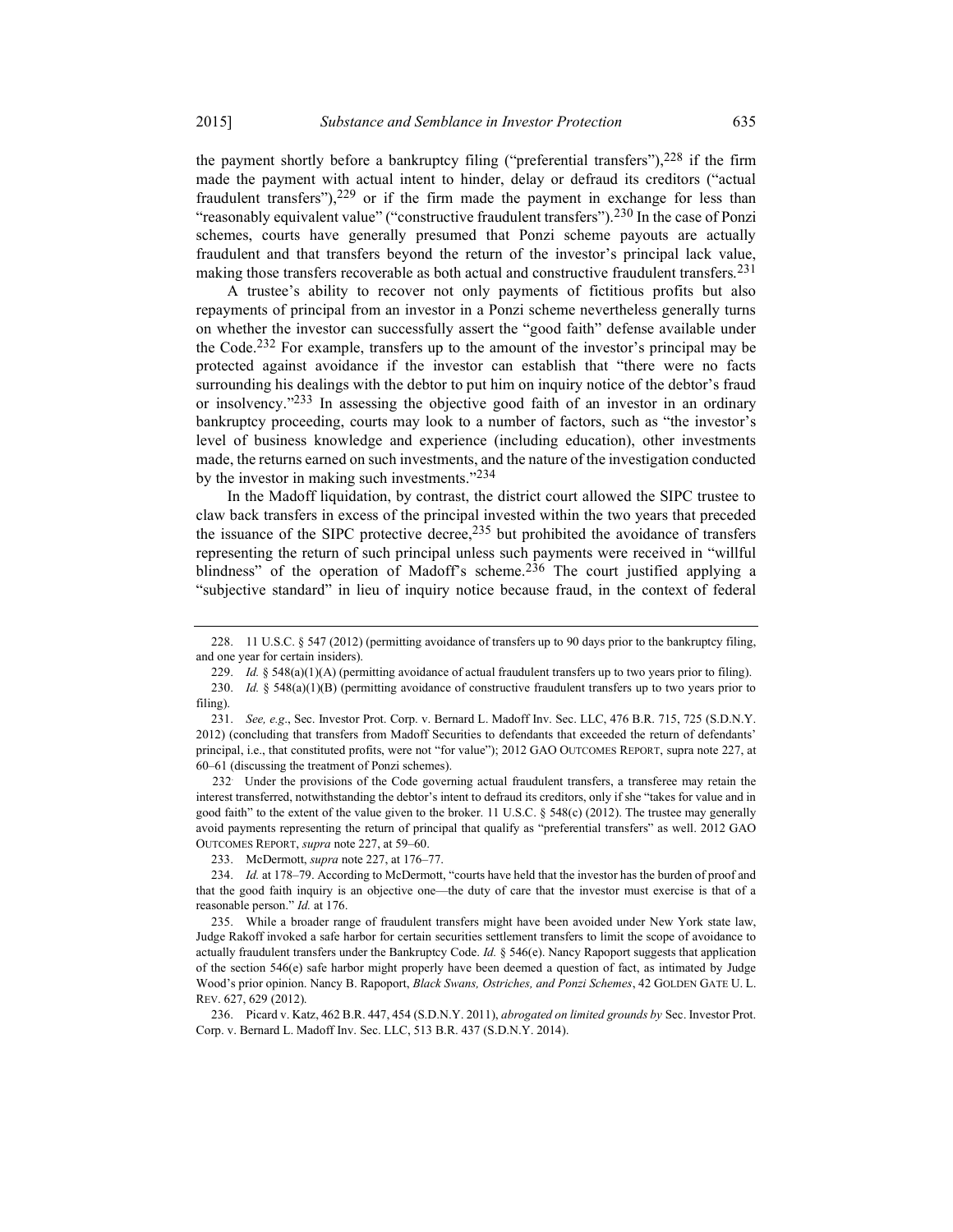securities law and thus a SIPC liquidation proceeding, "demands proof of scienter." $237$  As a result, the court effectively placed the burden on the trustee to establish the point at which "red flags" were so prevalent that, in Nancy Rapoport's words, "investors should have known that they should have been asking Madoff a few questions."<sup>238</sup>

While clawbacks may be viewed as a tool for favoring the "haves" over the "have nots,"<sup>239</sup> requiring a SIPC trustee to make allegations of relative culpability or deliberate indifference to claw back payments might nevertheless lead investors to perceive the trustee's avoidance tools as an "instrument of investor oppression and harm," rather than investor protection.240 Arguably, sophisticated investors who attest to "accredited" status and understand the importance of formal account relationships must appreciate that they take calculated risks when they participate in schemes that offer consistent, above-average returns.241 From the perspective of investors, however, it is difficult to stomach clawbacks based on allegations of relative culpability or deliberate indifference when regulators fail to detect (or worse, fail to act on) many of the same "red flags" that investors are accused of ignoring.242

The trustee's inability to pursue other culpable parties only fuels this perception. For example, the SIPC trustee (as representative of the broker–dealer's estate) may be equitably estopped from asserting "claims against third parties for participating in a fraud that [the broker–dealer] orchestrated"—such as unjust enrichment, breach of fiduciary duty, aiding and abetting fraud, conversion, or negligence.  $243$  Investors subjected to clawbacks may therefore be perplexed as to why the trustee does not actively pursue such aiders and abettors, instead of aggrieved investors such as themselves who have already suffered paper losses, to recover assets for the benefit of the broker–dealer's estate.

### V. BALANCING SUBSTANCE AND SEMBLANCE

However flawed Congress's approach in designing SIPC may seem in hindsight, commentators routinely caution that the political and social costs of changing investor expectations may be "too great even though the [current] approach is no longer appropriate

 <sup>237.</sup> Id. at 455 (observing that the difference between the trustee's proposed "inquiry notice" approach and the "willful blindness" approach applied by the court "is essentially the difference between an objective standard and a subjective standard").

 <sup>238.</sup> Rapoport, supra note 235, at 639.

 <sup>239.</sup> Id.

 <sup>240.</sup> Stein Testimony, supra note 78, at 214.

<sup>241.</sup> See, e.g., McDermott, supra note 227, at 178 (noting that courts consider "the disparity between prevailing market rates of return and the rates of return promised by the debtor on investments in its scheme" as a factor in assessing the application of the "good faith" defense).

 <sup>242.</sup> See Sullivan, supra note 227, at 1621 (suggesting that the practice of routinely denying knowledgeable investors the "good faith" defense is "problematic" insofar as "savvy investors are presumably held to a higher standard than governmental monitoring agencies"). Proposals for legislative reform, for example, condition clawbacks from non-professional intermediaries on actual knowledge or complicity, while holding broker– dealers, investment advisers, and other fiduciaries to a higher negligence standard. See, e.g., S. 1725, 113th Cong. (2013).

 <sup>243.</sup> In re Bernard L. Madoff Inv. Sec. LLC., 721 F.3d 54, 64 (2d Cir. 2013) (applying the in pari delicto doctrine under New York law). Moreover, to reach the assets of affiliates, SIPC must invoke bankruptcy doctrines of uncertain application—such as "substantive consolidation." See, e.g., SEC v. Sec. Investor Prot. Corp., 758 F.3d 357, 364–65 (D.C. Cir. 2014) (avoiding the issue of "substantive consolidation" of Stanford Group Company with its affiliates).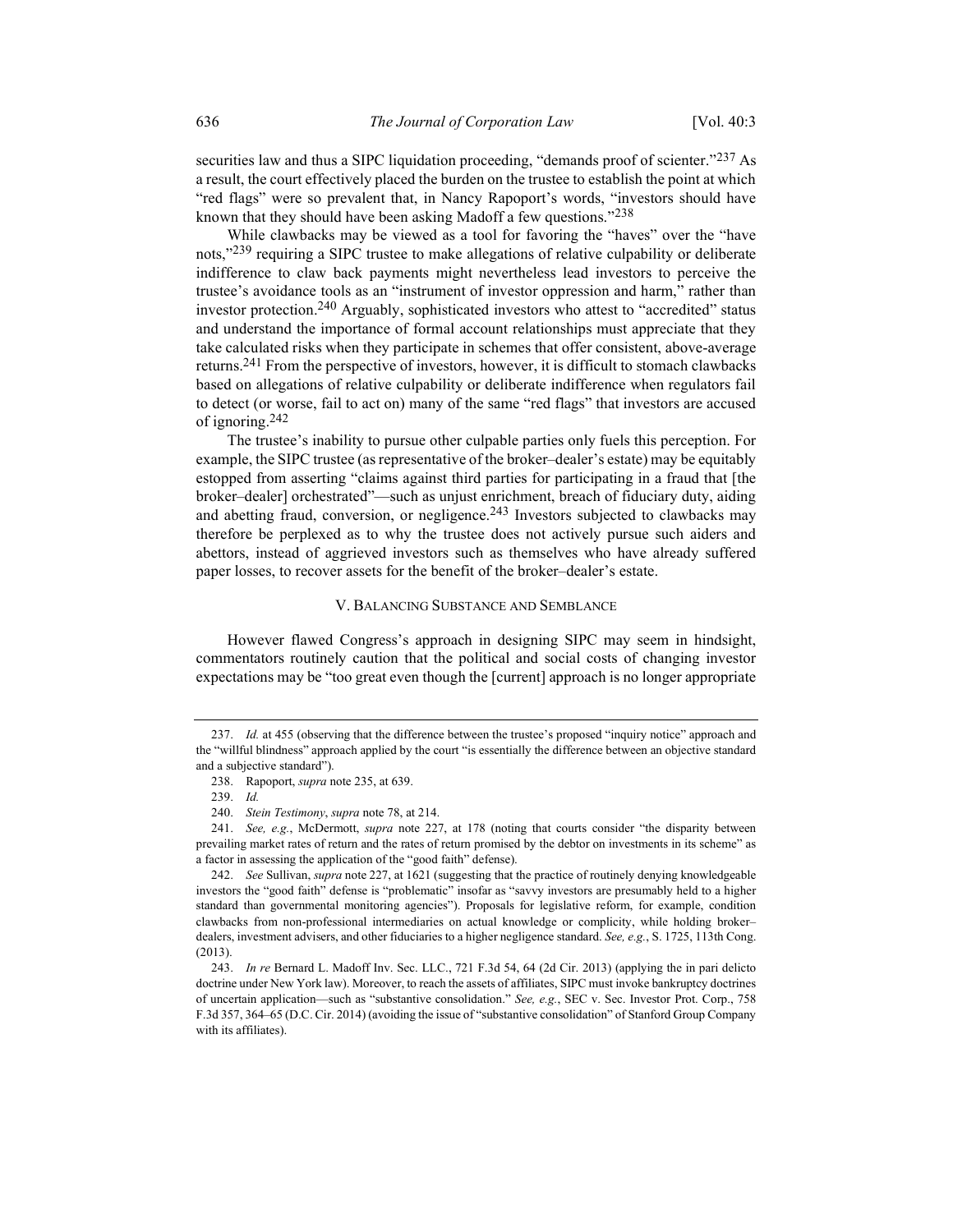for changed conditions."244 SIPC, in particular, must navigate three contentious relationships: (1) a public relations relationship with securities investors, in which SIPC has difficulty articulating the limitations of its statutory mandate and resources; (2) a financial relationship with the brokerage industry, which balks at more costly internal controls and regulation to contain outlier events and higher assessments to fund unquantifiable demands; and (3) a regulatory relationship with the SEC and SROs, which call on SIPC to provide greater relief in the wake of their own inability or unwillingness to devote scarce recourses to compliance inspection and enforcement.

If SIPA is perceived a policy failure, any legislative solution must realign SIPC's relationship with securities investors, the securities industry, and securities regulators to bridge the gap between "legitimate expectations" and "market reality." This is no mean feat, not the least because any step in favor of one of these constituencies is likely to come at the expense of one or both of the others. Consider for example the advantages and disadvantages of the following two paradigms, each of which might well represent a viable evolutionary path for SIPC:

- A government-operated industry utility that exists primarily to facilitate interbroker transfers of customer accounts by indemnifying bidders against shortfalls in customer property in the event of a broker's insolvency, without committing to provide advances directly to customers of an insolvent broker in the event of a large-scale liquidation in which no orderly transfer is possible; and
- A restitution fund that exists to provide partial compensation for out-of-pocket losses suffered by retail investors, through advances against sums recovered through criminal, civil and administrative proceedings and an industry-sponsored fund, following certain "specified fraudulent arrangements" committed by securities brokers.

In an ideal world, SIPC could achieve both: given the staggering and unpredictable liabilities to which SIPC might be subject, however, there may just be enough political will to achieve one of these aims if the volume of future claims grows disproportionately to SIPC's current funding structure.

### A. Substance, Without Semblance?: SIPC as Bidder Indemnification Fund

One approach to reimagining SIPC's role is to reframe SIPC exclusively as an industry utility to facilitate the resolution of a securities or futures broker. Under such an approach, the SIPC Fund would play the modest but critical role of indemnifying the bulk transfer of customer accounts. If the trustee in bankruptcy is able to find a bidder willing to acquire some or all classes of customer accounts of the defunct broker–dealer, SIPC would top up any shortfall in the accounts up to the statutory limit.<sup>245</sup> If no bidder materializes—for example, in the case of brokers too toxic to handle, such as BLMIS and

 <sup>244.</sup> Joo, supra note 3, at 1148–49.

 <sup>245.</sup> For example, indemnification by the SIPC Fund might be mandated whenever the trustee for the estate of a broker–dealer enters into a definitive asset sale with a bidder who is willing to shoulder the risk of liability for a class of accounts specified by law. This would discourage SIPC trustees and bidders from cherry-picking accounts of a defunct broker. Joo, supra note 3, 1110–11. A secondary role would be to assure completion of open transactions for accounts in which one of the parties is a public customer for the mutual benefit of all broker– dealers. The fund would have to retain discretion to advance funds or provide greater indemnification when the benefits to the industry outweigh the costs. Id.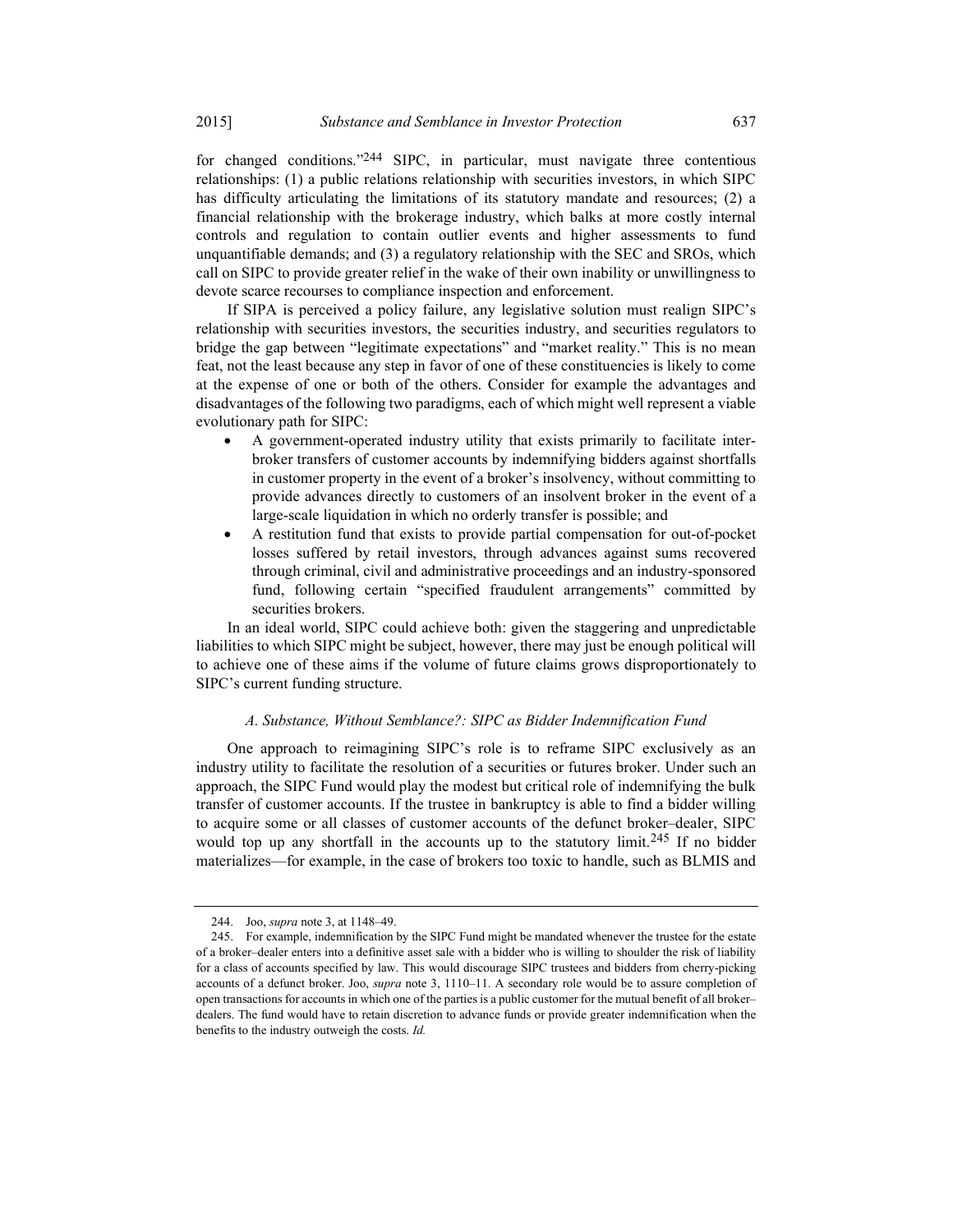SGC—customer accounts would be liquidated in accordance with the stockbroker liquidation provisions of the Bankruptcy Act; customers of such broker–dealers would mostly get pennies on the dollar and no SIPC advance.<sup>246</sup>

The appeal of such a structure is that it might create a unique opportunity to harmonize the treatment of securities and futures accounts by allowing one fund to backstop all classes of transferable customer accounts.<sup>247</sup> Following the failures of futures brokers such as MF Global, participants in the futures industry have proposed the creation of guaranty funds similar to SIPC that would offer the benefits of speedy account transfers in the event of a futures broker's insolvency without the additional costs entailed in creating a full-scale public insurance scheme like  $SIPC<sup>248</sup>$  Much like the funds maintained by existing securities and futures exchange clearinghouses, such a fund would exist largely for the protection of members that agree to the expeditious bulk transfer of customer accounts.<sup>249</sup>

The drawback of such an approach is that it would undoubtedly provoke a fairly significant short- to medium-term investor relations crisis for Congress and the SEC. There is no reason to believe that investors will perceive a shift in SIPC's role solely to "bidder indemnification" as anything less than a wholesale governmental retreat from investor protection.250 As public awareness of SIPC's existence and role has ebbed, however, expansive SIPC coverage against all varieties of broker fraud may well be unnecessarily wasteful in light of the minimal role it plays in guaranteeing investor confidence.<sup>251</sup> Dodd– Frank has arguably usurped much of SIPC's discretion over the management of the estate

 <sup>246.</sup> For smaller liquidations, SIPC could continue to offer a nondiscretionary "direct payment procedure." See SIPC TASK FORCE REPORT, supra note 38 (noting that SIPC has proposed raising the threshold for application of the direct payment procedure to \$5,000,000 in customer assets).

 <sup>247.</sup> An even more ambitious proposal might have SIPC assume exclusive or concurrent responsibility for the examination of its members with respect to applicable financial responsibility rules—including with respect to both securities and commodities accounts—by giving it formal SRO status or combining its operations with an existing SRO such as FINRA. See, e.g., 15 U.S.C. § 78q(d) (2012) (permitting such delegation to an SRO). As a result of the demutualization of most registered exchanges over the past few decades, virtually all SROs have delegated the responsibility to examine SIPC members for compliance with the SEC's financial responsibility rules to FINRA, as "designated examining authority," under Rule 17d-1. 17 C.F.R. § 240.17d-1 (2014). This development significantly reduces political and administrative impediments to such a reorganization.

 <sup>248.</sup> See, e.g., H.R. 3009, 113th Cong. (2013) (proposing a Futures Investor Protection Corporation); Laura Goldsmith, The Collapse of MF Global and Peregrine Financial Group: The Response From the Futures Industry, Regulators, and Customers, 32 REV. BANKING & FIN. L. 25, 33–37 (2012) (discussing various proposals); Futures Investor and Customer Protection Act Proposal (2012), http://commoditycustomercoalition.org/wp-content/uploads/2012/08/FICPA-3-Point-Proposal-PDF-2.pdf (proposing the creation of an investor guaranty fund); see also Bart Chilton, Commissioner, CFTC, The Plan, Stan—Moving Forward on a Futures Insurance Fund, Statement on the Futures Investor and Customer Protection Act (FICPA) Proposal (Aug. 9, 2012), available at http://www.cftc.gov/PressRoom/SpeechesTestimony/chiltonstatement080912.

<sup>249.</sup> Guttman, supra note 3, at 905-07; Hugh L Sowards & James. S. Mofsky, The Securities Investor Protection Act of 1970, 26 BUS. LAW. 1271, 1275–76 (1971).

 <sup>250.</sup> OFFICE OF AUDITS, U.S. SEC. AND EXCHANGE COMM'N, REPORT NO. 495, SEC'S OVERSIGHT OF THE SECURITIES INVESTOR PROTECTION CORPORATION'S ACTIVITIES 28–32 (Mar. 2011) [hereinafter SEC REPORT NO. 495] (finding that "many investors still do not sufficiently understand certain limitations on the coverage SIPA provides and the protection against losses resulting from broker–dealer failures" despite the investor education efforts of the SEC, SIPC, and the self-regulatory organizations). This criticism has been echoed for over a decade. 2003 GAO REPORT, supra note 67, at 16-20; OFFICE OF AUDITS, U.S. SEC. AND EXCHANGE COMM'N, REPORT NO. 301, OVERSIGHT OF SECURITIES INVESTOR PROTECTION CORPORATION 7 (Mar. 2000).

 <sup>251.</sup> SEC REPORT NO. 495, supra note 250, at 29 (finding that "most investors are unaware of SIPC and SIPA until they learn about their broker–dealer's liquidation or failure").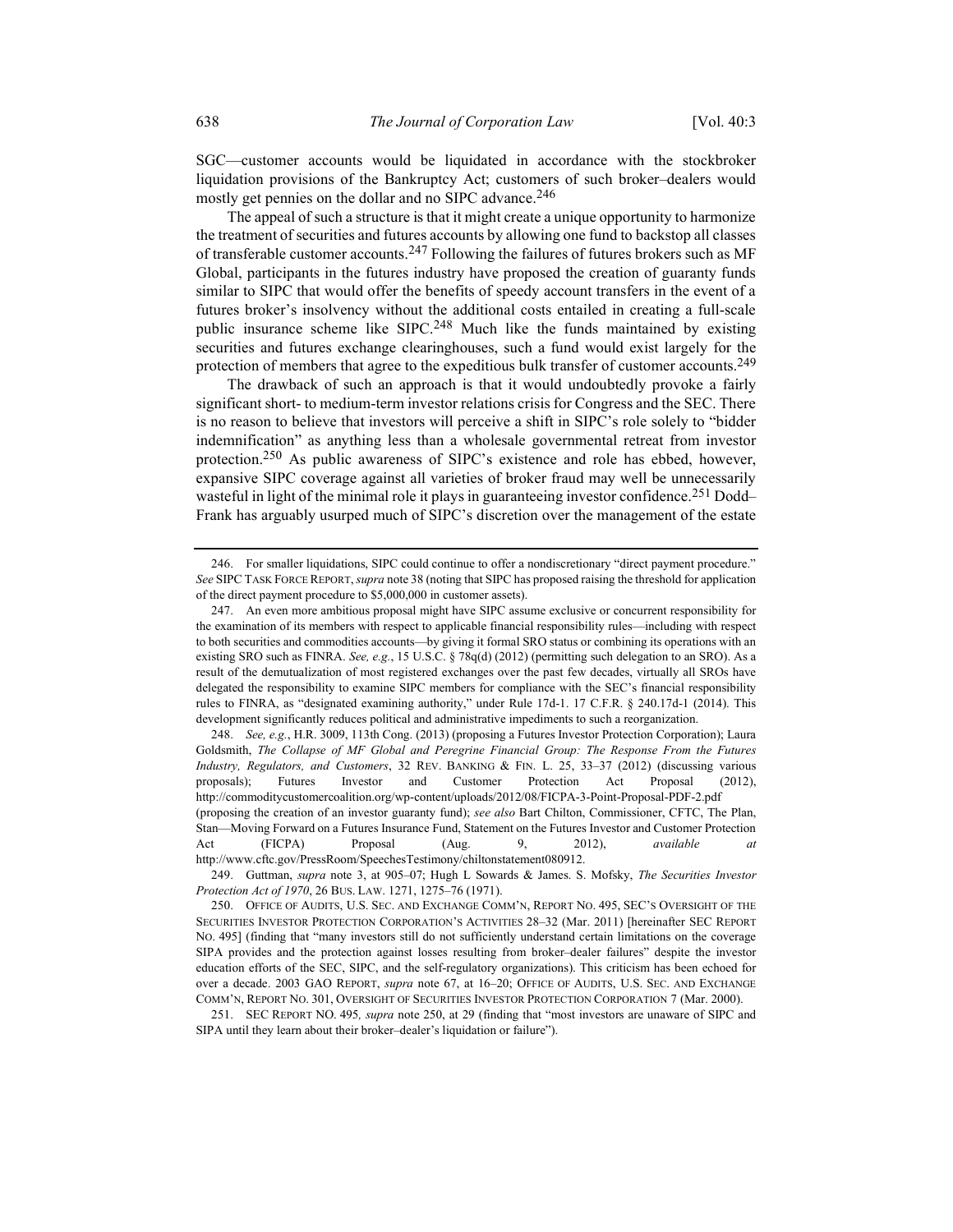of systemically significant brokers by placing key decisions about asset sales and reorganization of the broker–dealer's business in the hands of the FDIC, the SEC, and other financial regulators.252 In such cases, SIPC would seem to function as no more than an instrument for satisfying customer claims out of customer property.253

A larger question is whether SIPC, so managed, could resist the temptation to become an industry pawn—e.g., oversubsidizing transactions that have positive externalities for other firms while undersubsidizing transactions that do not.<sup>254</sup> Today, SIPC is arguably indifferent to resolution of a defunct broker–dealer's customer estate by liquidation or transfer of its customer accounts because customers always have recourse to the SIPC Fund. For firms that are not too-big-to-fail or too-small-to-notice, the trustee might resist providing sufficiently generous terms to a potential bidder to warrant a transfer of assets in the absence of a compelling industry interest in bailing out the firm's customers—out of a desire to conserve SIPC resources.<sup>255</sup> One possible solution is to place appointment of the trustee in the hands (or subject to the approval of) a publicly accountable agency such as the SEC or CFTC (or both, in the case of a dually registered firm).<sup>256</sup>

### B. Semblance, but How Much Substance?: SIPC as Public Restitution Fund

A more populist approach to reforming SIPC would transform it into a utility of the SEC and other enforcement agencies for compensating investor losses resulting from broker–dealer misconduct. Two features of the SIPA liquidation regime arguably make it attractive to investors with claims grounded in fraud or misconduct: (1) the familiarity of the SIPC claims process; and (2) the prospect of obtaining a SIPC advance to compensate for investment losses. For broker–dealer liquidations involving criminal, civil or administrative antifraud actions, the SEC or Department of Justice might thus empower SIPC to administer a restitution fund, with the expectation that SIPC could provide limited advances from the SIPC Fund to compensate customers for investment losses pending the

 <sup>252.</sup> For example, a determination to appoint the FDIC as receiver for certain covered financial entities must be made by a supermajority vote of the FDIC and the Federal Reserve Board, or in the case of a broker–dealer or a firm whose largest subsidiary is a broker–dealer, the SEC and the Federal Reserve Board. 12 U.S.C. § 5383(a)(1) (2012).

 <sup>253. 12</sup> U.S.C. § 5385(b) (2012) (limiting SIPC's powers "with respect to assets and liabilities transferred by [the FDIC] from the covered broker or dealer to any bridge financial company" and prohibiting SIPC from taking any action "to impair or impede the exercise of the powers and duties" of the FDIC with respect to certain statutory actions). The FDIC may not, however, exercise its powers in a manner that would "adversely affect the rights of a customer to customer property or customer name securities," "diminish the amount or timely payment of net equity claims of customers," or "otherwise impair the recoveries provided to a customer" under SIPA. 12 U.S.C. § 5385(d)–(f).

 <sup>254.</sup> Cf. H.R. Rep. 91-1613, reprinted at 1970 U.S.C.C.A.N. 5254, 5257 (noting, at the time of SIPA's enactment, that the New York Stock Exchange justified its refusal to deploy its trust fund to protect the customers of certain of member firms based on "the voluntary nature of the trust fund"); Guttman, supra note 3, at 906–07 (describing the Exchange's resistance to binding itself to indemnifying customers of failed members).

 <sup>255.</sup> While the trustee presumably would not have the discretion to offer less than the statutory amount of coverage, the discretion to exceed statutory limits (which trustees enjoy today and which would probably be necessary as a matter of efficiency) or to put account classes up for bid in different configurations might affect the desirability of acquiring a package of accounts through a bulk transfer.

 <sup>256.</sup> See, e.g., S. 1725, 113th Cong. (2013) (proposing that the trustee for a broker's estate in bankruptcy be appointed from a list maintained by the SEC). Conversely, such appointment might lead to the opposite result of oversubsidizing transfers to avoid public blame.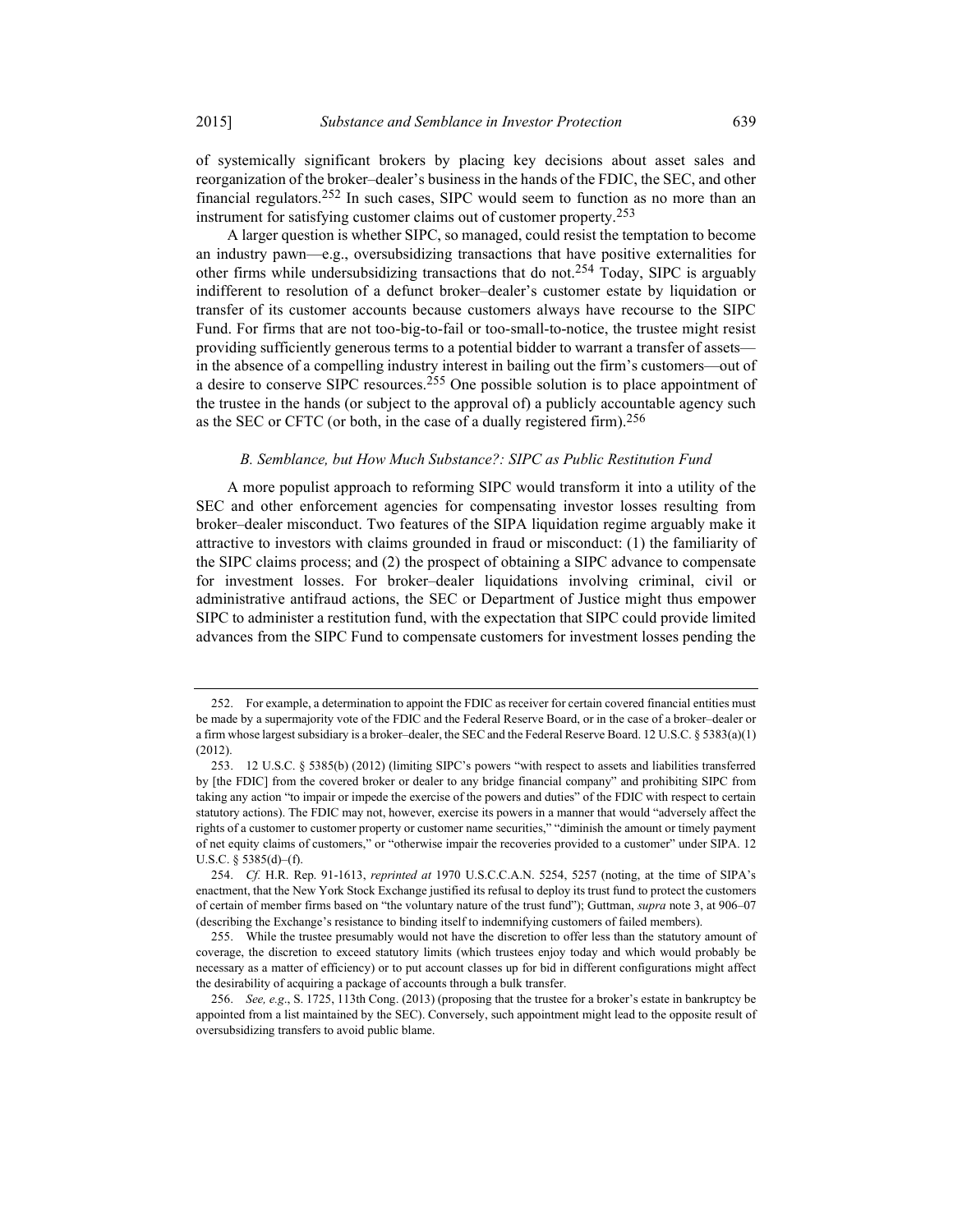completion of enforcement proceedings.<sup>257</sup> This model might be further enhanced by requiring claim submitters to assign private rights of action relating to the alleged fraud to the fund administrator with a view to obtaining more relief through public enforcement, or alternatively, consolidating private antifraud litigation in a single "public class counsel."<sup>258</sup>

In recent years, scholars have examined the effectiveness of federal and state enforcement officials in developing protocols for compensating investor losses stemming from securities fraud, whether as a complement to or substitute for private litigation.<sup>259</sup> Since the 1990s, the SEC and other administrative agencies have sought to set aside a portion of civil money penalties or disgorgement payments for the benefit of investors harmed by the violation.<sup>260</sup> The fair funds provisions of the Sarbanes–Oxley (SOX) Act further legitimated the practice of directing civil penalties to compensate victims of securities fraud.<sup>261</sup> While many commentators express skepticism about the wisdom of pursuing criminal, civil or administrative penalties against issuers, regulators' ability to seek penalties against control persons, aiders and abettors, and other secondary violators may make such restitution funds a preferable alternative to revisiting the scope of private rights of action.262

SIPC's established role as an investor protection fund may help institutionalize the allocation of such fair funds to compensate customers of securities firms. Some commentators argue, for example, that regulators have failed to develop "many of the welldeveloped procedures for compensating victims that characterize large-scale private litigation," such as procedures designed "to ensure that victims are heard, to formulate

 <sup>257.</sup> See, e.g., H.R. 827, 113th Cong. (2013) (proposing to amend SIPA to provide "one-time payment[s] from the SIPC Fund" for customers pending a liquidation proceeding in an amount equal to the lesser of the customer's net equity claim and \$500,000).

 <sup>258.</sup> Cf. Verity Winship, Fair Funds and the SEC's Compensation of Injured Investors, 60 FLA. L. REV. 1103, 1109 (2008) (proposing the concept of a "public class counsel" as a "governmental actor . . . that undertakes actions on behalf of consumers or employees [and] obtains compensation for private parties"); see, e.g., H.R. 1987, 112th Cong. (2011) (proposing to prohibit SIPC relief to an indirect Ponzi scheme investor that has filed a lawsuit against the Ponzi scheme investor, the Ponzi scheme, or the SIPC trustee). The CFTC already enjoys some such authority with respect to the recovery of customer property in commodities accounts. See supra note 180.

 <sup>259.</sup> For example, as discussed below, the SEC believes that restitution funds can work in tandem with private litigation to redress securities fraud. Adam S. Zimmerman, Distributing Justice, 86 N.Y.U. L. REV. 500, 541 n.194 (2011).

 <sup>260.</sup> Id. at 527–28. In criminal cases, courts are often empowered to order restitution to the victim of offenses against property (including offenses committed by fraud) or to remit property forfeited by a defendant to innocent persons. 18 U.S.C. § 3663A (2012). The impracticability of identifying victims and calculating their losses poses the same problems in the context of such proceedings. Id.  $\S$  3663A(c)(3); see also Hurt, supra note 108, at 968 (observing that, in the Madoff case, restitution was not feasible at sentencing and was directed to the DOJ as part of a remission of forfeiture proceeding).

 <sup>261.</sup> SOX permits the SEC to add any civil penalty collected against an individual in a judicial or administrative action under federal securities law to any disgorgement fund for the benefit of victims. 15 U.S.C. § 7246 (2012). The SEC enjoys great flexibility in designing a plan of distribution with respect to any such fund. 17 C.F.R. § 201.1100 (2014).

 <sup>262.</sup> See, e.g., Barbara Black, Should the SEC Be a Collection Agency for Defrauded Investors?, 63 BUS. LAW. 317, 335–36 (2008) (observing that "the SEC has important advantages over private plaintiffs" in recovering funds "because it is not encumbered by the restrictions . . . imposed on private plaintiffs in Rule 10b-5 actions," while expressing skepticism about the wisdom of this asymmetry); Winship, supra note 258, at 1132– 33 (reasoning that "using the SEC to compensate investors makes sense only in limited circumstances," such as in aiding and abetting cases where "the only possible recovery is through an SEC action").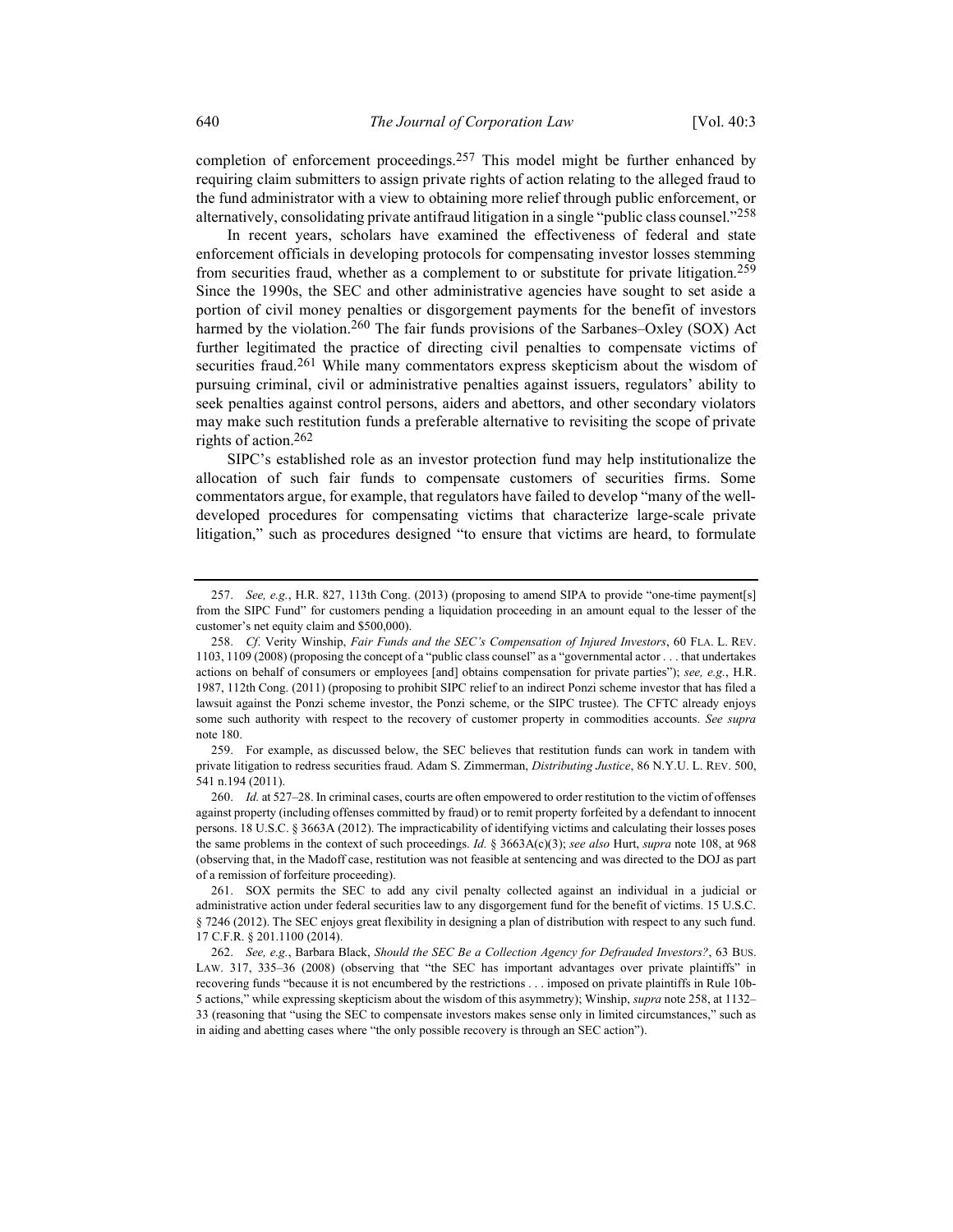guidelines for payment, and to encourage effective judicial review." $^{263}$  By contrast, SIPC and SIPC trustees have significant experience in retrieving assets from defunct broker– dealers and developing procedures for, or calculating, allowed claims. Meanwhile, a SIPCadministered restitution fund might solve some of the procedural obstacles faced by SIPC trustees when recovering customer property on behalf of customers.<sup>264</sup> At the same time, DOJ and SEC oversight might provide greater assurance that the trustee's legal and administrative costs are justified in relation to assets expected to be recovered.

More important, such an approach would empower the SEC and SIPC to provide relief to a broader class of claimants—including nontraditional "customers"—by simultaneously tiering relief in relation to the type, sophistication, culpability, and means of claimants. If the public aim of SIPC coverage is to boost the confidence of small investors in securities markets, a SIPC-administered restitution fund might prioritize small claims through a more progressive structure than simple proration and a cap on advances.<sup>265</sup> After all, the relative sophistication of investors—and their ability to monitor a broker–dealer's operations ought to play some role in determining how they are treated as part of a liquidation proceeding.<sup>266</sup> A more aggressive approach might even restrict coverage to publicly traded securities, registered mutual funds, and other retail investment products: $267$  frauds involving private placed securities or confidential investment management strategies, for example, are comparably difficult for regulators to oversee relative to retail products.<sup>268</sup>

 265. See, e.g., H.R. 6695, 112th Cong. (2012) (requiring trustee to make a distribution based on a "fair and reasonable methodology" with consideration given to the "typical, non-professional investor," when allocations based on customer statements would otherwise be "unfair and inequitable to a substantial segment of customers" and "would not fully serve the remedial purposes" of SIPA); H.R. 1987, 112th Cong. (2011) (proposing to provide limited relief of up to \$100,000 to indirect victims of Ponzi schemes, provided they were not "complicit" in the scheme and were not registered (or required to be registered) with the SEC).

 <sup>263.</sup> Zimmerman, supra note 259, at 505. Under the SEC's current rules of practice, for example, the SEC or hearing officer in a case must develop ad hoc plans for administration of fair funds or disgorgement funds to handle custody of funds, classification and notification of claimants, administration of the claims process, and other ministerial obligations. 17 C.F.R. § 201.1101 (2014) (SEC rules on fair funds and disgorgement plans).

 <sup>264.</sup> Supra note 243 and accompanying text. In its nominal capacity as representative of the estate of a primary violator, the SIPC trustee may be estopped from asserting securities fraud or other claims against primary and secondary violators complicit in the broker–dealer's scheme, although customers could assign to SIPC any private right of action against additional primary violators. Sec. Investor Prot. Corp. v. Bernie L. Madoff Inv. Sec., LLC, 987 F. Supp. 2d 311, 316–20 (S.D.N.Y. 2013) (permitting assignment of claims, notwithstanding the fact that New York's in pari delicto doctrine would preclude the broker–dealer's estate from pursuing such a claim directly); In re MF Global, 505 B.R. 623, 632–33 (S.D.N.Y. 2014) (permitting assignment of claims). The resulting action, however, would be treated as a class action and would face the same procedural hurdles and heightened pleading burdens faced by private litigants in civil actions. Bernie L. Madoff Inv. Sec., LLC, 987 F. Supp. 2d at 316–20 (finding that the assigned claims would be treated as a class action for purposes of assessing state-law preclusion under the Securities Litigation Uniform Standards Act of 2008).

 <sup>266.</sup> The Network for Investor Protection and Action (NIAP), for example, has criticized the Madoff liquidation, among other reasons, because the majority of investors in the Madoff fund were individual investors, but roughly 75% to 90% of the customer property will be distributed to institutional entities. Stein Testimony, supra note 78, at 216.

 <sup>267.</sup> See supra note 210 and accompanying text (discussing designated investments covered by the U.K.'s compensation scheme).

 <sup>268.</sup> Cf. Jonathan D. Glater, Hurdles of Different Heights for Securities Fraud Litigants of Different Types, 2014 COLUM. BUS. L. REV. 47 (2014) (discussing how investors trading in public markets or purchasing shares in public offerings face more hurdles when claiming fraud than sophisticated investors in private placements, notably because of the heightened pleading requirements for securities fraud class actions). Moreover, investors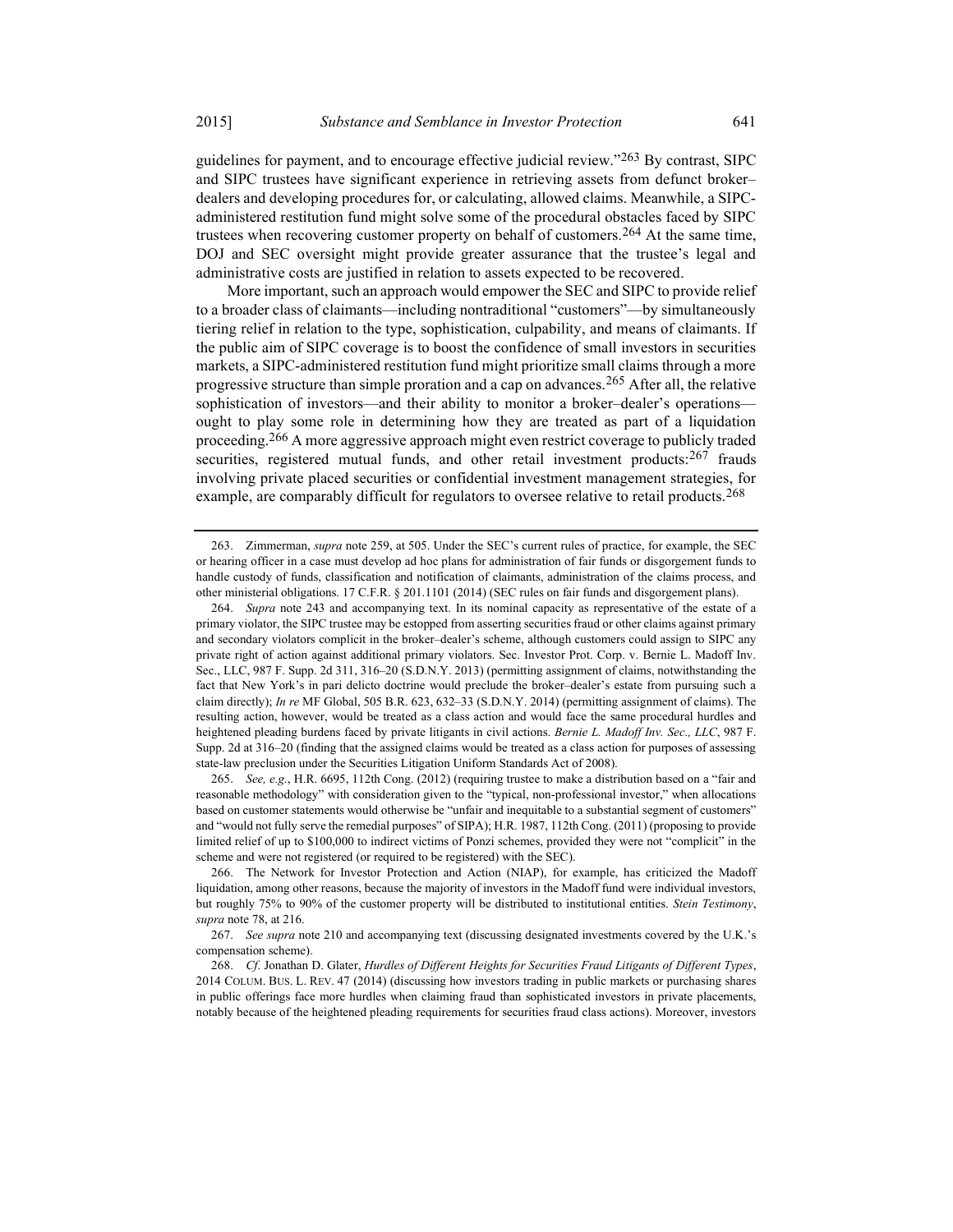A fundamental premise of creating a public restitution fund is that enforcement officials and SIPC, working together, can develop clear ex ante evidentiary, methodological, and eligibility rules for advances and distributions that set legitimate expectations for investors without creating perverse incentives for broker–dealers, regulators, customers and counterparties. First, federal law often provides nebulous definitions of who may qualify as a "victim" for purposes of existing compensation funds: a narrower definition would be necessary to eliminate claims unrelated to the goal of promoting "investor confidence."<sup>269</sup> Moreover, a SIPC restitution fund might only be authorized in cases where civil or criminal proceedings have been initiated against a broker–dealer, akin to the IRS's "specified fraudulent arrangement" test.<sup>270</sup> In addition, the articulated goal of such a restitution fund should strictly be to compensate investors for loss (akin to the "net investment method" of calculating equity claims), rather than expected gains.<sup>271</sup> Standard protocols for submitting claims for restitution, likewise, may need to be tailored by enforcement officials, SIPC personnel, and representatives of affected classes of investors—subject to judicial review—to ensure fair treatment of investors in individual cases without routinely depleting the fund.272

Such a structure, while perhaps more palatable to investor advocates, might well open a Pandora's Box of issues. First, to the extent that SIPC's only source of funds is currently the annual member assessment, Congress would be forced to raise levies or broaden SIPC base to meet the expected claims resulting from such an expansion. Otherwise, aggrieved investors could only look forward to receiving token compensation for their losses to the extent that annual claims of broker–dealer fraud might regularly dwarf the balance currently maintained by SIPC many times over.<sup>273</sup> Risk-based assessments may take the edge off of such costs to a degree, even though they lack any demonstrable correlation with SIPC outlays.<sup>274</sup> Calls for more progressive levies would further exacerbate tensions

ought to be aware of the enhanced risk of fraud from investments made based on exemptions from securities law or that require a representation that the purchaser is an "accredited investor" or "qualified purchaser" with respect to the investment.

 <sup>269.</sup> The definition of "victim" under U.S. federal criminal law, for example, includes any "person directly and proximately harmed as a result of the commission of an offense for which restitution may be ordered." 18 U.S.C. § 3663 (2012).

 <sup>270.</sup> See supra note 221 (discussing the IRS's "specified fraudulent arrangement" test). Moreover, the DOJ and SEC would retain the discretion to consider, as an enforcement matter, whether the relative size and variability of claims against a defunct broker–dealer are more efficiently handled through private class action litigation, rather than a restitution fund created through disgorgement or civil penalties. Zimmerman, supra note 259, at 505–07, 557–59.

 <sup>271.</sup> But see S. 1725, 113th Cong. § 2(b) (2013) (proposing to require use of the financial statement method, unless the trustee determines that such allocations would be "unfair and inequitable to a substantial segment of customers and would not fully serve the remedial purposes of the Act"); H.R. 3482, 113th Cong. (2013) (same, unless the firm's books and records indicate the statement is inaccurate).

 <sup>272.</sup> Zimmerman, supra note 259 at 530, 564 (discussing negotiated rulemaking process).

 <sup>273.</sup> The FBI Financial Crimes Report in 2006 (prior to the recent financial crisis) estimated that claims for investment fraud in the United States amount to approximately \$40 billion a year, [of which] six billion dollars in losses a year were due to market manipulation alone. FBI, FINANCIAL CRIMES REPORT TO THE PUBLIC 8 (2006), available at http://www.fbi.gov/stats-services/publications/fcs\_report2006/financial-crimes-report-to-the-public-2006-pdf. As amici in SEC v. SIPC noted, this excludes the heightened administrative cost of processing increasingly complex customer claims. Stanford Amici Brief, supra note 6, at 21.

<sup>274.</sup> See supra Part II.C (discussing the SIPC Fund's role in the SIPA framework); see also CHICAGO MERCANTILE EXCHANGE RULEBOOK, Rule 816 (providing for risk-based contributions to the exchange's Base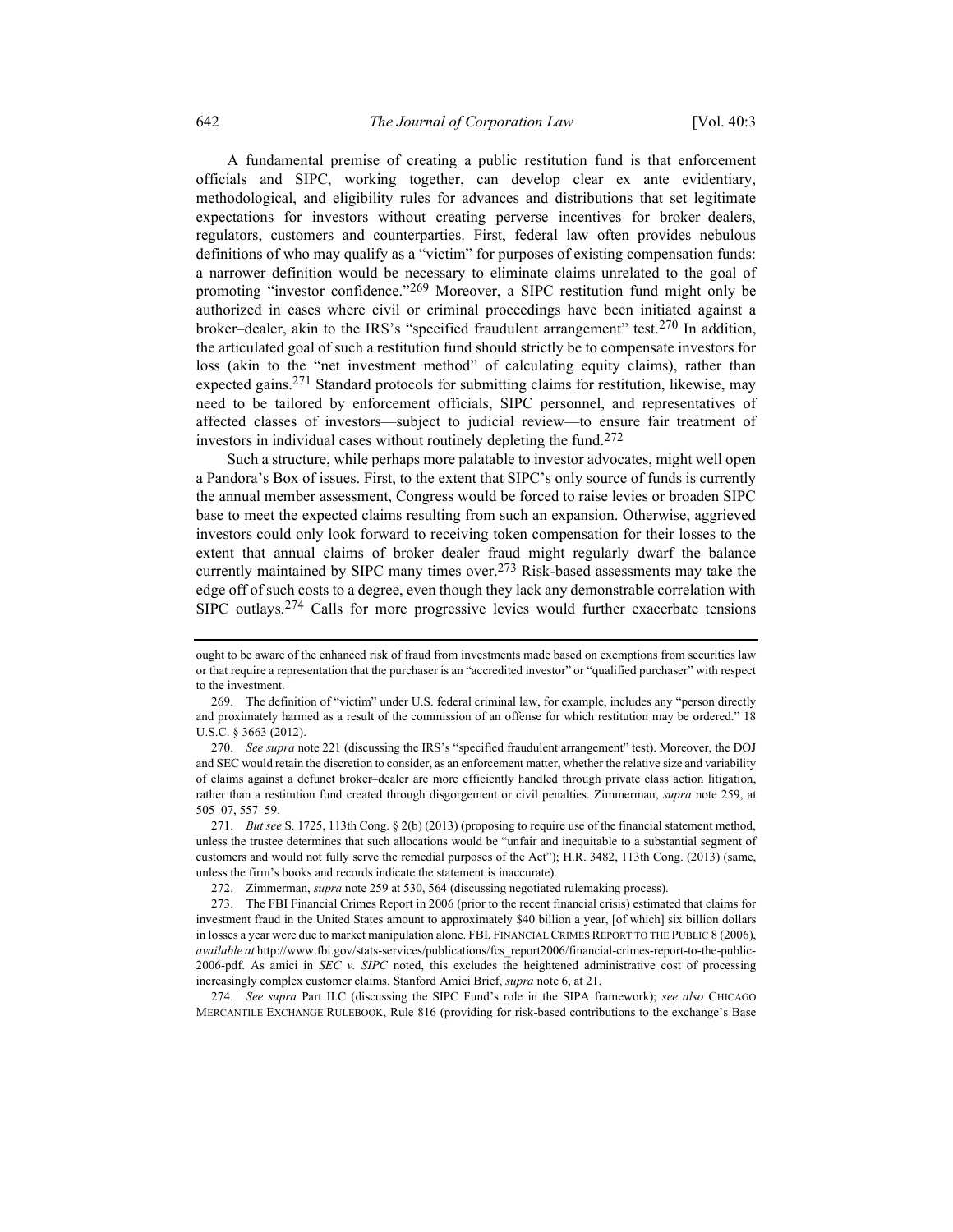between larger firms and smaller firms: for example, broker–dealers with an exclusively institutional clientele or who are engaged primarily in proprietary trading regularly balk at subsidizing an investor protection scheme for the primary benefit of retail customers.<sup>275</sup>

Moreover, it would be politically difficult to limit SIPC exposure to claims against broker–dealers if alternative sources of revenue—such as transaction taxes on stock trading or levies on reporting companies—were tapped. Why, after all, should special SIPCadministered restitution funds exist for customers of insolvent broker–dealers, but not creditors, counterparties or shareholders of insolvent broker–dealers or even public companies, such as Enron? There may already be significant temptation, for example, to transform garden-variety securities fraud claims (particularly in the context of private placements) into broker–dealer suitability and fraud claims in order to take advantage of less-rule-bound fora such as arbitration.276

#### VI. CONCLUSION

SIPC will likely survive the recent barrage of challenges to the scope of its coverage and claims: the Lehman and MF Global liquidations ultimately cost SIPC little, the Stanford liquidation remains outside of SIPC's mandate, and judicial interpretations have significantly contained SIPC's liability in the Madoff case. Meanwhile, legislative proposals to reform SIPC have gained little traction in either house of Congress. Nevertheless, SIPC members will be paying off obligations incurred as a result of the Madoff liquidation proceeding for years. More ominous, an argument can be made that the precedents created by the last few years will leave SIPC vulnerable to future financial crises or as yet undiscovered investment schemes.

If so, SIPC must continue to defend an increasingly outdated statute that does not reflect contemporary expectations of its role in the marketplace. A political solution to this problem requires some combination of lowering investor expectations, increasing funding, and improving the quality of regulation. At best, such a solution might lay the groundwork for improving other aspects of financial regulation, such as harmonizing securities and commodity futures regulation or building a viable framework for handling retail securities fraud claims. At worst, however, it could raise costs and compliance burdens without meaningfully reducing the risks and attendant losses of brokerage failures.

Guaranty Fund). For example, SIPA authorizes SIPC to set members' assessments, based upon, inter alia, "the nature of their activities (whether in the securities business or otherwise) and the consequent risks, or other relevant factors." 15 U.S.C. § 78ddd(c) (2012); Joo supra note 3, at 1123 (noting that while SIPC has some discretion whether to bring liquidation proceedings, it generally treats all members equally in terms of assessments, advances, and claims processing—notwithstanding differences in operational and compliance risk across firms). Academic commentators have suggested that well-designed investor protection funds may not only supplement the remedial function of federal securities law, but also play a deterrent role if assessments can be scaled to operational or compliance risks. Cf. Alicia Davis Evans, The Investor Compensation Fund, 33 J. CORP. L. 223 (2007) (suggesting a public investor compensation fund for securities fraud funded through levies on public companies linked to the strength of a "fraud risk rating" that reflects an issuer's corporate governance practices).

 <sup>275.</sup> See 1992 GAO REPORT, supra note 16, at 50–51 (discussing adjustments in the calculation of "net operating revenue" to accommodate such concerns).

 <sup>276.</sup> Jennifer J. Johnson, Private Placements: Will FINRA Sink in the Sea Change?, 82 U. CIN. L. REV. 465, 482–84 (2013) (discussing the explicit obligation for broker–dealers to engage in a "Reasonable Basis Suitability" analysis under FINRA rules when recommending a security to a customer and the potential impact for broker– dealer liability in private placements).